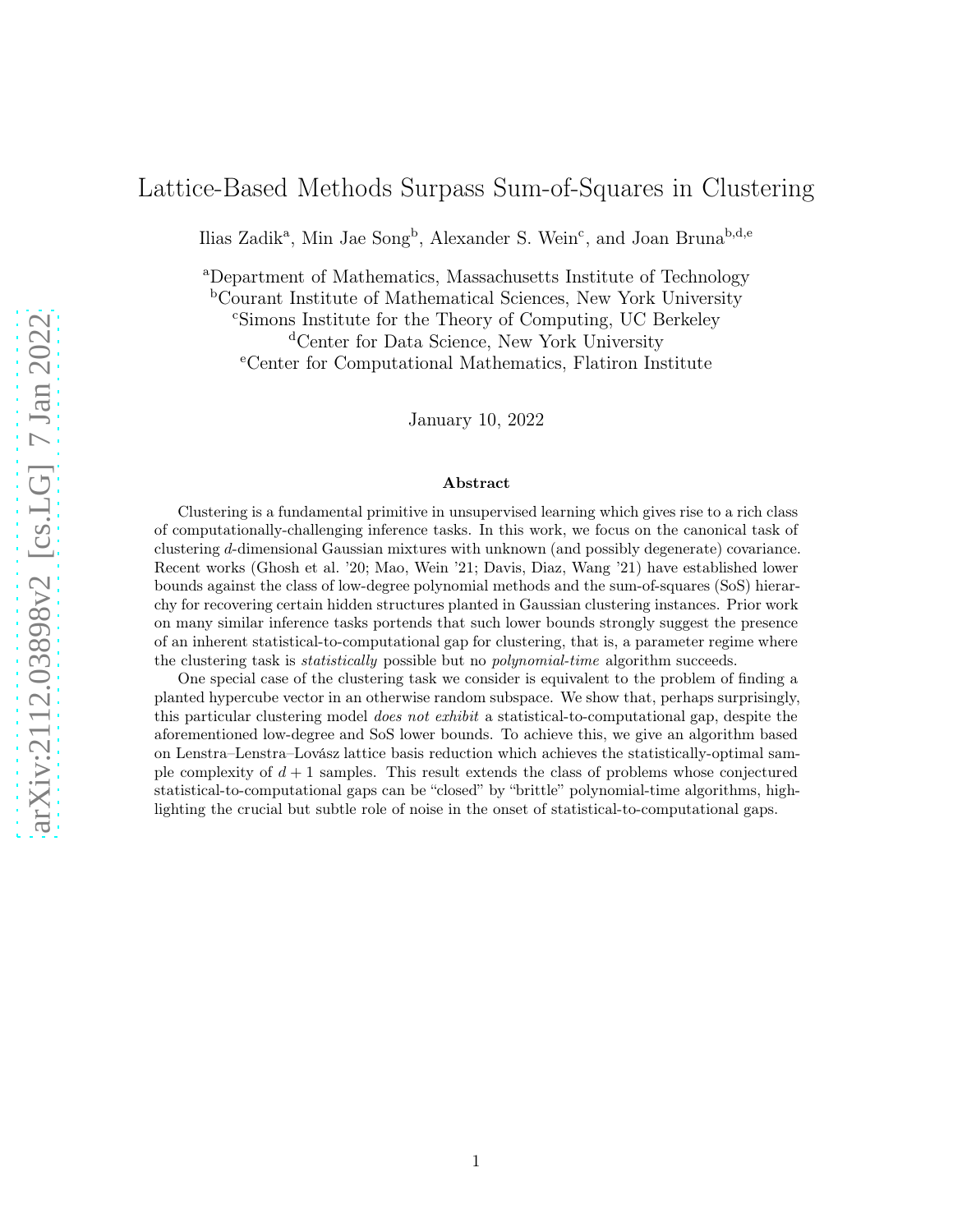# Contents

| $\mathbf{1}$ | Introduction                                                                                                        | 3              |  |  |  |  |
|--------------|---------------------------------------------------------------------------------------------------------------------|----------------|--|--|--|--|
|              | 1.1                                                                                                                 | $\overline{4}$ |  |  |  |  |
|              | Relation to prior work $\ldots \ldots \ldots \ldots \ldots \ldots \ldots \ldots \ldots \ldots \ldots \ldots$<br>1.2 |                |  |  |  |  |
|              | "Noiseless" problems and implications for $SoS/low$ -degree lower bounds<br>1.3                                     | 8 <sup>8</sup> |  |  |  |  |
| $\mathbf 2$  | Preliminaries                                                                                                       | 10             |  |  |  |  |
| 3            | The LLL-based algorithm                                                                                             | 12             |  |  |  |  |
|              | The algorithm and the main guarantee $\ldots \ldots \ldots \ldots \ldots \ldots \ldots \ldots \ldots$<br>3.1        | 13             |  |  |  |  |
| 4            | Implications of the success of LLL                                                                                  | 15             |  |  |  |  |
|              | 4.1                                                                                                                 | -15            |  |  |  |  |
|              | 4.2                                                                                                                 | -15            |  |  |  |  |
|              | 4.3                                                                                                                 | -16            |  |  |  |  |
| 5            | Information-theoretic lower bounds                                                                                  |                |  |  |  |  |
|              | 5.1                                                                                                                 | 17             |  |  |  |  |
|              | Information-theoretic lower bound for label recovery<br>5.2                                                         | -18            |  |  |  |  |
| 6            | Proof of Algorithm 1 correctness                                                                                    | 19             |  |  |  |  |
|              | 6.1                                                                                                                 | -19            |  |  |  |  |
|              | 6.2                                                                                                                 | 23             |  |  |  |  |
|              | 6.3                                                                                                                 | <b>25</b>      |  |  |  |  |
| 7            | Proofs of information-theoretic lower bounds                                                                        |                |  |  |  |  |
|              | 7.1                                                                                                                 | 28             |  |  |  |  |
|              | 7.2                                                                                                                 | <b>30</b>      |  |  |  |  |
|              | 7.3                                                                                                                 | 35             |  |  |  |  |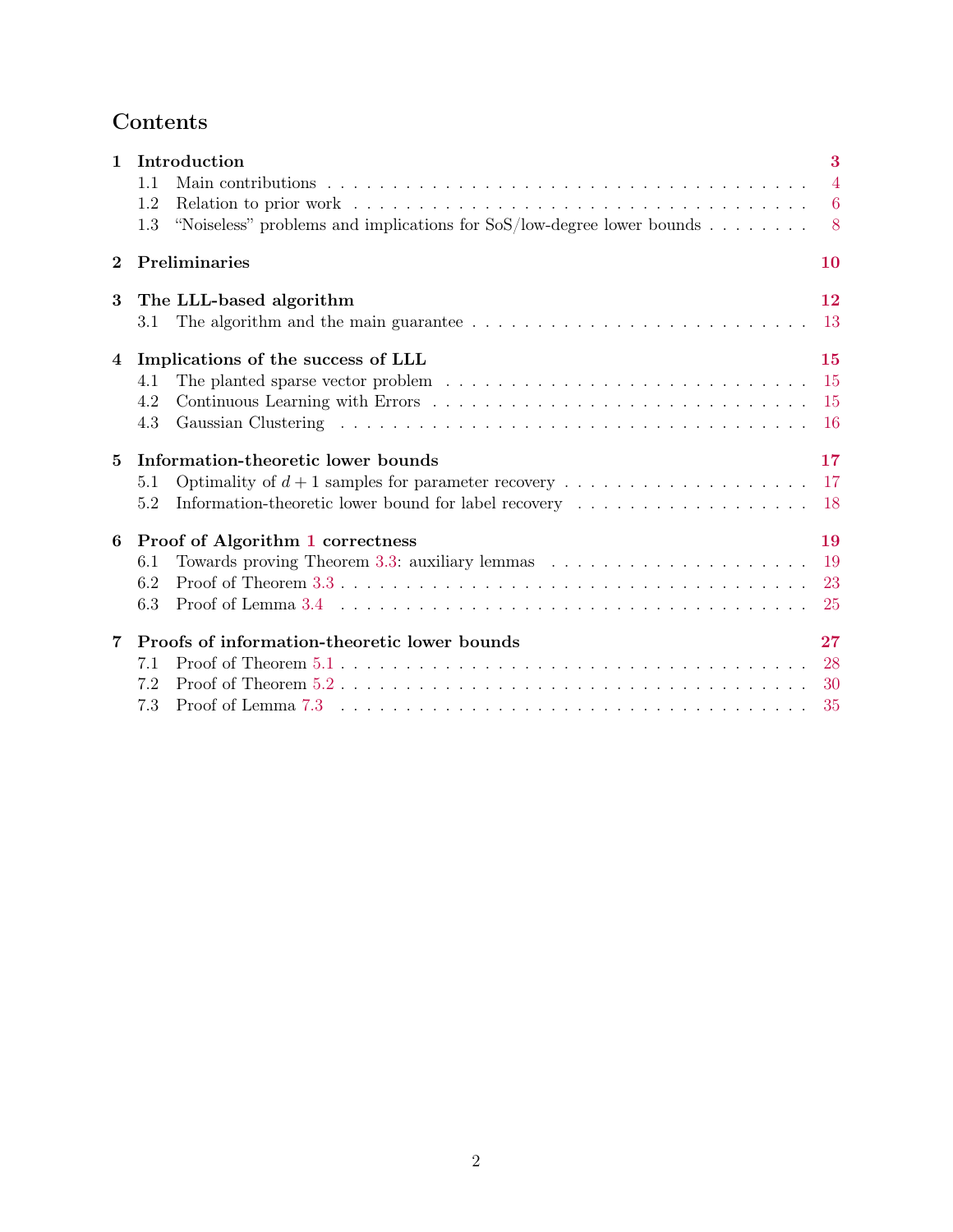## <span id="page-2-0"></span>1 Introduction

Many high-dimensional statistical inference problems exhibit a gap between what can be achieved by the optimal statistical procedure and what can be achieved by the best known polynomialtime algorithms. As a canonical example, finding a planted k-clique in a  $G(n, 1/2)$  Erdős–Rényi random graph is statistically possible when k exceeds  $2 \log_2 n$  (via exhaustive search) but all known polynomial time algorithms require  $k = \Omega(\sqrt{n})$ , giving rise to a large conjectured "possible but hard" regime in between [\[Jer92,](#page-43-0) [AKS98,](#page-39-0) [BHK](#page-39-1)<sup>+</sup>19]. Such so-called *statistical-to-computational gaps* are prevalent in many other key learning problems including sparse PCA (principal component analysis) [\[BR13\]](#page-40-0), community detection [\[DKMZ11\]](#page-41-0), tensor PCA [\[MR14\]](#page-44-0), and random constraint satisfaction problems [\[KMOW17\]](#page-43-1), just to name a few. Unfortunately, since these are average-case problems where the input is drawn from a specific distribution, current techniques appear unable to prove computational hardness in these conjectured "hard" regimes based on standard complexity assumptions such as  $P \neq NP$ .

Still, a number of different methods have emerged for understanding these gaps and providing "rigorous evidence" for computational hardness of statistical problems. Many involve studying the power of restricted classes of algorithms that are tractable to analyze, including statistical query (SQ) algorithms [\[Kea98,](#page-43-2) [FGR](#page-41-1)+17], the sum-of-squares (SoS) hierarchy [\[Par00,](#page-45-0) [Las01\]](#page-43-3), low-degree polynomial algorithms [\[HS17,](#page-42-0) [HKP](#page-42-1)+17, [Hop18\]](#page-42-2), approximate message passing [\[DMM09\]](#page-41-2), MCMC methods [\[Jer92\]](#page-43-0), and various notions of "local" algorithms [\[GS17,](#page-42-3) [GZ17,](#page-42-4) [AGJ20\]](#page-39-2). As it turns out, the best known poly-time algorithms for a surprisingly wide range of statistical problems actually do belong to these restricted classes. As such, the above frameworks have been very successful at providing concrete explanations for statistical-to-computational gaps and allowing researchers to predict the location of the "hard" regime in new problems based on the location that such restricted classes of algorithms fail or succeed.

However, there are notorious exceptions where the above predictions turn out to be false. For example, the problem of learning parity (even in the absence of noise) is hard for SQ, SoS, and low-degree polynomials [\[Kea98,](#page-43-2) [Gri01,](#page-42-5) [Sch08\]](#page-45-1), yet actually admits a simple poly-time solution via Gaussian elimination. Yet, to the best of our knowledge, *prior to the present work*, learning parities with no noise or other similar noiseless inference models based on linear equations, such as random 3-XOR-SAT, have been the only examples where some polynomial-time method (which appears to always be Gaussian elimination) works, while the SoS hierarchy and low-degree methods have been proven to fail.

In this work, we identify a new *class of problems* where the SoS hierarchy and low-degree lower bounds are provably bypassed by a polynomial-time algorithm. This class of problems is not based on linear equations, and the suggested optimal algorithm is not based on Gaussian elimination but on lattice basis reduction methods, which specifically seek to find a "short" vector in a lattice. Similar lattice-based method have over the recent years been able to "close" various statistical-tocomputational gaps [\[ZG18,](#page-45-2) [AHSS17,](#page-39-3) [SZB21\]](#page-45-3), yet this is the first example we are aware of that they are able to "close a gap" where the SoS hierarchy is known to fail to do so.

The problems we analyze can be motivated from several angles in theoretical computer science and machine learning, and can be thought of as important special cases of well-studied problems such as Planted Vector in a Subspace, Gaussian Clustering, and Non-Gaussian Component Analysis. While our result is more general, one specific problem that we solve is the following: for a hidden unit vector  $u \in \mathbb{R}^d$ , we observe *n* independent samples of the form

<span id="page-2-1"></span>
$$
z_i \sim \mathcal{N}(x_i u, I_d - u u^\top), \quad i = 1, 2, \dots, n,
$$
\n<sup>(1)</sup>

where  $x_i$  are i.i.d. uniform  $\pm 1$ , and the goal is to recover the hidden signs  $x_i$  and the hidden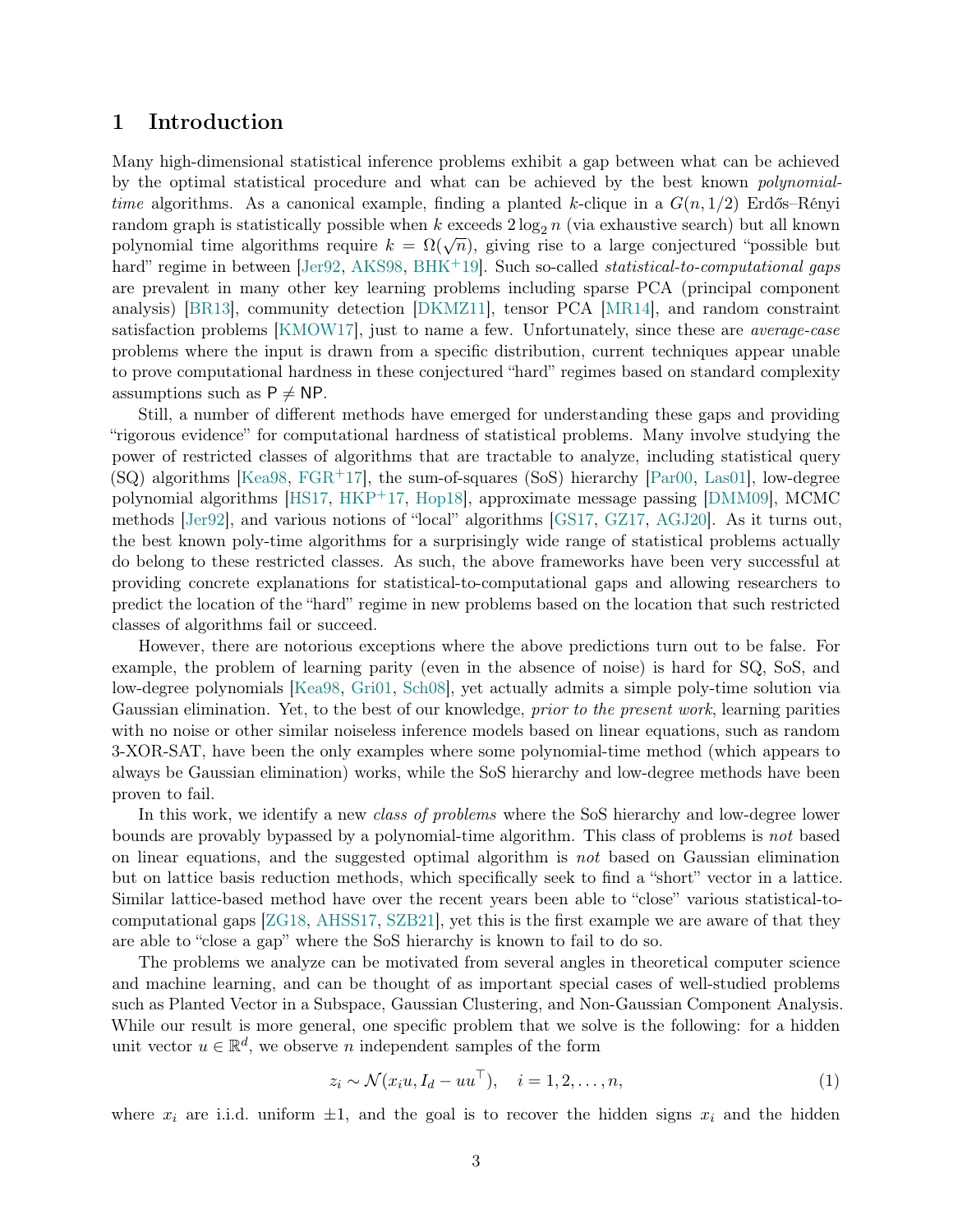direction  $u$  (up to a global sign flip). Prior to our work, the best known poly-time algorithm required  $n \gg d^2$  samples<sup>[1](#page-3-1)</sup> [\[MW21\]](#page-44-1). Furthermore, this was believed to be unimprovable due to lower bounds against SoS algorithms and low-degree polynomials [\[MS16,](#page-44-2) [KB21,](#page-43-4) [MRX20,](#page-44-3) [GJJ](#page-42-6)+20, [Kun20,](#page-43-5) [MW21,](#page-44-1) [DDW21\]](#page-40-1). Nevertheless, we give a poly-time algorithm under the much weaker assumption  $n \geq d+1$ . In fact, this sample complexity is essentially optimal for the previous recovery problem. as shown by our information-theoretic lower bound (see Section [5\)](#page-16-0). Our result makes use of the Lenstra–Lenstra–Lovász (LLL) algorithm for lattice basis reduction [\[LLL82\]](#page-43-6), a powerful algorithmic paradigm that has seen recent, arguably surprising, success in solving to information-theoretic optimality a few different "noiseless" statistical inference problems, some even in regimes where it was conjectured that no polynomial-time method works: Discrete Regression [\[ZG18,](#page-45-2) [GKZ21\]](#page-42-7), Phase Retrieval [\[AHSS17,](#page-39-3) [SZB21\]](#page-45-3), Cosine Neuron Learning [\[SZB21\]](#page-45-3), and Continuous Learning with Errors [\[BRST21,](#page-40-2) [SZB21\]](#page-45-3)<sup>[2](#page-3-2)</sup>. Yet, to the best of our knowledge, this work is the first to establish the success of an LLL-based method in a regime where low-degree and SoS lower bounds both suggest computational intractability. This raises the question of whether LLL can "close" any other conjectured statistical-to-computational gaps. We believe that understanding the power and limitations of the LLL approach is an important direction for future research towards understanding the computational complexity of inference.

We also point out one weakness of the LLL approach: our algorithm is brittle to the specifics of the model, and relies on the observations being "noiseless" in some sense. For instance, our algorithm only solves the model in [\(1\)](#page-2-1) because the  $x_i$  values lie *exactly* in  $\pm 1$  and the covariance  $\Sigma = I - uu^{\perp}$ has quadratic form  $u^{\top} \Sigma u$  exactly equal to zero (or, similarly to other LLL applications [\[ZG18\]](#page-45-2), of exponentially small magnitude). If we were to perturb the model slightly, say by adding an inversepolynomial amount of noise to the  $x_i$ 's, our algorithm would break down because of the known non-robustness properties of the LLL algorithm. In fact, a noisy version (with inverse-polynomial noise) of one problem that we solve is the homogeneous Continuous Learning with Errors problem (hCLWE), which is provably hard based on the standard assumption [\[MR09,](#page-44-4) Conjecture 1.2] from lattice-based cryptography that certain worst-case lattice problems are hard against quantum algorithms [\[BRST21\]](#page-40-2). All existing algorithms for statistical problems based on LLL suffer from the same lack of robustness. In this sense, there is a strong analogy between LLL and the other known successful polynomial-time method for noiseless inference, namely the Gaussian elimination approach to learning parity: both exploit very precise algebraic structure in the problem and break down in the presence of even a small (inverse-polynomial) amount of noise.

As discussed above, our results "break" certain computational lower bounds based on SoS and low-degree polynomials. Still, we believe that these types of lower bounds are interesting and meaningful, but some care should be taken when interpreting them. It is in fact already wellestablished that such lower bounds can sometimes be beaten on "noiseless" problems (a key example being Gaussian elimination). However, there are some subtleties in how "noiseless" should be defined here, and whether fundamental problems with statistical-to-computational gaps such as planted clique—which has implications for many other inference problems via average-case reductions (e.g. [\[BR13,](#page-40-0) [MW15,](#page-44-5) [HWX15,](#page-43-7) [BBH18\]](#page-39-4))—should be considered "noiseless." We discuss these issues further in Section [1.3.](#page-7-0)

## <span id="page-3-0"></span>1.1 Main contributions

The main inference setting we consider in this work is as follows. Let  $d \in \mathbb{N}$  be the growing ambient dimension the data lives in, n be the number of samples, and  $a > 0$  be what we coin as the *spacing* 

<sup>&</sup>lt;sup>1</sup>Here are throughout, the notation  $\gg$  hides logarithmic factors.

<span id="page-3-2"></span><span id="page-3-1"></span><sup>2</sup> in the exponentially-small noise regime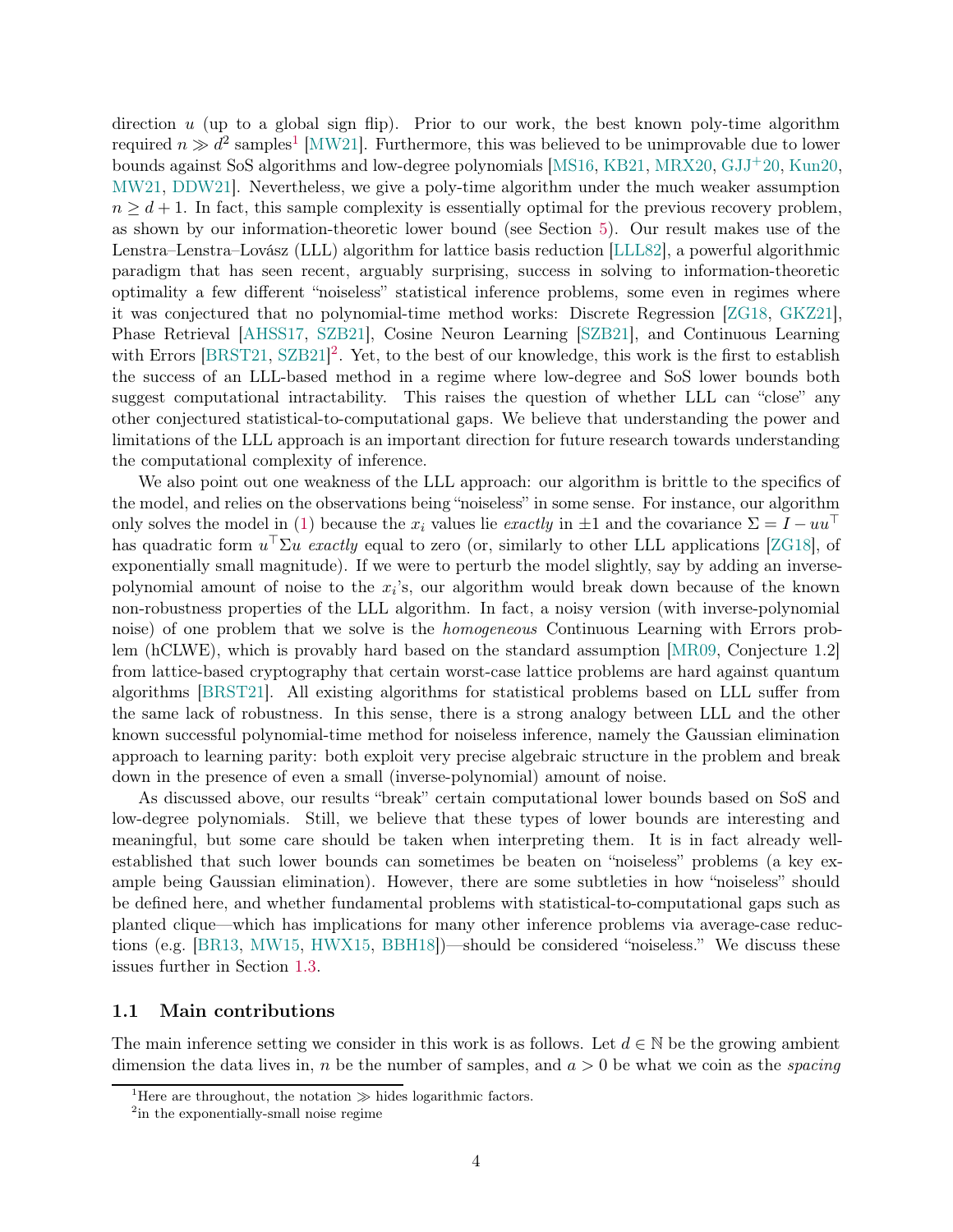<span id="page-4-0"></span>

| Problems                                | Low-degree LB         | SoS LB                    | <b>Previous Best</b>           | Our Results |
|-----------------------------------------|-----------------------|---------------------------|--------------------------------|-------------|
| Planted Vector<br>(Rademacher)          | $\tilde{\Omega}(d^2)$ | $\tilde{\Omega}(d^{3/2})$ | $\tilde{O}(d^2)$ [MW21, DDW21] | $d+1$       |
| Gaussian Clustering<br>$(SNR = \infty)$ | $\tilde{\Omega}(d^2)$ | $\tilde{\Omega}(d^{3/2})$ | $\tilde{O}(d^2)$ [DDW21]       | $d+1$       |
| hCLWE<br>(Noiseless)                    |                       |                           | $O(d^2)$ [BRST21]              | $d+1$       |

Table 1: Sample complexity upper and lower bounds for *polynomial-time* exact recovery for Planted Hypercube Vector Recovery, Gaussian Clustering, and hCLWE. LB stands for "Lower Bound".

parameter. We consider arbitrary labels on the one-dimensional lattice:  $ax_i$  where  $x_i \in \mathbb{Z}$  for  $i = 1, \ldots, n$ , under the weak constraints  $|x_i| \leq 2^d$ ,  $i = 1, \ldots, n$  and  $d^{-O(1)} \leq |a| \leq d^{O(1)}$ . We also consider an arbitrary direction  $u \in S^{d-1}$  and an unknown covariance matrix  $\Sigma$  with  $\Sigma u = 0$  and "reasonable" spectrum, in the sense that  $\Sigma$  does not have exponentially small or large eigenvalues in directions orthogonal to u (see Assumption [3.1\)](#page-11-1). In particular, the choice of  $\Sigma = I - uu^{\top}$  is permissible per our assumptions but much more generality is possible. Our goal is to learn both the labels  $x_i$ ,  $i = 1, \ldots, n$  and the hidden direction u (up to global sign flip applied to both x and u) from independent samples

<span id="page-4-2"></span>
$$
z_i \sim \mathcal{N}(ax_iu, \Sigma), \quad i = 1, \dots, n. \tag{2}
$$

Exact recovery with polynomial-time algorithm. Our main algorithmic result is informally stated as follows.

<span id="page-4-1"></span>**Theorem 1.1** (Informal statement of Theorem [3.3\)](#page-12-2). Under the above setting, if  $n = d+1$  then there is an LLL-based algorithm (Algorithm [1\)](#page-12-1) which terminates in polynomial time and outputs exactly, up to a global sign flip, both the correct labels  $x_i$  and the correct hidden direction u with probability  $1 - \exp(-\Omega(d)).$ 

Now, as explained in Section [1](#page-2-0) our theorem has algorithmic implications for three previously studied problems: Planted Vector in a Subspace, Gaussian Clustering, and hCLWE, which is an instance of Non-Gaussian Component Analysis. In all three settings, the previous best algorithms required  $\Omega(d^2)$  samples (formally this is true for the dense case of the planted vector in a subspace setting, but  $\omega(d)$  samples are required for many sparse settings as well). As explained, in many of these cases lower bounds have been achieved for the classes of low-degree methods and the SoS hierarchy. In this work, we show that LLL can surpass these lower bounds and succeed with  $n = d+1$  samples in all three problems. We provide more context in Section [1.2](#page-5-0) and exact statements in Section [4.](#page-14-0) A high-level description of our contributions can be found in Table [1.](#page-4-0)

Information-theoretic lower bound for exact recovery of the hidden direction. One can naturally wonder whether for our setting there is something even better than LLL that can be achieved with bounded computational resources or even unbounded ones. We complement the previous result with an information-theoretic lower bound (Theorem [1.2\)](#page-5-1) showing that no estimation procedure can succeed at exact recovery of the hidden direction u using at most  $n = d - 1$  samples. This means LLL is information-theoretically optimal for recovering the hidden direction up to at most one additional sample.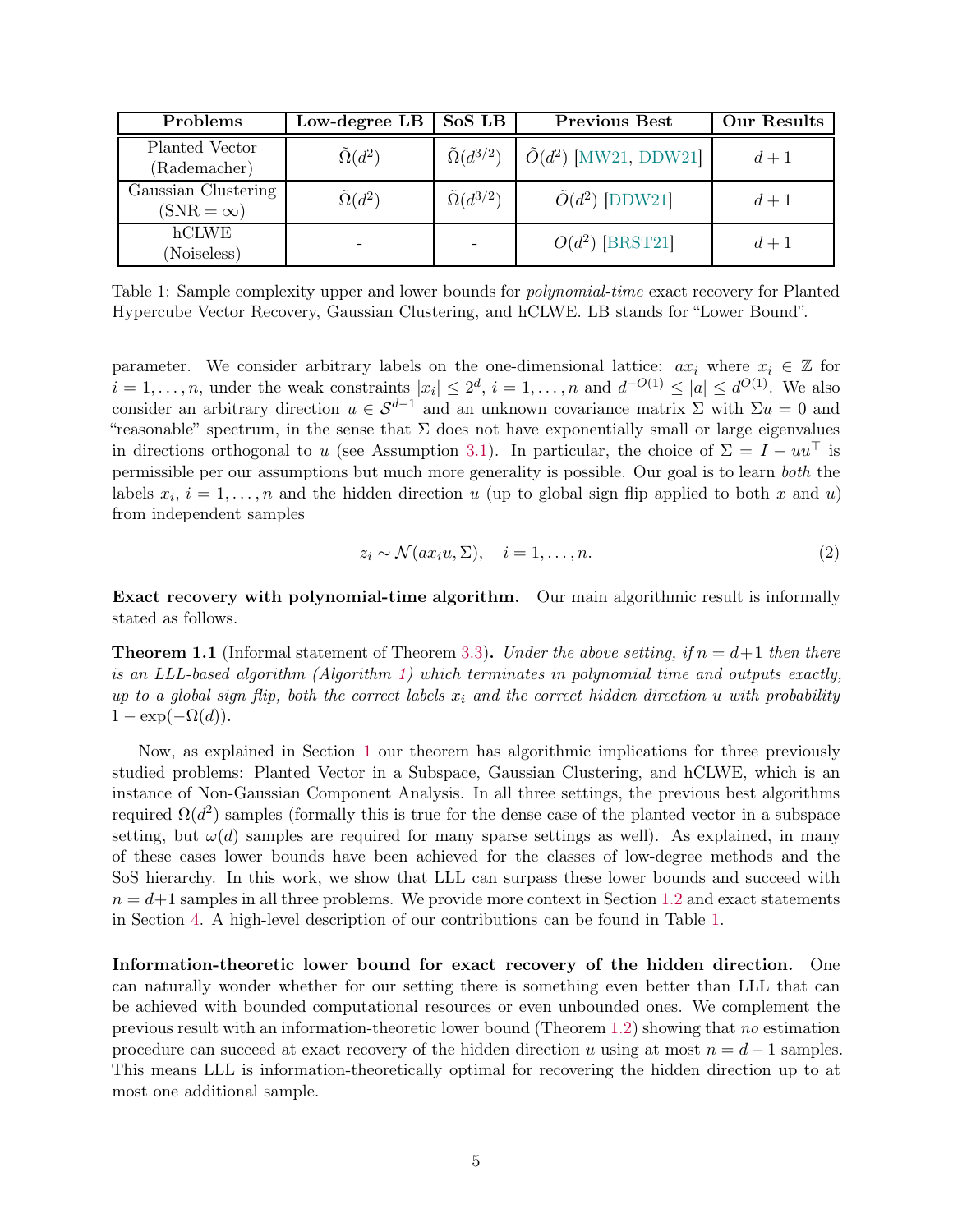<span id="page-5-1"></span>**Theorem 1.2** (Informal statement of Theorem [5.1\)](#page-17-1). Under the setting of [\(1\)](#page-2-1), if  $n \leq d-1$ , there is no estimation procedure that can guarantee with probability greater than  $1/2$  exact recovery of the hidden direction u up to a global sign flip.

In fact, our formal theorem (Theorem [5.1\)](#page-17-1) shows that recovering the labels  $\{x_i\}_{i=1}^n$  is strictly easier than recovering the hidden direction u in the sense that  $d-1$  samples are insufficient for determining u even when we have exact knowledge of the labels  $\{x_i\}_{i=1}^n$ . In light of this fact, it is natural to ask about the sample complexity of recovering the labels. We provide an answer to this question by showing that no estimator can recover the labels  $\{x_i\}_{i=1}^n$  (up to a global sign flip) with probability  $1 - o(1)$  when  $n = |\rho d|$  for any constant  $\rho \in (0, 1)$  (Theorem [1.3\)](#page-5-2). This implies that our sample complexity of  $n = d + 1$  is optimal up to a  $1 + o(1)$  factor for label recovery.

<span id="page-5-2"></span>**Theorem 1.3** (Informal statement of Theorem [5.2\)](#page-17-2). Let  $\rho \in (0,1)$  be a fixed constant. Under the setting of [\(1\)](#page-2-1), if  $n \leq \lfloor \rho d \rfloor$ , there is no estimation procedure that can guarantee with probability  $1 - o(1)$  exact recovery of the labels  $\{x_i\}_{i=1}^n$  up to a global sign flip.

### <span id="page-5-0"></span>1.2 Relation to prior work

Non-gaussian component analysis. Non-gaussian component analysis (NGCA) is the problem of identifying a non-gaussian direction in random data. Concretely, this is a generalization of [\(1\)](#page-2-1) where the  $x_i$  are drawn i.i.d. from some distribution  $\mu$  on R. When  $\mu$  is the Rademacher  $\pm 1$ distribution, we recover the problem in [\(1\)](#page-2-1) as a special case.

The NGCA problem was first introduced in [\[BKS](#page-39-5)+06], inspiring a long line of algorithmic results [\[KT06,](#page-43-8) [SKBM08,](#page-45-4) [DJSS10,](#page-40-3) [DJNS13,](#page-40-4) [Bea14,](#page-39-6) [STS16,](#page-45-5) [NOTV17,](#page-44-6) [VX11,](#page-45-6) [TV18,](#page-45-7) [GS19\]](#page-42-8). This problem has also played a key role in many hardness results in the statistical query (SQ) model: starting from the work of [\[DKS17\]](#page-41-3), various special cases of NGCA have provided SQ-hard instances for a variety of learning tasks [\[DKS17,](#page-41-3) [DKS18,](#page-41-4) [DKS19,](#page-41-5) [DKP](#page-41-6)+21, [BLPR19,](#page-40-5) [GGK20,](#page-42-9) [DKZ20,](#page-41-7) [DKPZ21,](#page-41-8) [GGJ](#page-42-10)<sup>+</sup>20, [DKKZ20,](#page-41-9) [DK20,](#page-40-6) NWR19. More recently, a special case of NGCA has also been shown to be hard under the widely-believed assumption that certain worst-case lattice problems are hard [\[BRST21\]](#page-40-2). NGCA is a special case of the more general *spiked transport model* [\[NWR19\]](#page-44-7).

Our main result (Theorem [1.1\)](#page-4-1) solves NGCA with only  $n = d + 1$  samples in the case where  $\mu$ is supported arbitrarily on an exponentially large subset of a 1-dimensional discrete lattice. While this case is essentially the noiseless, equispaced version of the "parallel Gaussian pancakes" problem, which was first introduced and shown to be SQ-hard by [\[DKS17\]](#page-41-3), our result does not bypass known SQ lower bounds [\[DKS17,](#page-41-3) [BRST21\]](#page-40-2) as the hard construction involves Gaussian pancakes with non-negligible "thickness".

A concurrent and independent work by Diakonikolas and Kane [\[DK21\]](#page-41-10) proposed a very similar LLL-based polynomial-time algorithm to ours for the case where  $\mu$  is "nearly" supported on a finite subset of a finitely generated additive subgroup of  $\mathbb{R}$ , which includes [\(1\)](#page-2-1) as a special case. Interestingly, while their algorithm provably works with  $n = d + 1$  samples in the noiseless case, it also tolerates a small exponential-in-d level of noise in the labels  $x_i$  at the expense of using  $n = 2d$ samples. The exact noise tolerance of our proposed algorithm is left as an interesting open question.

Planted vector in a subspace. A line of prior work has studied the problem of finding a "structured" vector planted in an otherwise random d-dimensional subspace of  $\mathbb{R}^n$ , where  $d < n$ . A variety of algorithms have been proposed and analyzed in the case where the planted vector is sparse [\[DH14,](#page-40-7) [BKS14,](#page-39-7) [QSW16,](#page-45-8) [HSSS16,](#page-43-9) [QZL](#page-45-9)<sup>+</sup>20]. One canonical Gaussian generative model for this problem turns out to be equivalent to NGCA (with the same parameters  $d, n$ ), where the entrywise distribution of the planted vector corresponds to the non-gaussian distribution  $\mu$  in NGCA.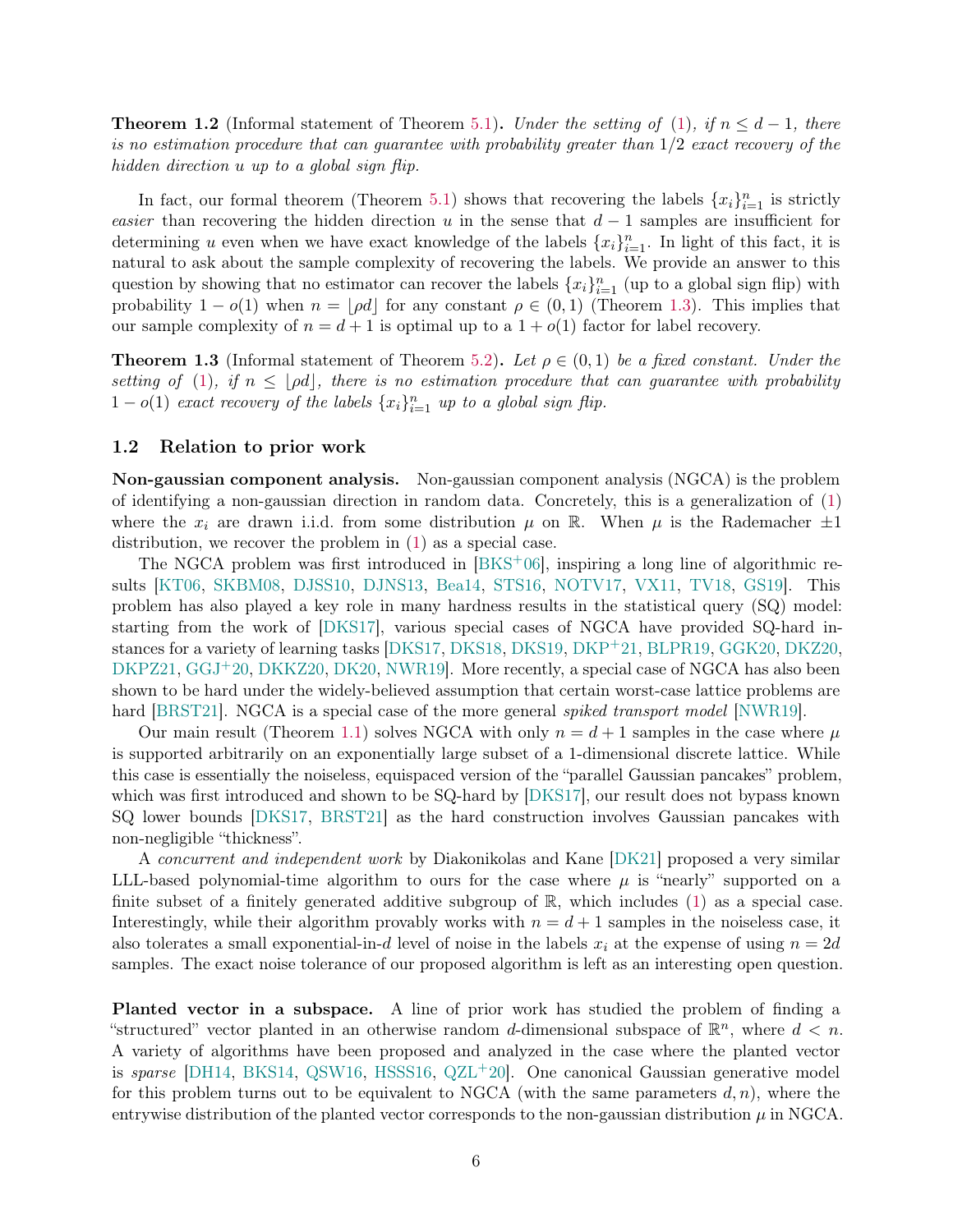More specifically, the subspace in question is the *column span* of the matrix whose rows are the NGCA samples  $z_i$ ; see e.g. Lemma 4.21 of [\[MW21\]](#page-44-1) for the formal equivalence.

Motivated by connections to the Sherrington–Kirkpatrick model from spin glass theory, the setting of a planted *hypercube* (i.e.  $\pm 1$ -valued) vector in a subspace has received recent attention; this is equivalent to the problem in [\(1\)](#page-2-1). Specifically, sum-of-squares (SoS) lower bounds have been given for refuting the existence of a hypercube vector in (or close to) a purely random subspace. First, it was shown that when  $n = O(d)$ , SoS relaxations of degree 2 [\[MS16\]](#page-44-2), 4 [\[KB21,](#page-43-4) [MRX20\]](#page-44-3), and 6 [\[Kun20\]](#page-43-5) fail. A later improvement [\[GJJ](#page-42-6)+20] shows failure of degree- $n^{\Omega(1)}$  SoS when  $n \ll d^{3/2}$  and conjectures that this condition can be improved to  $n \ll d^2$  (see Conjectures 8.1 and 8.2 of [\[GJJ](#page-42-6)<sup>+</sup>20]).

The state-of-the-art algorithmic result for recovering a planted vector in a subspace is [\[MW21\]](#page-44-1), which builds on [\[HSSS16\]](#page-43-9) and in particular analyzes a spectral method proposed by [\[HSSS16\]](#page-43-9). For a planted  $\rho$ -sparse Rademacher vector (*ρn* entries are nonzero, and these nonzero entries are  $\pm 1/\sqrt{\rho}$ ), this spectral method succeeds at recovering the vector provided  $n \gg \rho^2 d^2$  [\[MW21\]](#page-44-1). On the other hand, if  $n \ll \rho^2 d^2$  then all low-degree polynomial algorithms fail, implying in particular that all spectral methods (in a large class) fail [\[MW21\]](#page-44-1). These results cover the special case of a planted hypercube vector ( $\rho = 1$ ), in which case there is a spectral method that succeeds when  $n \gg d^2$ , and failure of low-degree and spectral methods when  $n \ll d^2$ .

The above results suggest inherent computational hardness of planted sparse Rademacher vector when  $n \ll \rho^2 d^2$ . However, perhaps surprisingly, our main result (Theorem [1.1\)](#page-4-1) implies that this problem can actually be solved via LLL in polynomial time whenever  $n \geq d+1$ . Thus, LLL beats all low-degree algorithms whenever  $\rho \gg 1/\sqrt{d}$ . However, our algorithm requires the entries of the planted vector to *exactly* lie in  $\{0, \pm 1/\sqrt{\rho}\}\$ , whereas the spectral method of [\[HSSS16,](#page-43-9) [MW21\]](#page-44-1) succeeds under more general conditions.

We remark that the planted hypercube vector problem is closely related to the *negatively-spiked* Wishart model with a hypercube spike, which can be thought of as a model for generating the orthogonal complement of the subspace. The work of [\[BKW20\]](#page-40-8) gives low-degree lower bounds for this negative Wishart problem and conjectures hardness when  $n = O(d)$  (Conjecture 3.1). However, our results do not refute this conjecture because the conjecture is for a slightly noisy version of the problem (since the SNR parameter  $\beta$  is taken to be strictly greater than -1).

Clustering. Our model [\(1\)](#page-2-1) is an instance of a broader clustering problem [\(2\)](#page-4-2) under Gaussian mixtures. In the binary case, it consists of n i.i.d. samples  $\{(z_i, x_i)\}_{i=1...n} \in \mathbb{R}^d \times \{-1, +1\}$  of the Gaussian mixture  $P(x_i = -1) = P(x_i = +1) = 1/2$ , and  $z_i | x_i \sim \mathcal{N}(x_i u, \Sigma)$ , with unknown mean u and covariance  $\Sigma$ . The goal of clustering is to infer the mixture variables  $\{x_i\}$  from the observations  $\{z_i\}$ . Clustering algorithms have been analysed extensively, both from the statistical and computational perspective.

The statistical performance is driven by the signal-to-noise ratio  $SNR = v^T \Sigma^{-1} v$ , in the sense that the error rate for recovering the mixture labels is  $\exp(-\Omega(SNR))$  [\[Fri89\]](#page-42-11). Exact recovery of the vector of n labels is thus possible only when  $SNR \geq log(n)$ .

Recently, [\[DDW21\]](#page-40-1) showed that the MLE estimator for the missing labels corresponds to a Max-Cut problem, which recovers the solution when  $n = \Omega(d)$ . Moreover, the authors argued that while SNR drives the inherent statistical difficulty of the estimation problem, a relaxed quantity  $S = ||v||^2 / ||\Sigma||$  presumably controls the computational difficulty. In particular, the largest such gap is attained in the covariance choice of [\(1\)](#page-2-1), for which  $SNR = \infty$  while  $S = 1$ . In this regime, they identified a gap between the statistical and computational performance of multiple existing algorithms, raising the crucial question whether such guarantees can be obtained using polynomial-time algorithms. Several previous works [\[BV08,](#page-40-9) [MV10,](#page-44-8) [BDJ](#page-39-8)+20, [CMZ19,](#page-40-10) [FPB17\]](#page-41-11) introduce algorithms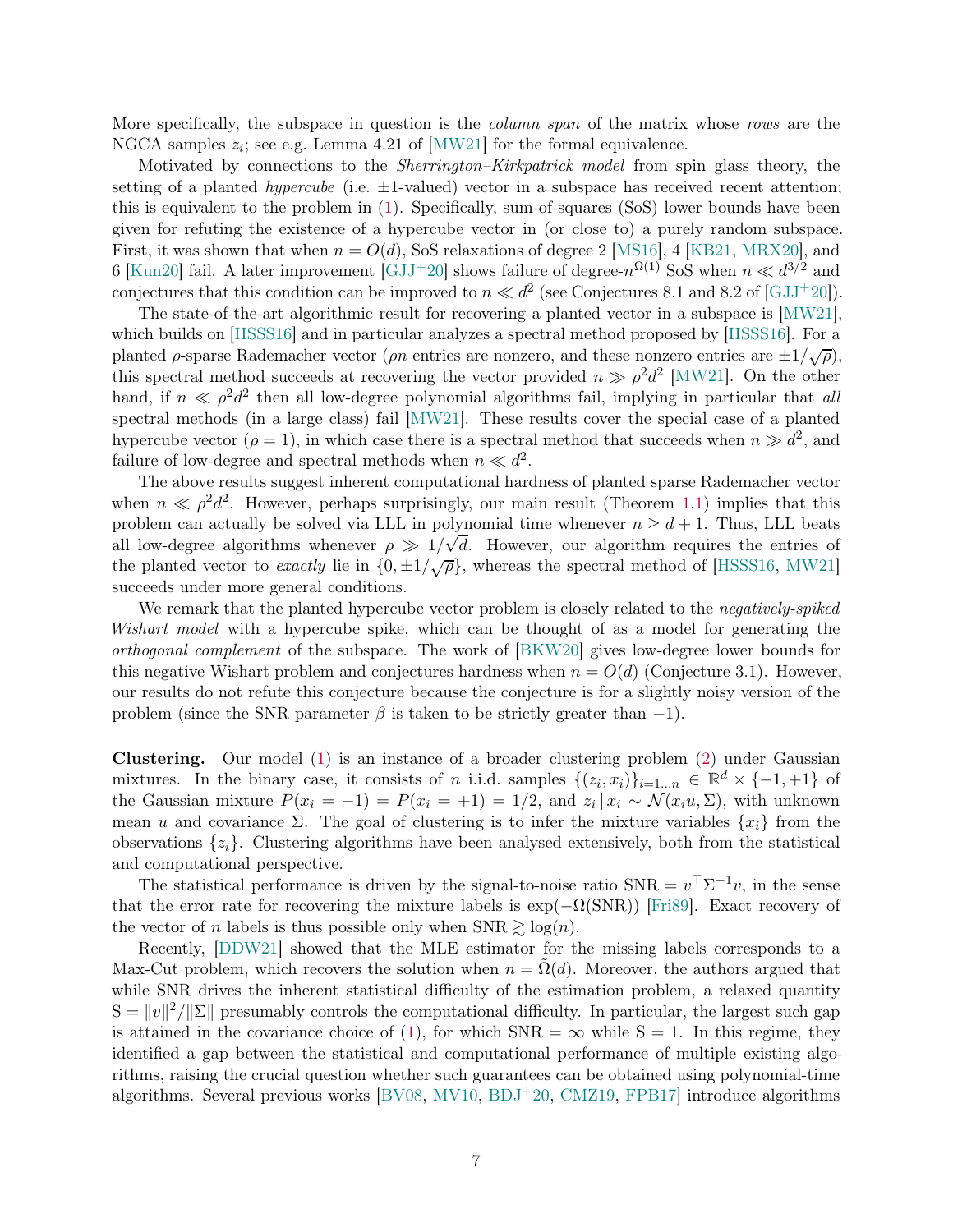that either require larger sample complexity  $n = \tilde{\Omega}(d^2)$ , or have non-optimal error rates, for in-stance based on k-means relaxations [\[Roy17,](#page-45-10) [MVW17,](#page-44-9) [GV19,](#page-42-12) [LLL](#page-43-10)+20]. Leveraging existing SoS lower bounds on the associated Max-Cut problem (see Section [1.3\)](#page-7-0), [\[DDW21\]](#page-40-1) suggest a statisticalto-computational gap for exact recovery in the binary Gaussian mixture. Our main result (Theorem [1.1\)](#page-4-1) implies that this problem can be solved via the LLL basis reduction method in polynomial time whenever  $n \geq d + 1$ . Thus in the present work, we refute this conjecture for SNR =  $\infty$  under a weak "niceness" assumption on the covariance matrix  $\Sigma$ .

LLL-based statistical recovery. Our algorithm is based on the breakthrough use of LLL for solving average-case subset sum problems in polynomial-time, specifically the works of [\[LO85\]](#page-43-11) and [\[Fri86\]](#page-42-13). In these works, it is established that while the (promise) Subset-Sum problem is NP-hard, for some integer-valued distributions on the input weights it becomes polynomial-time solvable by applying the LLL basis reduction algorithm on a carefully designed lattice. Building on these ideas, [\[ZG18,](#page-45-2) [GKZ21\]](#page-42-7) proposed a new algorithm for noiseless discrete regression and discrete phase retrieval which provably solves these problems using only one sample, surpassing previous localsearch lower bounds based on the so-called Overlap Gap Property [\[GZ17\]](#page-42-4). Again using the Subset-Sum ideas the LLL approach has also "closed" the gap for noiseless phase retrieval [\[AHSS17,](#page-39-3) [SZB21\]](#page-45-3) which was conjectured to be hard because of the failure of approximate message passing in this regime [\[MLKZ20\]](#page-44-10). Furthermore, for the problem of noiseless Continuous LWE (CLWE), the LLL algorithm has been shown to succeed with  $n = \Omega(d^2)$  samples in [\[BRST21\]](#page-40-2), and later in [\[SZB21\]](#page-45-3) with the information-theoretically optimal  $n = d + 1$  samples.

Our work adds a perhaps important new conceptual angle to the power of LLL for noiseless inference. A common feature of all the above inference models where LLL has been successfully applied is that they fall into the class of generalized linear models (GLMs). A GLM is generally defined as follows: for some hidden direction  $w \in S^{d-1}$  and "activation" function  $\phi : \mathbb{R} \to \mathbb{R}$ one observes n i.i.d. samples of the form  $y_i = \phi(\langle X_i, w \rangle) + \xi_i, i = 1, ..., n$  where  $X_i \in \mathbb{R}^d$  and  $\xi_i \in \mathbb{R}$  are i.i.d. random variables. Our work shows how to successfully apply LLL and achieve statistically optimal performance for the clustering setting [\(2\)](#page-4-2), which importantly does not admit a GLM formulation. We consider this a potentially interesting conceptual contribution of the present work, since many "hard" inference settings, such as the planted clique model, also do not belong in the class of GLMs.

#### <span id="page-7-0"></span>1.3 "Noiseless" problems and implications for SoS/low-degree lower bounds

SoS and low-degree lower bounds. The sum-of-squares (SoS) hierarchy [\[Par00,](#page-45-0) [Las01,](#page-43-3) [KMOW17,](#page-43-1) [BHK](#page-39-1)<sup>+</sup>19] (see [\[BS16,](#page-40-11) [RSS18,](#page-45-11) [FKP19\]](#page-41-12) for a survey) and low-degree polynomials [\[HS17,](#page-42-0) [HKP](#page-42-1)<sup>+</sup>17, [Hop18\]](#page-42-2) (see [\[KWB19\]](#page-43-12) for a survey) are two restricted classes of algorithms that are often studied in the context of statistical-to-computational gaps. These are not the only two such frameworks, but we will focus on these two because our result "breaks" lower bounds in these two frameworks. SoS is a powerful hierarchy of semidefinite programming relaxations. Low-degree polynomial algorithms are simply multivariate polynomials in the entries of the input, of degree logarithmic in the input dimension; notably, these can capture all spectral methods (subject to some technical conditions), i.e., methods based on the leading eigenvalue/eigenvector of some matrix constructed from the input (see Theorem 4.4 of [\[KWB19\]](#page-43-12)). Both SoS and low-degree polynomials have been widely successful at obtaining the best known algorithms for a wide variety of high-dimensional "planted" problems, where the goal is to recover a planted signal buried in noisy data. While there is no formal connection between SoS and low-degree algorithms, they are believed to be roughly equivalent in power  $[HKP^+17]$ . It is often informally conjectured that SoS and/or low-degree methods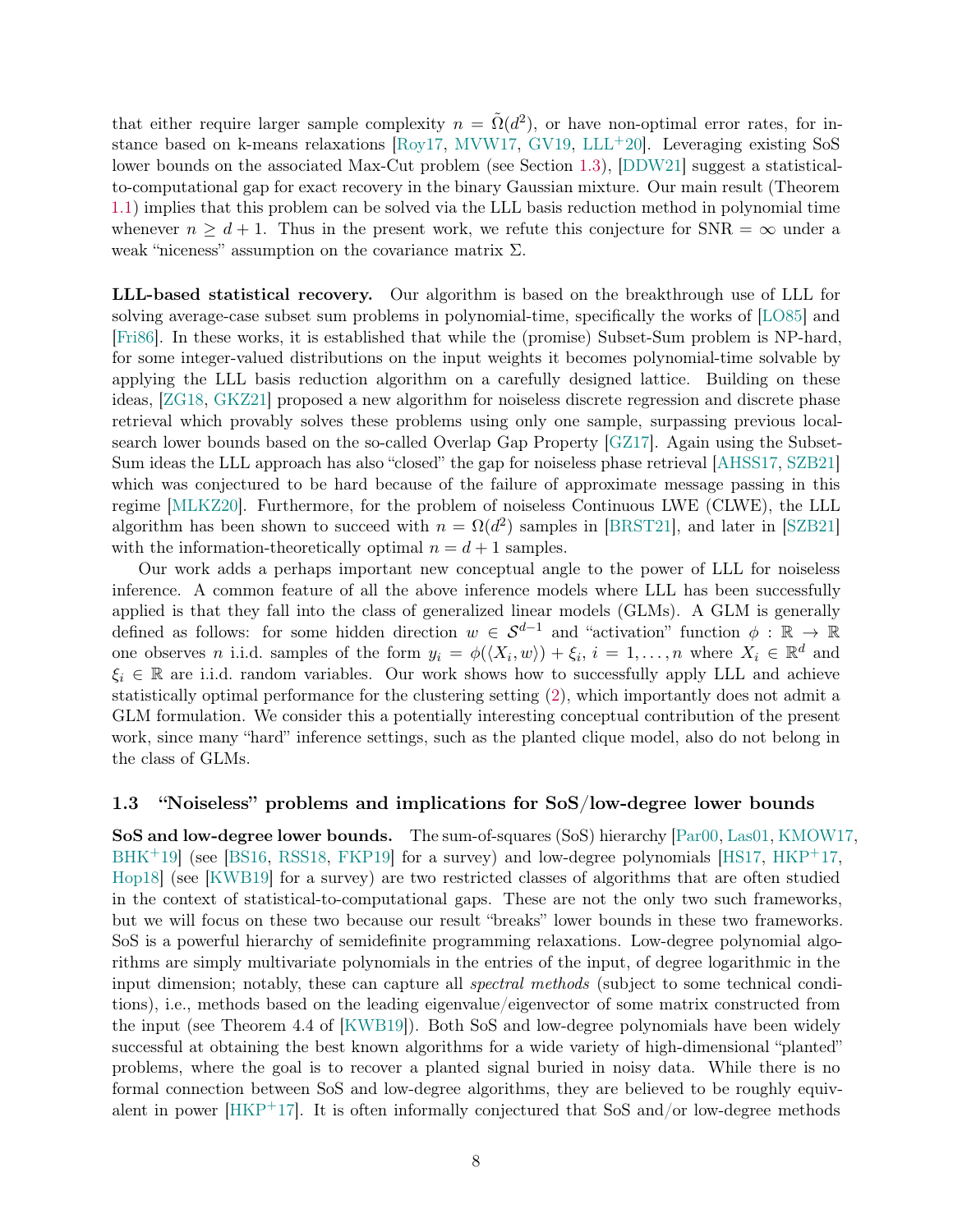are as powerful as the best poly-time algorithms for "natural" high-dimensional planted problems (nebulously defined). As a result, lower bounds against SoS and/or low-degree methods are often considered strong evidence for inherent computational hardness of statistical problems.

Issue of noise-robustness. In light of the above, it is tempting to conjecture optimality of SoS and/or low-degree methods among all poly-time methods for a wide variety of statistical problems. While this conjecture seems to hold up for a surprisingly long and growing list of problems, there are, of course, limits to the class of problems for which this holds. As discussed previously, a wellknown counterexample is the problem of learning parity (or the closely-related XOR-SAT problem), where Gaussian elimination succeeds in a regime where SoS and low-degree algorithms provably fail. This counterexample is often tossed aside by the following argument: "Gaussian elimination is a brittle algebraic algorithm that breaks down if a small amount of noise is added to the labels, whereas SoS/low-degree methods are more robust to noise and are therefore capturing the limits of poly-time robust inference, which is a more natural notion anyway. If we restrict ourselves to problems that are sufficiently noisy then SoS/low-degree methods should be optimal." However, we note that in our setting, SoS/low-degree methods are strictly suboptimal for a problem that *does* have plenty of Gaussian noise; the issue is that the signal and noise have a particular joint structure that preserves certain exact algebraic relationships in the data. This raises an important question: what exactly makes a problem "noisy" or "noiseless", and under what kinds of noise should we believe that SoS/low-degree methods are unbeatable? In the following, we describe one possible answer.

The low-degree conjecture. The "low-degree conjecture" of Hopkins [\[Hop18,](#page-42-2) Conjecture 2.2.4] formalized one class of statistical problems for which low-degree polynomials are believed to be optimal among poly-time algorithms. These are certain hypothesis testing problems where the goal is to decide whether the input was drawn from a null (i.i.d. noise) distribution or a planted distribution (containing a planted signal). In our setting, one should imagine testing between n samples drawn from the model [\(1\)](#page-2-1) and n samples drawn i.i.d. from  $\mathcal{N}(0, I_d)$ . Computational hardness of hypothesis testing generally implies hardness of the associated recovery/estimation/learning problem (which in our case is to recover x and u) as in Theorem 3.1 of  $[MW21]$ . The class of testing problems considered in Hopkins' conjecture has two main features: first, the problem should be highly symmetric, which is typical for high-dimensional statistical problems (although Hopkins' precise notion of symmetry does not quite hold for the problems we consider in this paper). Second, and most relevant to our discussion, the problem should be *noise-tolerant*. More precisely, Hopkins' conjecture states that if low-degree polynomials fail to distinguish a null distribution Q from a planted distribution P, then no poly-time algorithm can distinguish  $\mathbb Q$  from a noisy version of  $\mathbb P$ . For our setting, the appropriate "noise operator" to apply to  $\mathbb{P}$  (which was refined in [\[HW20\]](#page-43-13)) is to replace each sample  $z_i$  by

$$
\sqrt{1-\delta^2}z_i+\delta z'_i
$$

where  $z'_i \sim \mathcal{N}(0, I_d)$  independently from  $z_i$ , for an arbitrarily small constant  $\delta > 0$ . This has the effect of replacing  $x_i$  with  $\sqrt{1-\delta^2}x_i + \delta \tilde{z}_i$  where  $\tilde{z}_i \sim \mathcal{N}(0, 1)$ . This noise is designed to "defeat" brittle algorithms such as Gaussian elimination, and indeed our LLL-based algorithm is also expected to be defeated by this type of noise.

To summarize, the problem we consider in this paper is not noise-tolerant in the sense of Hopkins' conjecture because the Gaussian noise depends on the signal (specifically, there is no noise in the direction of u) whereas Hopkins posits that the noise should be *oblivious* to the signal. Thus, in hindsight we should perhaps not be too surprised that LLL was able to beat SoS/low-degree for this problem. In other words, our result does not falsify the low-degree conjecture or the sentiment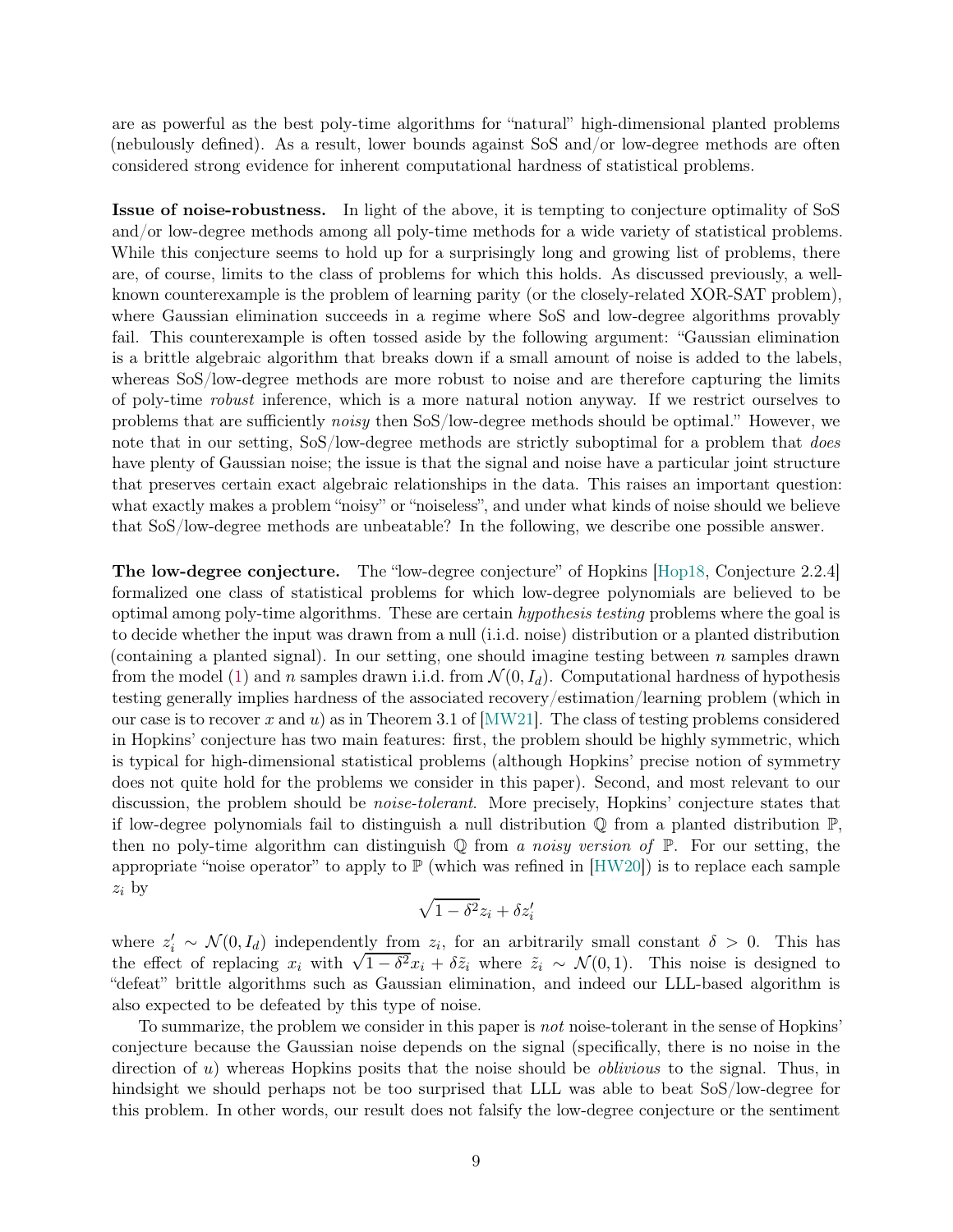behind it (low-degree algorithms are optimal for noisy problems), with the caveat that one must be careful about the precise meaning of "noisy." We feel that this lesson carries an often-overlooked conceptual message that may have consequences for other fundamental statistical problems such as planted clique, which we discuss next.

Planted clique. The *planted clique conjecture* posits that there is no polynomial-time algorithm for distinguishing between a random  $G(n, 1/2)$  graph and a  $G(n, 1/2)$  graph with a clique planted on k random vertices (by adding all edges between the clique vertices), when  $k \ll \sqrt{n}$ . The planted clique conjecture is central to the study of statistical-to-computational gaps because it has been used as a primitive to deduce computational hardness of many other problems via a web of average-case reductions (e.g. [\[BR13,](#page-40-0) [MW15,](#page-44-5) [HWX15,](#page-43-7) [BBH18\]](#page-39-4)). A refutation of the planted clique conjecture would be a major breakthrough that could cast doubts on whether other statistical-to-computational gaps are "real" or whether the gap can be closed by a better algorithm. As a result, it is important to ask ourselves why we believe the planted clique conjecture. Aside from the fact that it has resisted all algorithmic attempts so far, the primary concrete evidence for the conjecture comes in the form of lower bounds against SoS and low-degree polynomials [\[BHK](#page-39-1)+19, [Hop18\]](#page-42-2). However, it is perhaps unclear whether these should really be thought of as strong evidence for inherent hardness because (like the problem we study in the paper) planted clique is not noise-tolerant in the sense of Hopkins' conjecture (discussed above). Specifically, the natural noise operator would be to independently resample a small constant fraction of the edges, which would destroy the clique structure. In other words, the conjecture of Hopkins only implies that a noisy variant of planted clique (namely *planted*) dense subgraph) is hard when  $k \ll \sqrt{n}$ .

While we do not have any concrete reason to believe that LLL could be used to solve planted clique, we emphasize that planted clique is in some sense a "noiseless" problem and so we do not seem to have a principled reason to conjecture its hardness based on SoS and low-degree lower bounds. On the other hand, we should perhaps be somewhat more confident in the "planted dense subgraph conjecture" because planted dense subgraph is a truly noisy problem in the sense of [\[Hop18,](#page-42-2) Conjecture 2.2.4].

## <span id="page-9-0"></span>2 Preliminaries

The key component of our algorithmic results is the LLL lattice basis reduction algorithm. The LLL algorithm receives as input d linearly independent vectors  $v_1, \ldots, v_d \in \mathbb{Z}^d$  and outputs an integer linear combination of them with "small"  $\ell_2$  norm. Specifically, let us define the lattice generated by d integer vectors as simply the set of integer linear combination of these vectors.

**Definition 2.1** (Lattice). Given linearly independent  $v_1, \ldots, v_d \in \mathbb{Z}^d$ , let

$$
L = L(v_1, \dots, v_d) = \left\{ \sum_{i=1}^d \lambda_i v_i : \lambda_i \in \mathbb{Z}, i = 1, \dots, d \right\}, \tag{3}
$$

which we refer to as the lattice generated by integer-valued  $v_1, \ldots, v_d$ . We also refer to  $(v_1, \ldots, v_d)$ as an (ordered) basis for the lattice L.

The LLL algorithm solves a search problem called the approximate Shortest Vector Problem  $(SVP)$  on a lattice L, given a basis of it.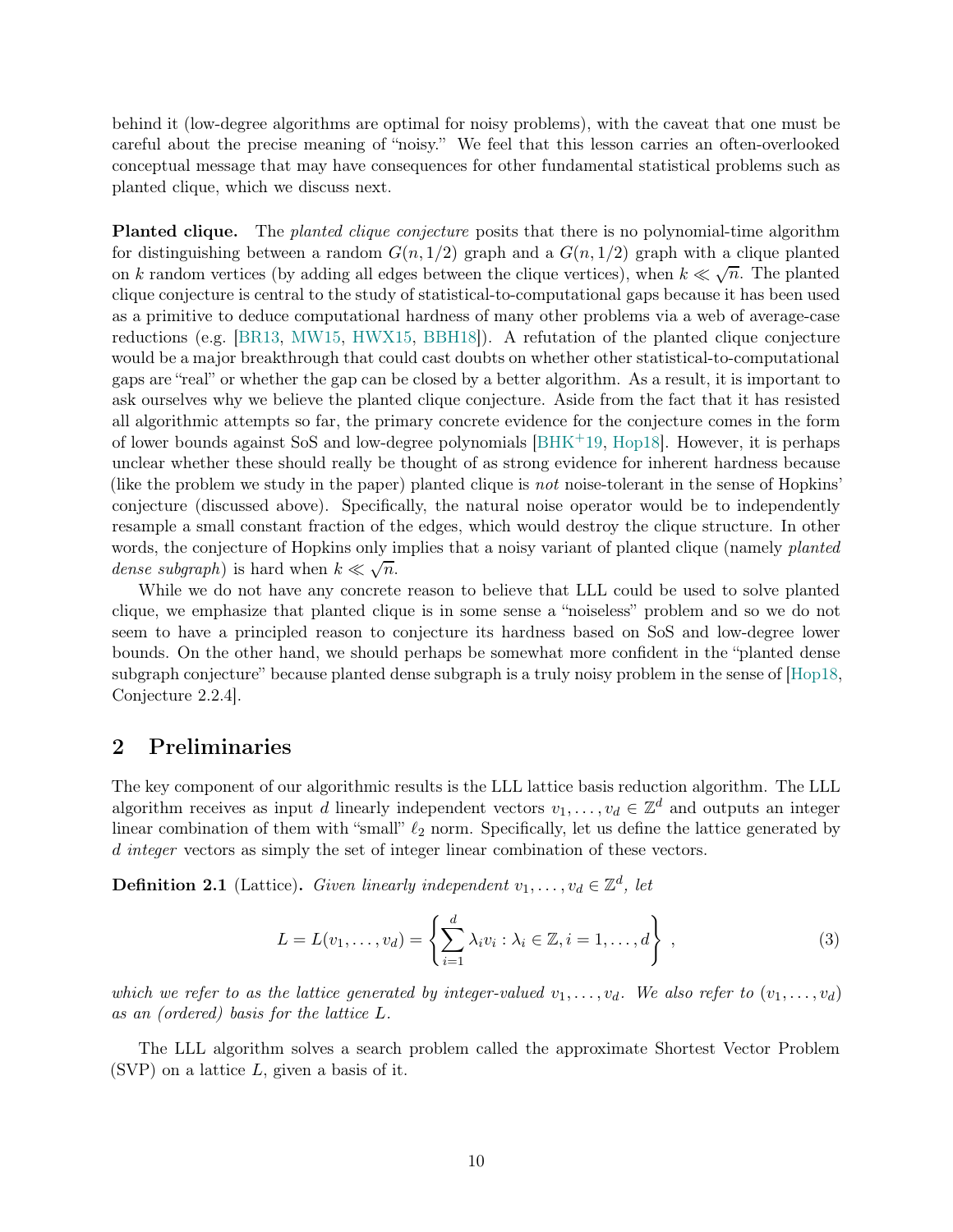**Definition 2.2** (Shortest Vector Problem). An instance of the algorithmic  $\alpha$ -approximate SVP for a lattice  $L \subseteq \mathbb{Z}^d$  is as follows. Given a lattice basis  $v_1, \ldots, v_d \in \mathbb{Z}^d$  for the lattice L, find a vector  $\widehat{x} \in L$ , such that

$$
\|\widehat{x}\|_2 \leq \alpha \cdot \mu(L) .
$$

where  $\mu(L) = \min_{x \in L, x \neq 0} ||x||_2$ .

The following theorem holds for the performance of the LLL algorithm, whose details can be found in [\[LLL82\]](#page-43-6) or [\[Lov86\]](#page-43-14).

<span id="page-10-2"></span>**Theorem 2.3** ([\[LLL82\]](#page-43-6)). There is an algorithm (namely the LLL lattice basis reduction algorithm), which receives as input a basis for a lattice L given by  $v_1, \ldots, v_d \in \mathbb{Z}^d$  which

- (1) returns a vector  $v \in L$  satisfying  $||v||_2 \leq 2^{d/2} \mu(L)$ ,
- (2) terminates in time polynomial in d and  $\log \left( \max_{i=1}^d ||v_i||_{\infty} \right)$ .

In this work, we use the LLL algorithm for an integer relation detection application, a problem which we formally define below.

Definition 2.4 (Integer relation detection). An instance of the integer relation detection problem is as follows. Given a vector  $b = (b_1, \ldots, b_k) \in \mathbb{R}^k$ , find an  $m \in \mathbb{Z}^k \setminus \{0\}$ , such that  $\langle b, m \rangle :=$  $\sum_{j=1}^{k} b_j m_j = 0$ . In this case, m is said to be an integer relation for the vector b.

To define our class of problems, we make use of the following two standard objects.

**Definition 2.5** (Bernoulli–Rademacher vector). We say that a random vector  $v \in \mathbb{R}^n$  is a Bernoulli– Rademacher vector with parameter  $\rho \in (0,1]$  and write  $v \sim BR(n,\rho)$ , if the entries of v are i.i.d. with

$$
v_i = \begin{cases} 0 & \text{with probability } 1 - \rho, \\ 1/\sqrt{n\rho} & \text{with probability } \rho/2, \\ -1/\sqrt{n\rho} & \text{with probability } \rho/2. \end{cases}
$$

**Definition 2.6** (Discrete Gaussian on  $s\mathbb{Z}$ ). Let  $r, s > 0$  be real numbers. We define the discrete Gaussian distribution with width  $r$  supported on the scaled integer lattice  $s\mathbb{Z}$  to be the distribution whose probability mass function at each  $x \in s\mathbb{Z}$  is proportional to  $\exp\left(-\frac{x^2}{2r^2}\right)$  $\frac{x^2}{2r^2}$ .

The following tail bound on the discrete Gaussian will be useful in Section [4,](#page-14-0) in which we reduce the hCLWE model (also known as "Gaussian pancakes") (Model [4.3\)](#page-15-1) to our general model (Model [3.2\)](#page-11-2) which is the central problem for our LLL-based algorithm.

<span id="page-10-1"></span>**Claim 2.7** (Adapted from [\[SZB21,](#page-45-3) Claim I.6]). Let  $\gamma \geq 1$  be a real number, and let  $\nu$  be the discrete Gaussian of width 1 supported on  $(1/\gamma)\mathbb{Z}$  such that the probability mass function at  $x \in (1/\gamma)\mathbb{Z}$  is given by

<span id="page-10-0"></span>
$$
\nu(x) = \frac{1}{\mathcal{Z}} \exp(-x^2/2) ,
$$

where  $\mathcal{Z} = \sum_{x \in (1/\gamma)\mathbb{Z}} \exp(-x^2/2)$  is the normalization constant. Then, the following bound holds.

$$
\mathcal{Z} \ge \gamma \sqrt{2\pi} \left( 1 - 2(1 + 1/(4\pi\gamma)^2) \exp(-2\pi^2\gamma^2) \right) > 1 \,. \tag{4}
$$

In particular, for  $t \geq \gamma$ ,

$$
\mathbb{P}_{x \sim \nu}[|x| \ge t] \le 4 \exp(-t^2/2).
$$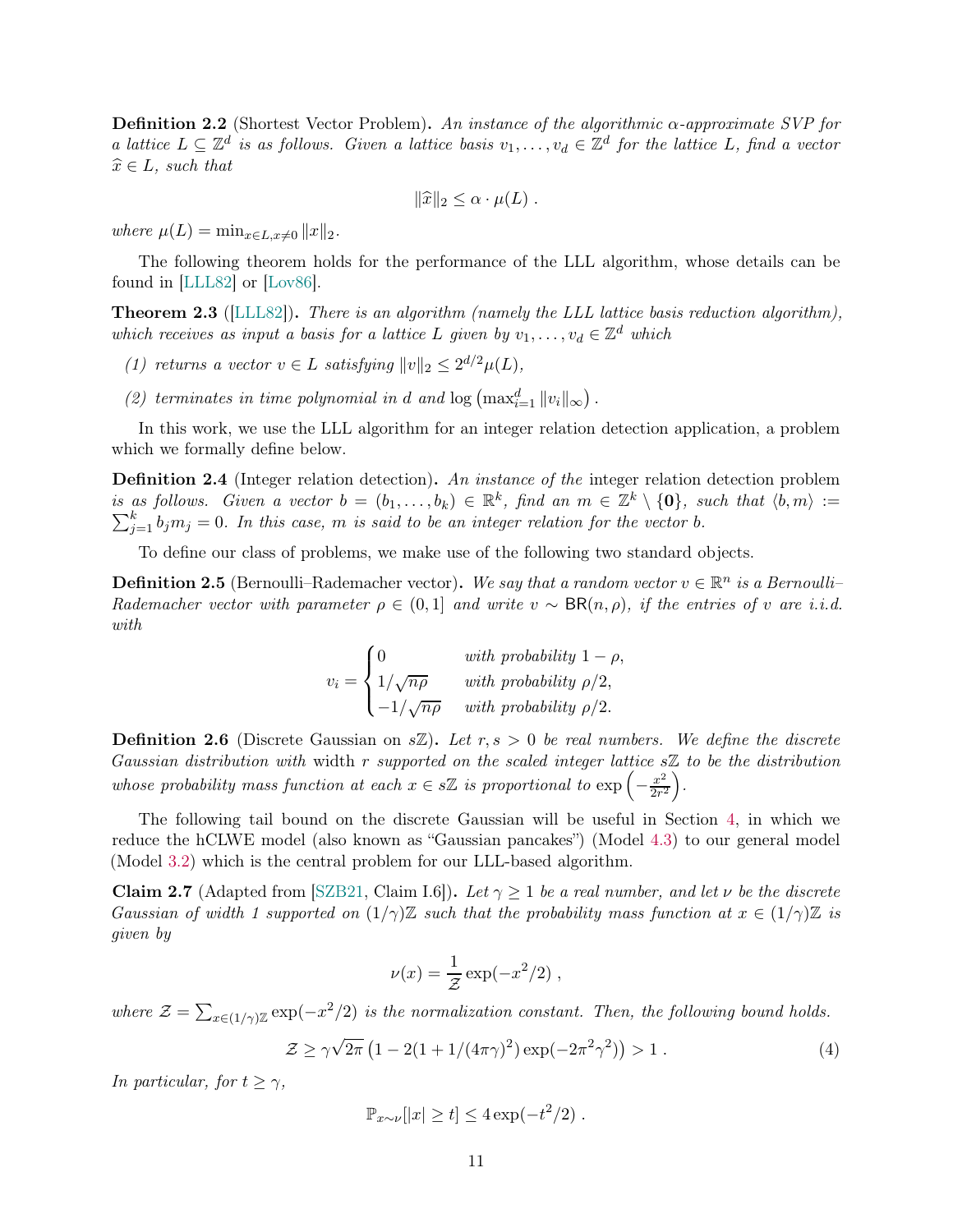*Proof.* The first inequality in [\(4\)](#page-10-0) follows from [\[SZB21,](#page-45-3) Claim 1.6]. The fact that  $\mathcal{Z} > 1$  follows from our assumption that  $\gamma \geq 1$ . Since  $\mathcal{Z} > 1$ , we have

$$
\mathbb{P}_{x \sim \nu}[|x| \ge t] = \frac{1}{\mathcal{Z}} \sum_{x \in (1/\gamma)\mathbb{Z}, |x| \ge t} \exp(-x^2/2) \le 2 \sum_{x \in (1/\gamma)\mathbb{Z}, x \ge t} \exp(-x^2/2).
$$

Now notice that the terms of the series are decaying in a geometric fashion for  $x \geq \gamma$  since

$$
\exp\left(-\frac{(x+1/\gamma)^2}{2}\right)/\exp\left(-\frac{x^2}{2}\right) = \exp\left(-\frac{2x+1/\gamma}{2\gamma}\right) \le \exp(-1) < 1/2.
$$

It follows that

$$
\mathbb{P}_{x \sim \nu}[|x| \ge t] \le 2 \sum_{x \in (1/\gamma)\mathbb{Z}, x \ge t} \exp(-x^2/2) \le 4 \exp(-t^2/2).
$$

 $\Box$ 

## <span id="page-11-0"></span>3 The LLL-based algorithm

We now present the main contribution of this work, which is an LLL-based polynomial-time algo-rithm that provably solves the general problem defined in Model [3.2](#page-11-2) with access to only  $n = d + 1$ samples.

We deal formally with samples coming from  $d$ -dimensional Gaussians, which have as their mean some unknown multiple of an unknown unit vector  $u \in S^{d-1}$ , and also some unknown covariance  $\Sigma$ which nullifies  $u$  and satisfies the following weak "separability" condition.

<span id="page-11-1"></span>**Assumption 3.1** (Weak separability of the spectrum). Fix a unit vector  $u \in S^{d-1}$ . We say that a positive semi-definite  $\Sigma \in \mathbb{R}^{d \times d}$  is u-weakly separable if for some constant  $C > 0$  it holds that

(a) 
$$
\Sigma u = 0
$$
 and,

(b) All other eigenvalues of  $\Sigma$  lie in the interval  $[d^{-C}, d^{C}]$ .

Notice that in particular the canonical case  $\Sigma = I - uu^{\top}$  is u-weakly separable as all eigenvalues of  $\Sigma$  are equal to one, besides the zero eigenvalue which has multiplicity one and eigenvector u.

Under the weak separability assumption we establish the following generic result.

<span id="page-11-2"></span>Model 3.2 (Our general model). Let  $d, n \in \mathbb{N}$ , known spacing level  $a > 0$  satisfying  $d^{-c} \le a \le d^{c}$ for some constant  $c > 0$ , and arbitrary  $x_i \in \mathbb{Z} \cap [-2^d, 2^d]$ ,  $i = 1, \ldots, n$ . Consider also an arbitrary  $u \in S^{d-1}$  and an arbitrary unknown  $\Sigma \in \mathbb{R}^{d \times d}$  which is u-weakly separable per Assumption [3.1.](#page-11-1) Conditional on  $u, \Sigma$  and  $\{x_i\}_{i=1,\dots,n}$ , we then draw independent samples  $z_1, \dots, z_n \in \mathbb{R}^d$  where  $z_i \sim \mathcal{N}((ax_i)u, \Sigma)$ . The goal is to use  $z_i$ ,  $i = 1, \ldots, n$  to recover both  $\{x_i\}_{i=1,\ldots,n}$  and u up to a global sign flip, with probability  $1 - \exp(-\Omega(d))$  over the samples  $z_i$ ,  $i = 1, ..., n$ .

In the following section we discuss the guarantee of the our proposed Algorithm. After, we discuss how our results implies that learning in polynomial time with  $d+1$  samples is possible for: (1) the "planted sparse vector" problem (Model [4.1\)](#page-14-3), (2) the homogeneous Continuous Learning with Errors (hCLWE) problem, also informally called the "Gaussian pancakes" problem (Model [4.3\)](#page-15-1), and finally (3) Gaussian clustering (Model [4.6\)](#page-15-2). As mentioned earlier in Section [1,](#page-2-0) our result bypasses known lower bounds for SoS and low-degree polynomials which suggested that the regime  $n = \Theta(d)$ would not be achievable by polynomial-time algorithms.

In what follows and the rest of the paper, for some  $N \in \mathbb{N}$  and  $x \in \mathbb{R}$  we denote by  $(x)_N :=$  $2^{-N} \lfloor 2^{N} x \rfloor$  the truncation of x to its first N bits after zero.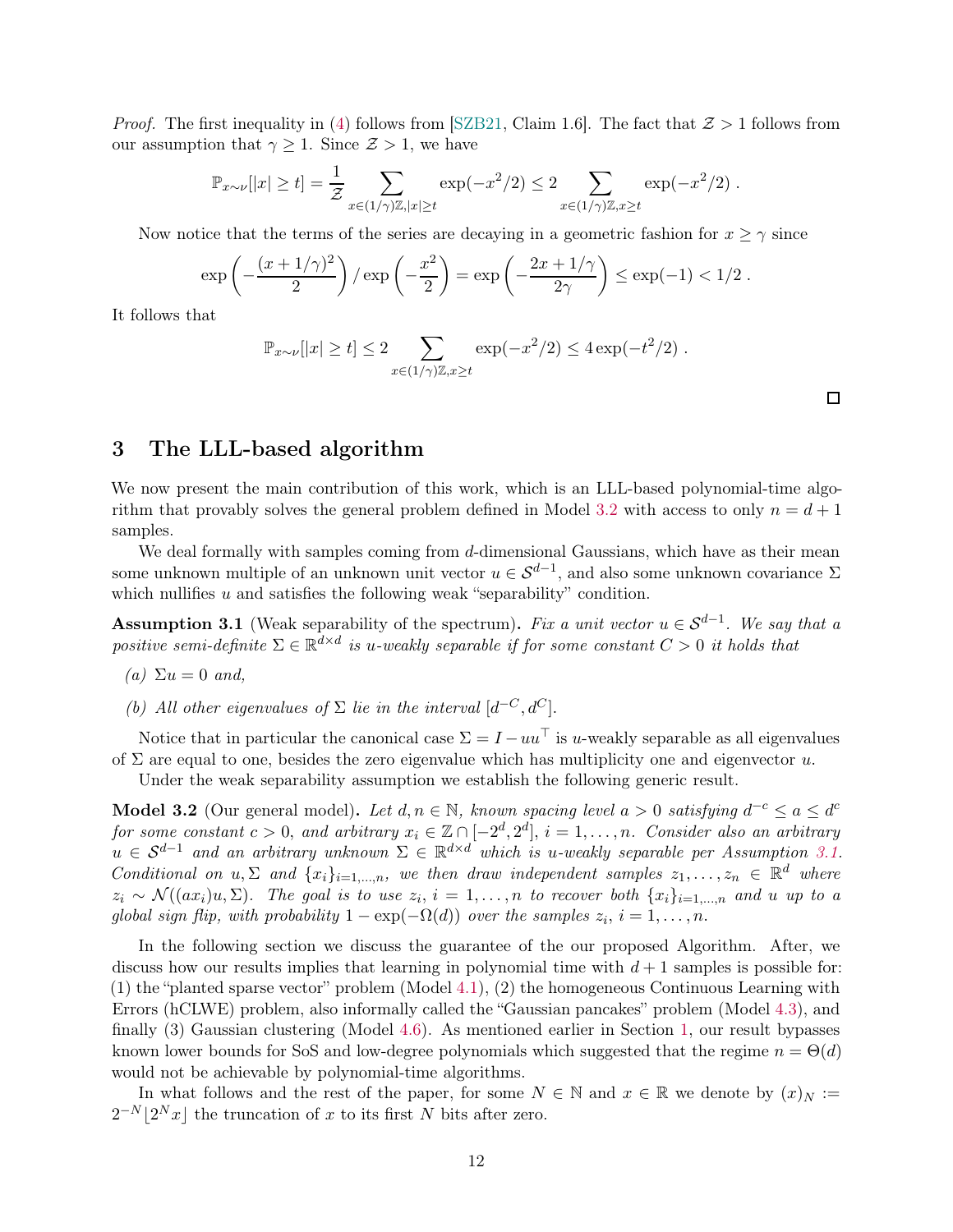**Algorithm 1:** LLL-based algorithm for recovering  $u, (x_i)_{i=1,\dots,d+1}$ 

<span id="page-12-1"></span>**Input:**  $n = d + 1$  samples  $z_i \in \mathbb{R}^d$ ,  $i = 1, ..., d + 1$ , spacing  $a > 0$ . **Output:** Estimated labels  $\hat{x}_i \in \mathbb{Z}, i = 1, ..., d + 1$  and unit vector  $\hat{u} \in S^{d-1}$ .

Construct a  $d \times d$  matrix Z with columns  $z_2, \ldots, z_{d+1}$ , and let  $N = \lceil d^4 (\log d)^2 \rceil$ . if  $det(Z) = 0$  then

 $\Gamma$  return  $\hat{u} = 0$  and output FAIL.

Compute  $\lambda_1 = 1$  and  $\lambda_i = \lambda_i(z_1, \ldots, z_{d+1})$  given by  $(\lambda_2, \ldots, \lambda_{d+1})^{\top} = -Z^{-1}z_1$ . Set  $M = 2^{2d}$  and  $\tilde{v} = ((\lambda_2)_N, \ldots, (\lambda_{d+1})_N, 2^{-N}) \in \mathbb{R}^{d+1}$ .

Output  $(t_1, t_2) \in \mathbb{Z}^{d+1} \times \mathbb{Z}$  from running the LLL basis reduction algorithm on the lattice generated by the columns of the following  $(d+2) \times (d+2)$  integer-valued matrix B,

$$
B = \begin{pmatrix} M2^{N}(\lambda_1)_{N} & M2^{N} \tilde{v} \\ 0_{(d+1)\times 1} & I_{(d+1)\times (d+1)} \end{pmatrix}
$$

.

 $\hat{u}_0 \leftarrow$  SolveLinearEquation $(u', Z^{\top} u' = at_1)$ . if  $\hat{u}_0 = 0$  then  $\Gamma$  return  $\hat{u} = 0$  and output FAIL. Set  $\hat{x}_i = (t_1)_i / ||\hat{u}_0||_2, i = 1, \ldots, d + 1.$ return  $\hat{x}_i$ ,  $i = 1, ..., d + 1$  and  $\hat{u}_0 / ||\hat{u}_0||_2$  and output SUCCESS.

## <span id="page-12-0"></span>3.1 The algorithm and the main guarantee

Our proposed algorithm for solving Model [3.2](#page-11-2) is described in Algorithm [1.](#page-12-1) Specifically we assume the algorithm receives  $n = d + 1$  independent samples according to Model [3.2.](#page-11-2) As we see in the following theorem, the algorithm is able to recover exactly (up to a global sign flip) both the hidden direction u and the hidden labels  $x_i$ ,  $i = 1, ..., n$  in polynomial time.

<span id="page-12-2"></span>**Theorem 3.3.** Algorithm [1,](#page-12-1) given as input independent samples  $(z_i)_{i=1,\dots,d+1}$  from Model [3.2](#page-11-2) with hidden direction u, covariance  $\Sigma$ , and true labels  $\{x_i\}_{i=1,\dots,d+1}$  satisfies the following with probability  $1-\exp(-\Omega(d))$ : there exists  $\epsilon \in \{-1,1\}$  such that the algorithm's outputs  $\{\hat{x}_i\}_{i=1,\dots,d+1}$  and  $\hat{u} \in S^{d-1}$ satisfy

<span id="page-12-3"></span>
$$
\hat{x}_i = \epsilon x_i \text{ for } i = 1, \dots, d+1
$$
  
and  $\hat{u} = \epsilon u$ .

Moreover, Algorithm [1](#page-12-1) terminates in  $\mathsf{poly}(d)$  steps.

We now provide intuition behind the algorithm's success. Note that for the unknown u and  $x_i$ it holds that

$$
\langle z_i, u \rangle = ax_i \quad \text{for all } i = 1, \dots, d+1; \tag{5}
$$

In the first step, the algorithm checks a certain general-position condition on the received samples, which naturally is satisfied almost surely for our random data. In the following crucial three steps, the algorithm attempts to recover only the hidden integer labels  $x_i$  without learning u. To do this, it exploits a certain random integer linear relation that the labels  $x_i$ 's satisfy which *importantly* does not involve any information about the unknown u, besides its existence. The key observation leading to this relation is the following. Since we have  $d+1$  vectors  $z_i$  in a d-dimensional space,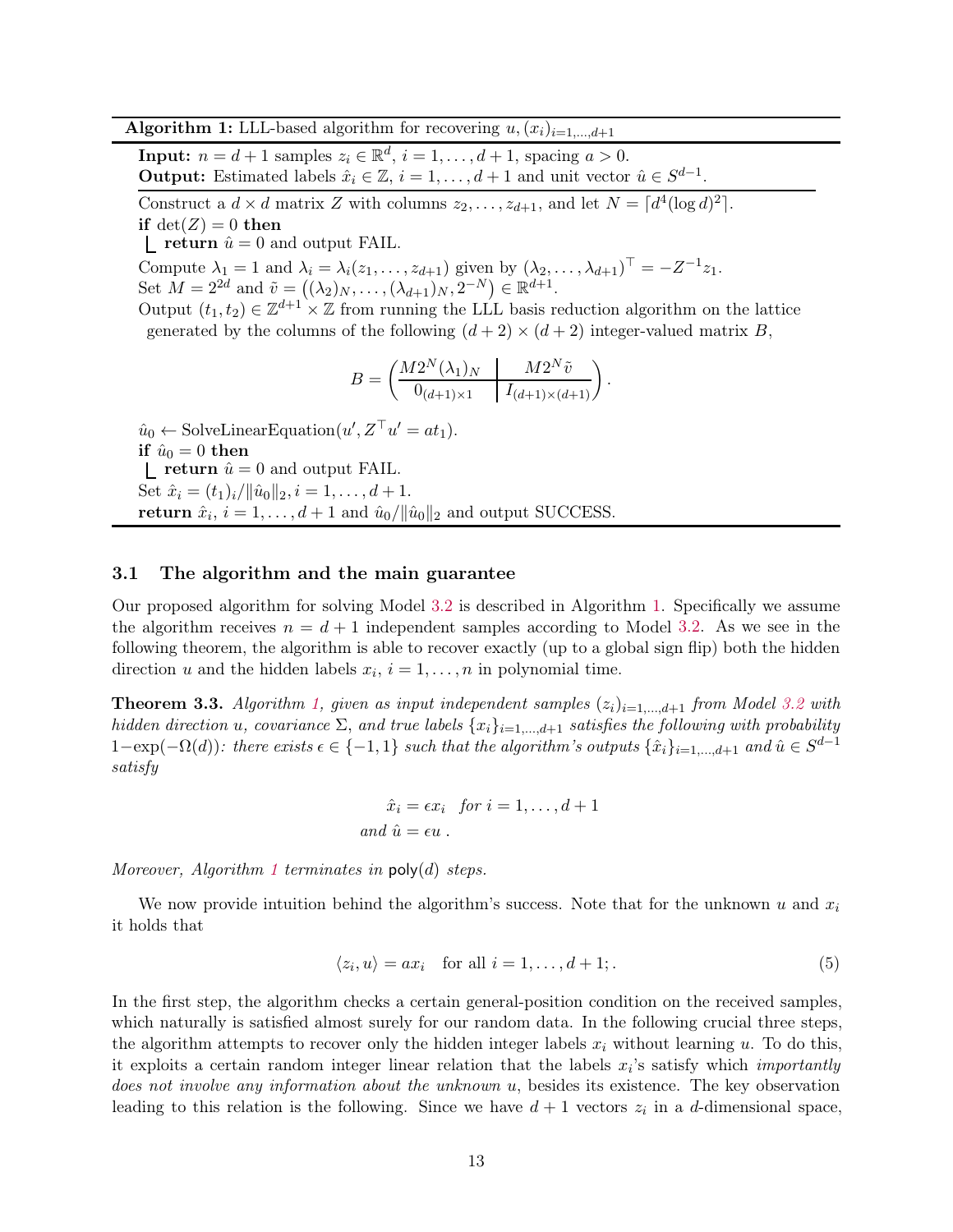there exist scalars  $\lambda_1, \ldots, \lambda_{d+1}$  (depending on the  $z_i$ 's) such that  $\sum_{i=1}^{d+1} \lambda_i z_i = 0$ . These are exactly the  $\lambda_i$ 's that the algorithm computes in the second step. Using them, observe that the following linear equation holds, due to [\(5\)](#page-12-3),

$$
\sum_{i=1}^{d+1} \lambda_i a x_i = \sum_{i=1}^{d+1} \lambda_i \langle z_i, u \rangle = \left\langle \sum_{i=1}^{d+1} \lambda_i z_i, u \right\rangle = \langle 0, u \rangle = 0 , \qquad (6)
$$

and therefore since  $a > 0$  it gives the following integer linear equation

<span id="page-13-1"></span>
$$
\sum_{i=1}^{d+1} \lambda_i x_i = 0. \tag{7}
$$

Again note that the  $\lambda_i$ 's can be computed from the given samples  $z_i$ , so this is an equation whose sole unknowns are the labels  $x_i$ . With this integer linear equation in mind, the algorithm in the following step employs the powerful LLL algorithm applied to an appropriate lattice. This application of the LLL is based on the breakthrough works of [\[Lag84,](#page-43-15) [Fri86\]](#page-42-13) for solving random subset-sum problems in polynomial-time, as well as its recent manifestations for solving various other noiseless inference settings such as binary regression [\[ZG18\]](#page-45-2) and phase retrieval [\[AHSS17,](#page-39-3) [SZB21\]](#page-45-3). To get some intuition for this connection, notice that in the case  $x_i \in \{-1, 1\}$ , [\(7\)](#page-13-1) is really a (promise) subset-sum relation with weights  $\lambda_i$  and unknown subset  $\{i : x_i = 1\}$  for which the corresponding  $\lambda_i$ 's sum to  $\frac{1}{2} \sum_{i=1}^{d+1} \lambda_i$ . Now, after some careful technical work, including an appropriate truncation argument to work with integer-valued data, and various anti-concentration arguments such as the Carbery–Wright anticoncentration toolkit [\[CW01\]](#page-40-12), one can show that the LLL step indeed recovers a constant multiple of the labels  $x_i$ ,  $i = 1, \ldots, d+1$  with probability  $1 - \exp(-\Omega(d))$  (see also the next paragraph for more details on this). At this point, it is relatively straightforward to recover u using the linear equations [\(5\)](#page-12-3).

Now we close by presenting the key technical lemma which ensures that LLL recovers the hidden labels  $x_i$  by finding a "short" vector in the lattice defined by the columns of the matrix B in Algorithm [1.](#page-12-1) Notice that if truncation at N bits was not present, that is we were "allowed" to construct the lattice basis with the non-integer numbers  $\lambda_i$  instead of  $(\lambda_i)_N$ , then a direct calculation based on [\(7\)](#page-13-1) would give that the hidden labels are embedded in an element of the lattice simply because we would have

$$
B(x_1, \ldots, x_{d+1}, 0)^{\top} = (0, x_1, \ldots, x_{d+1})^{\top}.
$$

As this "hidden vector" in the lattice is M-independent (and  $M$  is taken to be very large) this naturally suggests that this vector may be "short" compared to the others in the lattice. The following lemma states that with probability  $1 - \exp(-\Omega(d))$ , this is indeed the case. The random lattice generated by the columns of  $B$  indeed does not contain any "spurious" short vectors other than the vector of the hidden labels and, naturally, its integer multiples. This implies that the LLL algorithm, despite its  $2^{d/2}$  approximation ratio, will indeed return the integer relation that is "hidden in" the  $z_i$ 's.

<span id="page-13-0"></span>**Lemma 3.4** (No spurious short vectors). Let  $d \in \mathbb{N}$ ,  $a \in [d^{-c}, d^{c}]$  for some constant  $c > 0$  and  $N = \lceil d^4(\log d)^2 \rceil$ . Let  $u \in S^{d-1}$  be an arbitrary unit vector,  $\Sigma \in \mathbb{R}^{d \times d}$  an arbitrary unknown u-separable matrix, and let  $x_i \in \mathbb{Z} \cap [-2^d, 2^d]$  for  $i = 1, \ldots, d+1$  be arbitrary but not all zero. Moreover, let  $\{z_i\}_{i=1,\dots,d+1}$  be independent samples from  $\mathcal{N}((ax_i)u, \Sigma)$ , and let B be the matrix constructed in Algorithm [1](#page-12-1) using  $\{z_i\}_{i=1,\dots,d+1}$  as input and N-bit precision. Then, with probability  $1 - \exp(-\Omega(d))$  over the samples, for any  $t = (t_1, t_2) \in \mathbb{Z}^{d+1} \times \mathbb{Z}$  such that  $t_1$  is not an integer multiple of  $x = (x_1, \ldots, x_{d+1})$ , the following holds:

$$
||Bt||_2 > 2^{2d}.
$$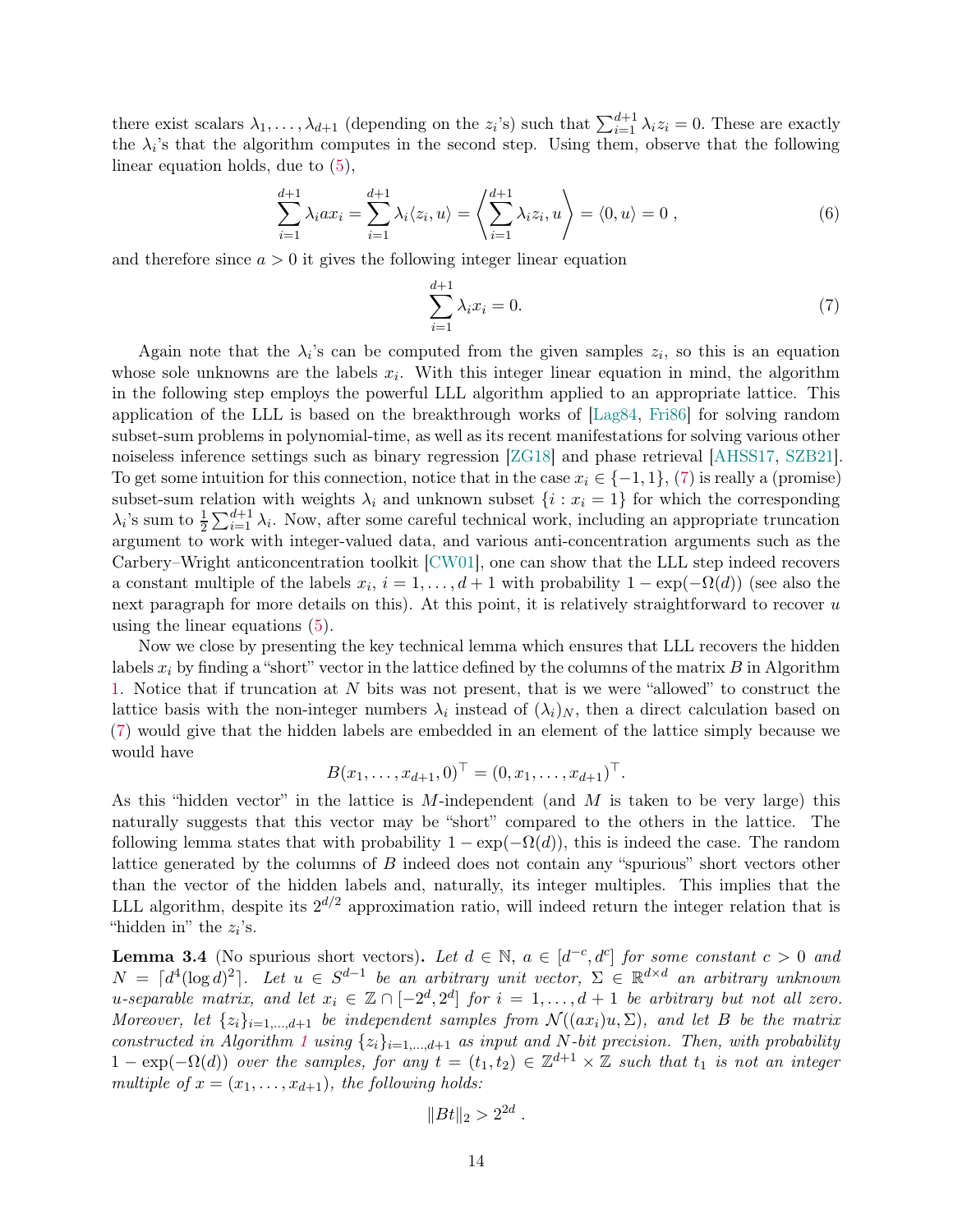The proof of Lemma [3.4](#page-13-0) is in Section [6.3.](#page-24-0)

## <span id="page-14-0"></span>4 Implications of the success of LLL

The algorithmic guarantee described in Theorem [3.3](#page-12-2) has interesting implications for various recently studied problems.

### <span id="page-14-1"></span>4.1 The planted sparse vector problem

As we motivated in the introduction, a model of notable recent interest is the so-called "planted sparse vector" setting, where one plants a sparse vector in an unknown subspace.

<span id="page-14-3"></span>Model 4.1 (Planted sparse vector). Let  $d, n \in \mathbb{N}$  be such that  $d \leq n$ , and let the sparsity level  $\rho \in (0,1]$ . First draw  $v \sim BR(n,\rho)$  and  $R \in \mathbb{R}^{d \times d}$  be a uniformly at random chosen orthogonal matrix. Then, we sample i.i.d.  $\tilde{z}_1, \ldots, \tilde{z}_{d-1} \sim \mathcal{N}(0, (1/n)I_n)$ . Denote by  $\tilde{Z} \in \mathbb{R}^{n \times d}$  the matrix whose columns we perceive as generating the "hidden subspace":

$$
\tilde{Z} = [v, \tilde{z}_1, \dots, \tilde{z}_{d-1}]. \tag{8}
$$

The statistician observes the rotated matrix  $Z = \tilde{Z}R$ . The goal is, given access to Z, to recover the  $\rho$ -sparse vector  $v \in \mathbb{R}^n$ .

As explained in Section [1,](#page-2-0) all low-degree polynomial methods, and therefore all spectral methods (in a large class) fail for this model when  $n \ll \rho^2 d^2$  [\[MW21\]](#page-44-1). Furthermore, in the dense case where  $\rho = 1$  and  $n \ll d^{3/2}$ , even degree- $n^{\Omega(1)}$  SoS algorithms are known to fail [\[GJJ](#page-42-6)<sup>+</sup>20].

Yet, using our Theorem [3.3](#page-12-2) we can prove that for any  $\rho \in (0,1]$  the LLL algorithm solves Model [4.1](#page-14-3) with  $n = d + 1$  samples in polynomial-time. In particular, this improves the state-of-the-art for this task, and provably beats all low-degree algorithms, when  $\rho = \omega(1/\sqrt{d})$ . The corollary is based on the equivalence (up to rescaling) between Model [4.1](#page-14-3) and some appropriate sub-case of Model [3.2](#page-11-2) [\[DDW21\]](#page-40-1).

**Corollary 4.2.** Suppose  $n, d \in \mathbb{N}$  with  $d \leq n$  and  $d \to +\infty$ . Also let  $\rho \in (0, 1]$  scale as  $\rho = \omega(1/n)$ . Given  $n = d + 1$  $n = d + 1$  samples  $z_i$ ,  $i = 1, ..., d + 1$  from Model [4.1,](#page-14-3) Algorithm 1 with input  $\sqrt{d+1}z_i$ ,  $i =$  $1,\ldots,d+1$  and spacing  $a=1/\sqrt{\rho}$ , terminates in polynomial time and outputs v (up to a global sign flip) with probability  $1 - \exp(-\Omega(\min\{d, \rho n\}))$ .

*Proof.* As established in [\[MW21,](#page-44-1) Lemma 4.21] for  $z_i$  a sample from Model [4.1](#page-14-3) from a setting where the planted sparse vector is v, the distribution of  $\sqrt{n}z_i = \sqrt{d+1}z_i$  is a sample from Model [3.2](#page-11-2) with hidden direction v, spacing  $a = 1/\sqrt{\rho}$  and covariance  $\Sigma = I - vv^{\top}$ . Note that the covariance  $\Sigma$ satisfies Assumption [3.1](#page-11-1) for straightforward reasons and same for the condition on the spacing as  $n = d + 1$  and  $1 > \rho > 1/n$ . On top of this, since  $\rho n \to +\infty$  the output of  $v \sim BR(n, \rho)$  is not the zero vector with probability  $1 - (1 - \rho)^n = 1 - \exp(-\Omega(\rho n))$ . Hence, combining the above and Theorem [3.3](#page-12-2) we immediately conclude the desired result.

### <span id="page-14-2"></span>4.2 Continuous Learning with Errors

As we motivated in the introduction, a second model that is of interest, due to its connections to fundamental problems in lattice-based cryptography, is the homogeneous continuous learning with errors (hCLWE).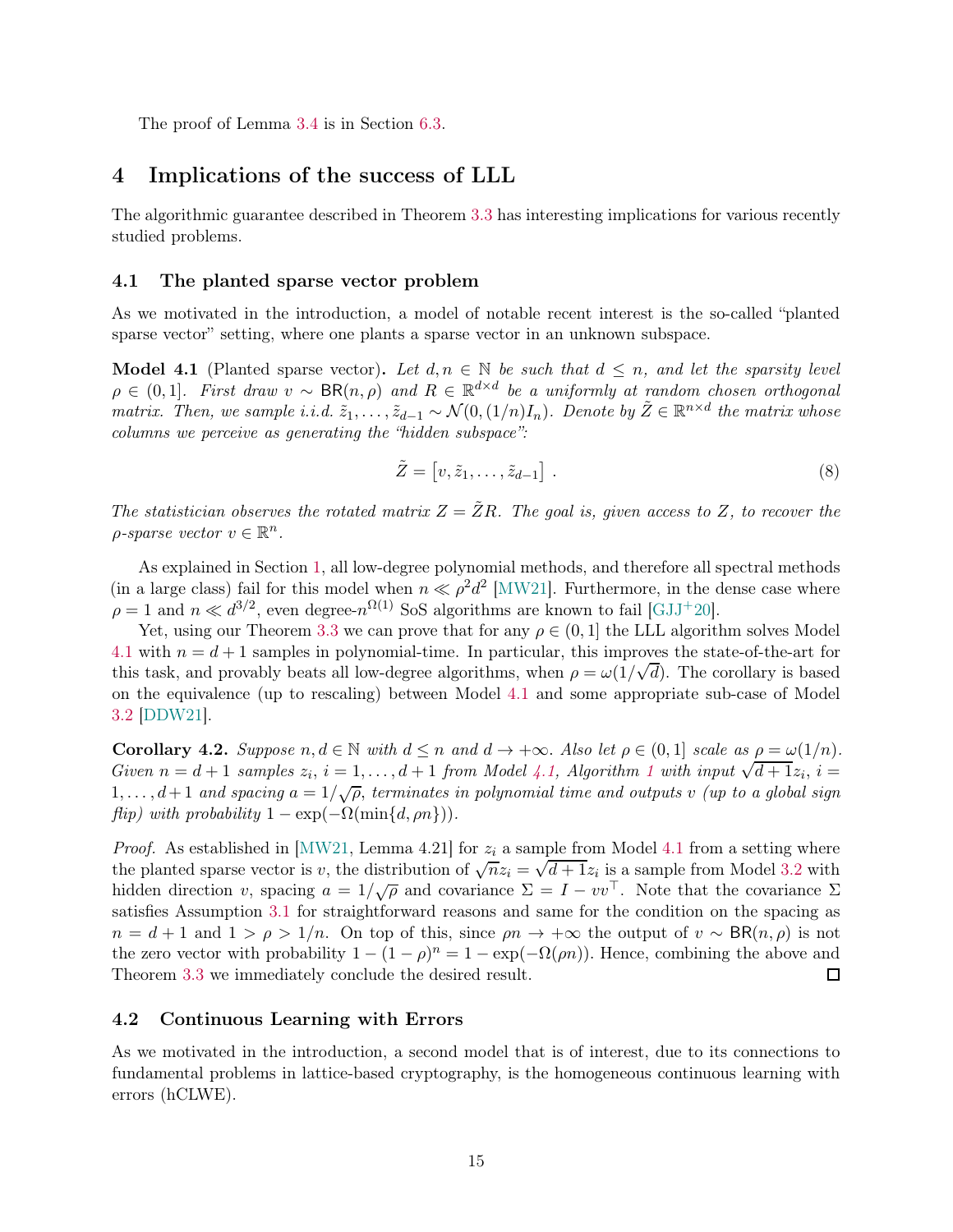<span id="page-15-1"></span>Model 4.3 (hCLWE). Let  $\gamma > 0$  be a real number and let v be a discrete Gaussian of width 1 supported on  $(1/\gamma)\mathbb{Z}$ . Let  $d, n \in \mathbb{N}$ . First draw a random unit vector  $u \sim S^{d-1}$  and i.i.d.  $x_1, \ldots, x_n \sim$ v. Conditional on u and  ${x_i}_{i=1}^n$ , draw independent samples  $z_1, \ldots, z_n \in \mathbb{R}^d$  where  $z_i \sim \mathcal{N}(x_i u, I_d - \tau)$  $uu^{\top}$ ). The statistician observes the matrix  $Z \in \mathbb{R}^{n \times d}$  with rows  $z_1^{\top}, \ldots, z_n^{\top}$ . The goal is, given access to Z, to recover the unit vector  $u \in \mathbb{R}^n$ .

It is known that for  $\gamma \geq 2\sqrt{d}$ , if we add any inverse-polynomial Gaussian noise in the hidden direction u of hCLWE, even detecting the existence of such discrete structure is hard, under standard worst-case hardness assumptions from lattice-based cryptography [\[BRST21\]](#page-40-2). Moreover, there are SQ lower bounds, which are unconditional, for this noisy version [\[DKS17,](#page-41-3) [BRST21\]](#page-40-2). As a direct corollary of our Theorem [3.3](#page-12-2) we show that in the noiseless case where no Gaussian noise is added, LLL can recover exactly the hidden direction in polynomial time with  $d+1$  samples. We remark that while [\[BRST21\]](#page-40-2) claim that their LLL-based algorithm for (inhomogeneous) CLWE could be generalized to the hCLWE setting, their algorithm uses  $O(d^2)$  samples, which is suboptimal.

Corollary 4.4. Suppose  $d \in \mathbb{N}$  with  $d \to +\infty$ . Assume that  $\gamma = \text{poly}(d)$ . Given  $n = d + 1$  samples  $z_i$ ,  $i = 1, \ldots, d+1$  $i = 1, \ldots, d+1$  $i = 1, \ldots, d+1$  from Model [4.3,](#page-15-1) Algorithm 1 with input  $z_i$ ,  $i = 1, \ldots, d+1$  and spacing  $a = 1/\gamma$ , terminates in polynomial time and outputs v (up to a global sign flip) with probability  $1-\exp(-\Omega(d))$ .

Proof. The proof follows from Claim [4.5.](#page-15-3)

<span id="page-15-3"></span>**Claim 4.5** (hCLWE reduces to the general model). Let  $d \in \mathbb{N}$  and  $\gamma = \text{poly}(d)$ . Then, with probability  $1-\exp(-\Omega(d))$ ,  $n = \text{poly}(d)$  random samples  $\{z_i\}_{i=1}^n$  from Model [4.3](#page-15-1) (Gaussian pancakes) with parameter  $\gamma$  is a valid instance of Model [3.2](#page-11-2) (our general model) for  $\Sigma = I - vv^{\top}$ .

*Proof.* Let  $\nu$  denote the discrete Gaussian supported on  $(1/\gamma)\mathbb{Z}$  in Model [4.3.](#page-15-1) By Claim [2.7,](#page-10-1) for any  $t \geq \gamma$ , it holds that

$$
\mathbb{P}_{x \sim \nu}[|x| \ge t] \le 4 \exp(-t^2/2).
$$

Let  $t = \max{\lbrace \sqrt{d}, \gamma \rbrace}$ . Then,  $\mathbb{P}_{x \sim \nu}[|x| \ge t] = \exp(-\Omega(d))$ . By a straightforward union bound, with probability  $1 - \exp(-\Omega(d))$  the true "labels"  $\{x_i\}_{i=1}^n$  of the samples  $\{z_i\}_{i=1}^n$  satisfy  $|x_i| \le t = \text{poly}(d)$ for all  $i = 1, \ldots, n$ , and thus this is a valid instance of Model [3.2.](#page-11-2)

### <span id="page-15-0"></span>4.3 Gaussian Clustering

Finally, a third model which has been extensively studied in the theoretical machine learning community is the (Bayesian) Gaussian clustering model.

<span id="page-15-2"></span>**Model 4.6** (Gaussian clustering). Let  $d, n \in \mathbb{N}$ . Fix some unknown positive semi-definite matrix  $\Sigma \in \mathbb{R}^{d \times d}$ . Now draw a random unit vector  $u \sim S^{d-1}$  and i.i.d. uniform Rademacher labels  $x_1, \ldots, x_n \sim \{-1, 1\}$ . Conditional on u and  $\{x_i\}_{i=1}^n$ , draw independent samples  $z_1, \ldots, z_n \in \mathbb{R}^d$ where  $z_i \sim \mathcal{N}(x_i u, \Sigma)$ . The statistician observes the matrix  $Z \in \mathbb{R}^{n \times d}$  with rows  $z_1^\top, \ldots, z_n^\top$ . The goal is, given the observation matrix  $Z \in \mathbb{R}^{n \times d}$ , to recover (up to a global sign flip) the labels  $x_i, i = 1, \ldots, n.$ 

As explained in the introduction, the recent work by [\[DDW21\]](#page-40-1) shows that for Model [4.6,](#page-15-2) exact reconstruction of the labels is possible as long as  $u^{\top} \Sigma^{-1/2} u > 2 \log n$  if  $\Sigma$  is invertible, and of course also in the regime where  $\Sigma u = 0$ . The authors of [\[DDW21\]](#page-40-1) show that for any such  $\Sigma$  it is possible to achieve exact reconstruction with  $O(d)$  samples by some computationally inefficient method, and

## $\Box$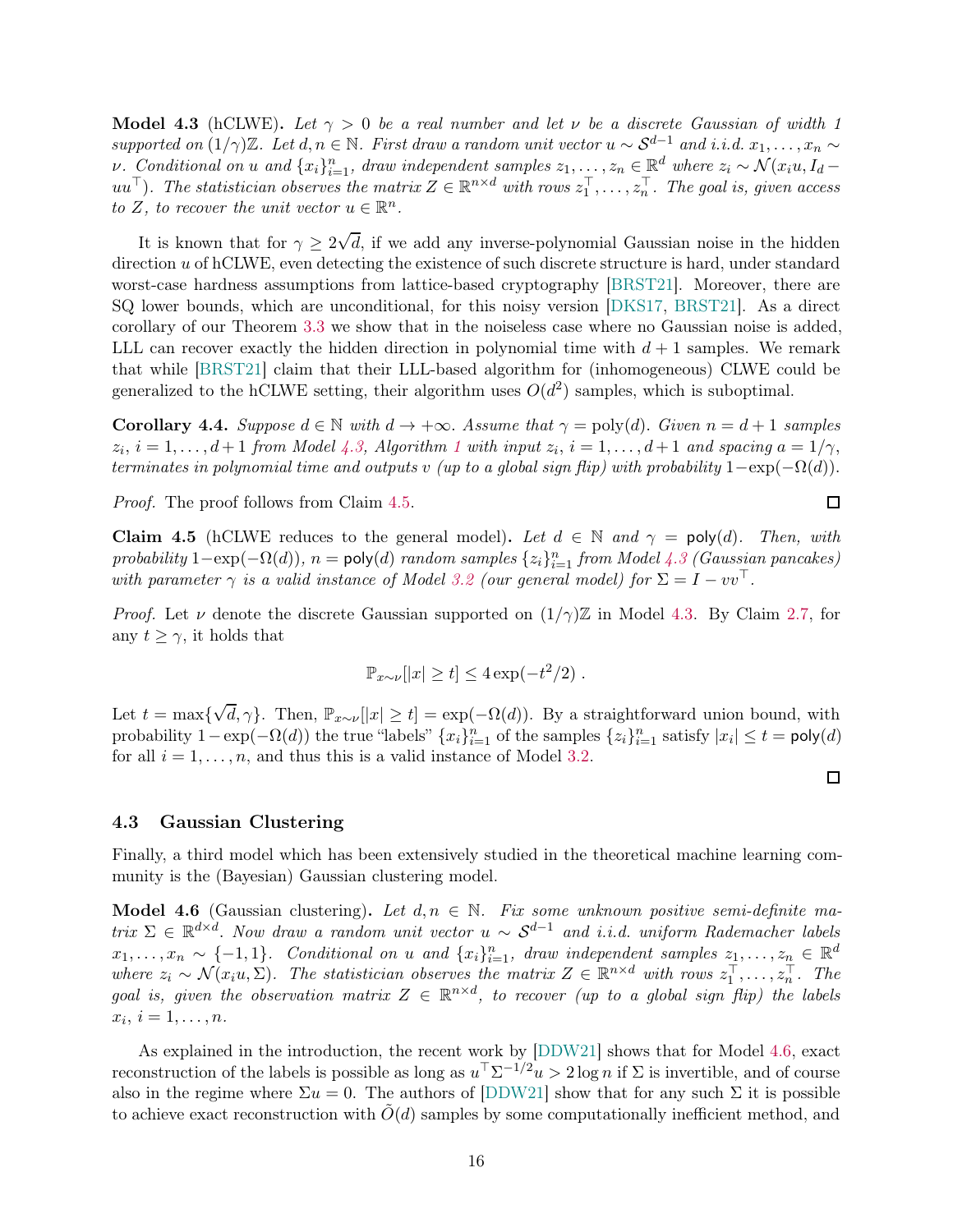construct and analyze computationally efficient methods that work with  $\tilde{O}(d^2)$  samples. On top of this, they conjecture that the regime  $\Omega(d) = n = o(d^2)$  is computationally hard based on various forms of rigorous evidence such as failure of SoS and low-degree methods. Notably, the failure of the SoS hierarchy transfers even to the case  $\Sigma u = 0$  in the regime  $n \leq \tilde{\Omega}(d^{3/2})$ . As a direct corollary of Theorem [3.3,](#page-12-2) we refute their conjecture for any covariance matrix  $\Sigma$  which nullifies u and satisfies a weak "niceness" assumption, namely Assumption [3.1.](#page-11-1) We show that under this assumption, exact reconstruction of the labels (and therefore of the clusters) is possible in polynomial time with only  $n = d + 1$  samples.

**Corollary 4.7.** Suppose  $d \in \mathbb{N}$  with  $d \to +\infty$ . Given  $n = d + 1$  samples  $z_i$ ,  $i = 1, ..., d + 1$ from Model [4.6](#page-15-2) with arbitrary covariance  $\Sigma$  which is u-weakly separable per Assumption [3.1.](#page-11-1) Then Algorithm [1](#page-12-1) with input  $z_i$ ,  $i = 1, \ldots, d + 1$  and spacing  $a = 1$  terminates in polynomial-time and outputs exactly the labels  $x_i$ ,  $i = 1, ..., n$  (up to a global sign flip) with probability  $1 - \exp(-\Omega(d))$ .

The finite SNR regime. Our algorithmic guarantees for the linear sample complexity regime crucially depend on the "noiseless" aspect of the model, translated into our weak separability as-sumption (Assumption [3.1\)](#page-11-1), which corresponds to  $SNR = \infty$  in the notation of [\[DDW21\]](#page-40-1). An important question is to understand whether the linear sample complexity guarantees are possible in polynomial-time for finite (albeit growing with dimension) SNR. When  $SNR = exp(d^{\Theta(1)})$ , the similar LLL-based procedure by [\[DK21\]](#page-41-10) is proven to work and we do expect that our algorithm remains successful in this regime as well. On the other hand, from [\[DDW21\]](#page-40-1) we know that  $SNR > 2 \log d$  is necessary in order to ensure exact recovery. This leaves open a wide range of SNR. While we do not provide an answer to this question here, we want to note that the  $SNR = poly(d)$ regime would require some novel ideas, at least in terms of the analysis of the suggested algorithms. Both our algorithm and the algorithm by [\[DK21\]](#page-41-10) are analyzed in a way that establishes success for both Gaussian Clustering (Rademacher labels) and hCLWE (Discrete Gaussians) simultaneously. Yet, the known computational hardness of hCLWE [\[BRST21\]](#page-40-2) strongly suggests that hCLWE cannot be solved with inverse polynomial noise by any polynomial-time algorithm with polynomially many samples. Hence, both the analyses of the currently proposed algorithms for Gaussian Clustering with  $\Theta(d)$  samples are expected to fail in this regime. We leave it as an interesting open question whether there exists a polynomial-time algorithm that succeeds in the Gaussian Clustering model for  $SNR \ll exp(d)$  and linear sample complexity.

## <span id="page-16-0"></span>5 Information-theoretic lower bounds

In this section we establish information-theoretic lower bounds associated with problem [\(1\)](#page-2-1) both for *parameter recovery*, i.e., recovering the hidden direction u, as well as *label recovery*, i.e., recovering the hidden labels  $\{x_i\}_{i=1}^n$ . These lower bounds show that the sample complexity  $n = d + 1$  for our LLL-based algorithm is optimal in the following sense: for exact recovery of the hidden direction  $u$ (up to a global sign flip), even  $n = d - 1$  samples are not sufficient. For exact recovery of the labels (up to a global sign flip),  $n = (1 - o(1))d$  samples are required.

## <span id="page-16-1"></span>5.1 Optimality of  $d+1$  samples for parameter recovery

In this section we establish that when  $a = 1, n \leq d - 1$ , and  $x_i \in \{-1, 1\}$ , for  $i = 1, \ldots, n$ , one cannot information-theoretically exactly recover the hidden direction  $u \in S^{d-1}$  from n independent samples  $z_i \sim \mathcal{N}(x_i u, I - u u^\top)$ . This establishes the optimality of our LLL approach which achieves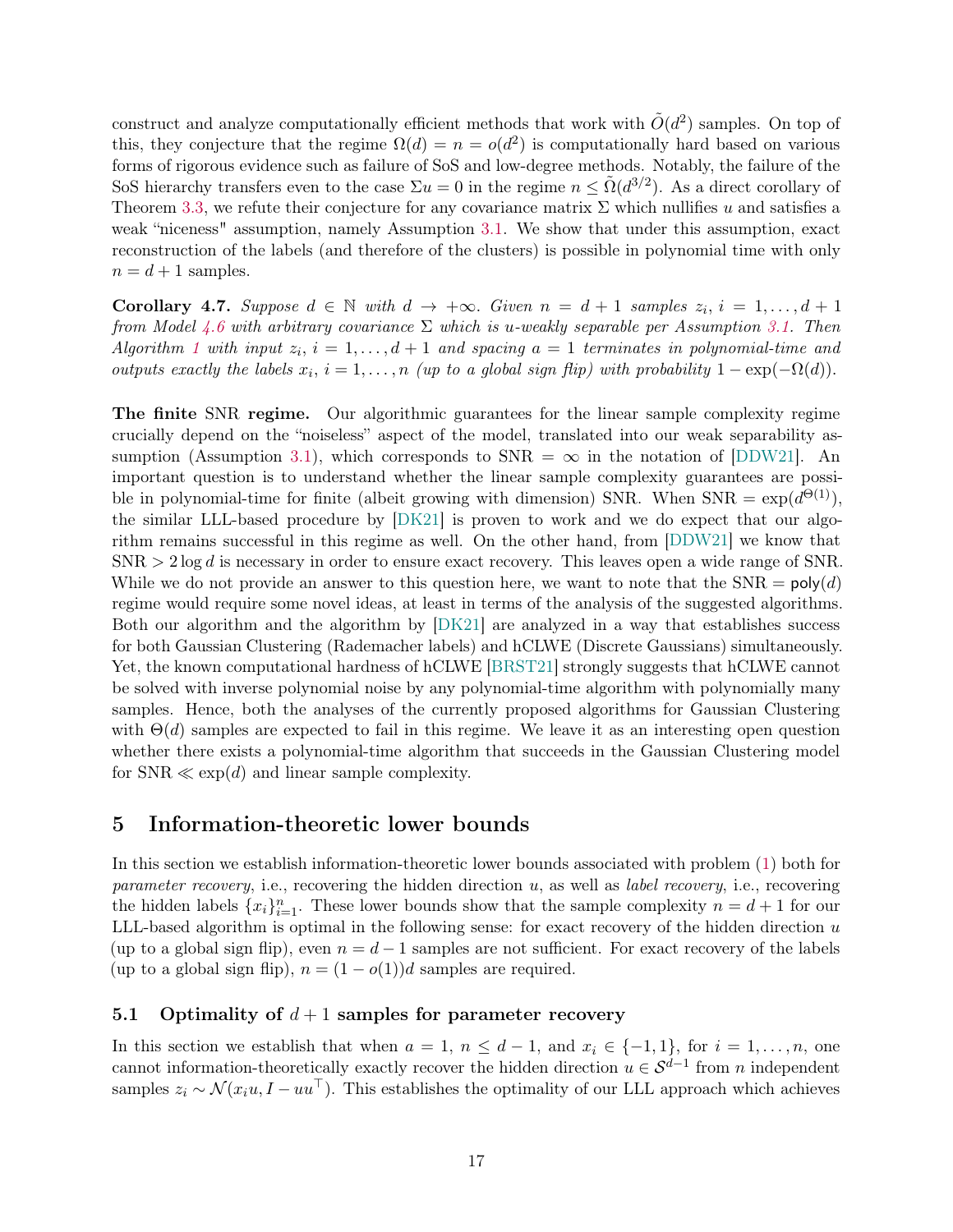a much more generic guarantee in Theorem  $3.3$  in recovering u exactly, up to one additional sample compared to the information-theoretic lower bound.

In fact, our lower bound is somewhat stronger. We assume that the statistician also has exact knowledge of the signs  $x_i \in \{-1, 1\}$ . We show that even in this setting exact recovery of the hidden direction u with probability greater than  $1/2$  using at most  $d-1$  samples is impossible. Notice that if  $x_i$ 's are known to the statistician, there is no global sign ambiguity with respect to  $u$ .

<span id="page-17-1"></span>**Theorem 5.1** (Parameter recovery). Let arbitrary  $x_i \in \{-1,1\}$ ,  $i = 1, \ldots, d-1$  be fixed and known to the statistician. Moreover, let  $u \in S^{d-1}$  be a uniformly random unit vector. For each  $i =$  $1, \ldots, d-1$  let  $z_i$  be a sample generated independently from  $\mathcal{N}(x_iu, I - uu^\top)$ . Then it is informationtheoretically impossible to construct an estimate  $\hat{u} = \hat{u}(\{(x_i, z_i)\}_{i=1}^n) \in S^{d-1}$  which satisfies  $\hat{u} = u$ with probability larger than 1/2.

## <span id="page-17-0"></span>5.2 Information-theoretic lower bound for label recovery

In this section we establish that when  $n = |\rho d|$  for any fixed  $\rho \in (0, 1)$  and  $x_i \in \{-1, 1\}$ ,  $i = 1, \ldots, n$ , one cannot information-theoretically exactly recover the latent variables  $\{x_i\}$  from independent samples  $z_i \sim \mathcal{N}(x_i u, I - u u^\top)$ , where  $u \in \mathcal{S}^{d-1}$  is the unknown direction. Hence, combined with Theorem [3.3,](#page-12-2) we can conclude that our LLL approach achieves the optimal information-theoretic sample complexity for label recovery up to a  $1 + o(1)$  factor.

<span id="page-17-2"></span>**Theorem 5.2** (Label recovery). Let  $\rho \in (0,1)$  be a fixed constant and let  $n = |\rho d|$ . Let  $x \in$  ${-1,1}^n$  be drawn uniformly at random, and  $u \in S^{d-1}$  be a uniformly random unit vector. For each  $i = 1, \ldots, n$  let  $z_i \in \mathbb{R}^d$  be a sample generated independently from  $\mathcal{N}(x_iu, I - uu^\top)$ . Then no estimator can exactly recover the labels  $\{x_i\}_{i=1}^n$  up to a global sign flip from the observations  $\{z_i\}_{i=1}^n$ with probability  $1-o(1)$ .

The main idea of the proof, which can be found in Section [7.2,](#page-29-0) is to first compute the conditional density (Lemma [7.3\)](#page-29-1), which we denote by  $f(Z|X=x)$ , of the observations  $Z \in \mathbb{R}^{n \times d}$  given labels  $x \in \{-1,1\}^n$ . We achieve this by viewing Model [4.6](#page-15-2) as the limit  $\sigma \to 0$  of the Gaussian clustering model with covariance  $\Sigma = \sigma^2 u u^\top + (I - u u^\top)$ , and then identifying small perturbations in the labels x that result in small relative fluctuations in the conditional density  $f(Z|X=x)$  that crucially remain uniformly bounded in d. In other words, we show that there exists a universal constant  $\delta > 0$ such that for any  $x \in \{-1,1\}^n$  and "most"  $Z \in \mathbb{R}^{n \times d}$  (under the measure induced by  $f(Z|X=x)$ ), there exists  $x' \in \{-1,1\}^n$  such that  $f(Z|X=x') \geq \delta f(Z|X=x)$ . This spread in the conditional density, and consequently the posterior, directly impacts the accuracy of any estimator for the labels, including the MAP estimator. The scaling  $n/d = \rho \in (0,1)$  is used in our argument to obtain enough concentration of a certain quadratic form that in turn determines the conditional density (Remark [7.6](#page-30-0) and Lemma [7.8\)](#page-31-0). Our label recovery lower bound of Theorem [5.2](#page-17-2) is thus slightly below the parameter recovery lower bound of Theorem [5.1,](#page-17-1) leaving open the regime  $n = d - o(d)$ . Closing this gap would require an alternative concentration argument, which we leave as an open question.

Finally, let us relate these lower bounds with those established in the literature. Statistical lower bounds for binary Gaussian mixtures have been extensively studied previously, e.g. in [\[LZ16,](#page-44-11) [GV19,](#page-42-12) [Roy17,](#page-45-10) [Nda18,](#page-44-12) [DDW21\]](#page-40-1). In our setting, although the mean and covariance are unknown, their particular relationship, i.e.  $\Sigma = I - uu^{\top}$ , is known to the statistician, resulting in a sharp transition at  $n = (1 - o(1))d$  with explicit constant. We emphasize however that we focus on exact recovery rather than misclassification rate guarantees. Lastly, we operate in a regime where the covariance is singular, as opposed to [\[DDW21\]](#page-40-1) where the covariance is assumed to be invertible, which requires extra technical care.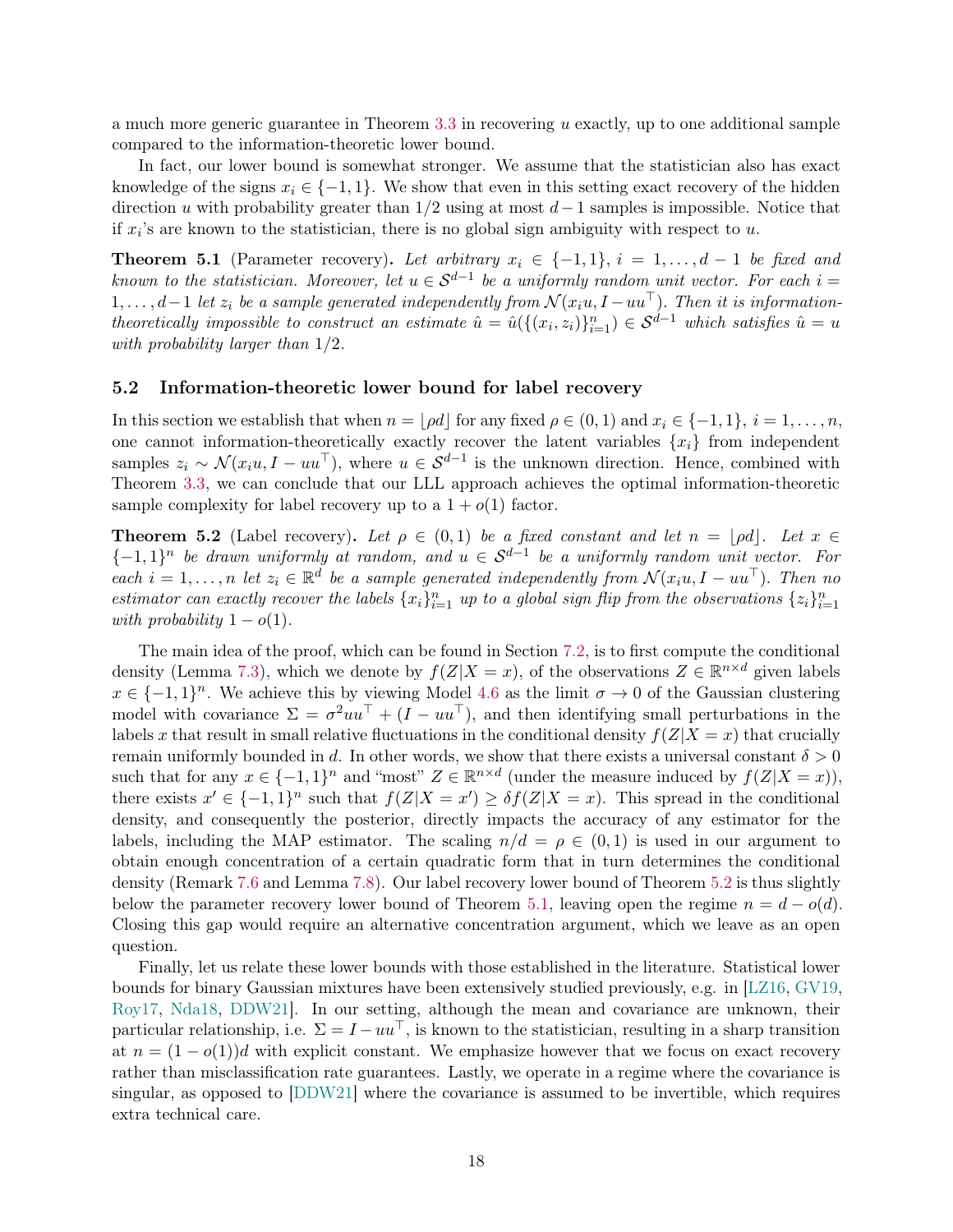## <span id="page-18-1"></span><span id="page-18-0"></span>6 Proof of Algorithm [1](#page-12-1) correctness

## 6.1 Towards proving Theorem [3.3:](#page-12-2) auxiliary lemmas

We present here three auxiliary lemmas for proving Theorem [3.3](#page-12-2) and Lemma [3.4.](#page-13-0) The first lemma establishes that given a small (in  $\ell_2$ -norm) "approximate" integer relation between real numbers, one can appropriately truncate each real number to a sufficiently large number of bits, so that the truncated numbers satisfy a small (in  $\ell_2$ -norm) integer relation between them. This lemma, which is an immediate implication of [\[SZB21,](#page-45-3) Lemma D.6], is important for the appropriate application of the LLL algorithm, which needs to receive integer-valued input. Recall that for a real number  $x$ we denote by  $(x)_N$  its truncation to its first N bits after zero, i.e.  $(x)_N := 2^{-N} \lfloor 2^N x \rfloor$ .

<span id="page-18-6"></span>**Lemma 6.1** ("Rounding" approximate integer relations [\[SZB21,](#page-45-3) Lemma D.6]). Let  $d \in \mathbb{N}$  be a number and let  $n \in \mathbb{N}$  be such that  $n \leq C_0 d$  for some constant  $C_0 > 0$ . Moreover, suppose for some constant  $C_1 > 0$ , a (real-valued) vector  $s \in \mathbb{R}^n$  satisfies  $\langle m, s \rangle = 0$  for some  $m \in \mathbb{Z}^n$ . Then for some sufficiently large constant  $C > 0$ , if  $N = \lceil d^4(\log d)^2 \rceil$ , there is an  $m' \in \mathbb{Z}^{n+1}$  which is equal to m in the first n coordinates, satisfies  $||m'||_2 \leq C d^{\frac{1}{2}} ||m||_2$ , and is an integer relation for the numbers  $(s_1)_N, \ldots, (s_n)_N, 2^{-N}.$ 

We need the following anticoncentration result.

<span id="page-18-5"></span>**Lemma 6.2** (Anticoncentration of misaligned integer combinations). Assume that  $d^c > a > 1/d^c$ for some  $c > 0$  constant. Let  $u \in S^{d-1}$  be an arbitrary unit vector and let  $x_1, \ldots, x_{d+1} \in \mathbb{Z}$  be an arbitrary sequence of integers, which are not all equal to zero. Now for a sequence of integers  $t =$  $(t_1,\ldots,t_{d+1})\in\mathbb{Z}^{d+1}$ , we define the (multi-linear) polynomial  $P_t(z_1,\ldots,z_{d+1})$  in  $d(d+1)$  variables by

$$
P_t(z_1,\ldots,z_{d+1}) = \det(Z)t_1 + \sum_{i=2}^{d+1} \det(Z_{-i})t_i , \qquad (9)
$$

where each  $z_1, \ldots, z_{d+1}$  is assumed to have a d-dimensional vector form, Z denotes the  $d \times d$  matrix with  $z_2, \ldots, z_{d+1}$  as its columns, and each  $Z_{-i}$  for  $i = 2, \ldots, d+1$  denotes the  $d \times d$  matrix formed by swapping out the  $(i - 1)$ -th column of Z with  $-z_1$ .

Suppose  $z_i$ 's are drawn independently from  $\mathcal{N}((ax_i)u, \Sigma)$  for some  $u \in \mathcal{S}^{d-1}$  and  $\Sigma \in \mathbb{R}^{d \times d}$  which is u-weakly separable per Assumption [3.1](#page-11-1) and eigenvalues  $0 = \lambda_1 < \lambda_2 \leq \lambda_3 \leq \ldots \leq \lambda_d$ . Then, for any  $t \in \mathbb{Z}^{d+1}$  it holds that

<span id="page-18-7"></span><span id="page-18-4"></span><span id="page-18-3"></span>
$$
\mathbb{E}[P_t(z_1,\ldots,z_{d+1})] = 0\tag{10}
$$

and

$$
\text{Var}(P_t(z_1,\ldots,z_{d+1})) = (d-1)!a^{2d} \left(\prod_{i=2}^d \lambda_i\right)^2 \sum_{1 \le i < j \le d+1} (t_i x_j - t_j x_i)^2. \tag{11}
$$

Furthermore, for some universal constant  $B > 0$  the following holds. If  $t \neq cx$  for any  $c \in \mathbb{R}$ , where we denote  $x = (x_1, \ldots, x_{d+1})$ , then for any  $\epsilon > 0$ ,

<span id="page-18-2"></span>
$$
\mathbb{P}(|P_t(z_1,\ldots,z_{d+1})| \le \epsilon) \le B d^B \epsilon^{\frac{1}{d}}.
$$
\n(12)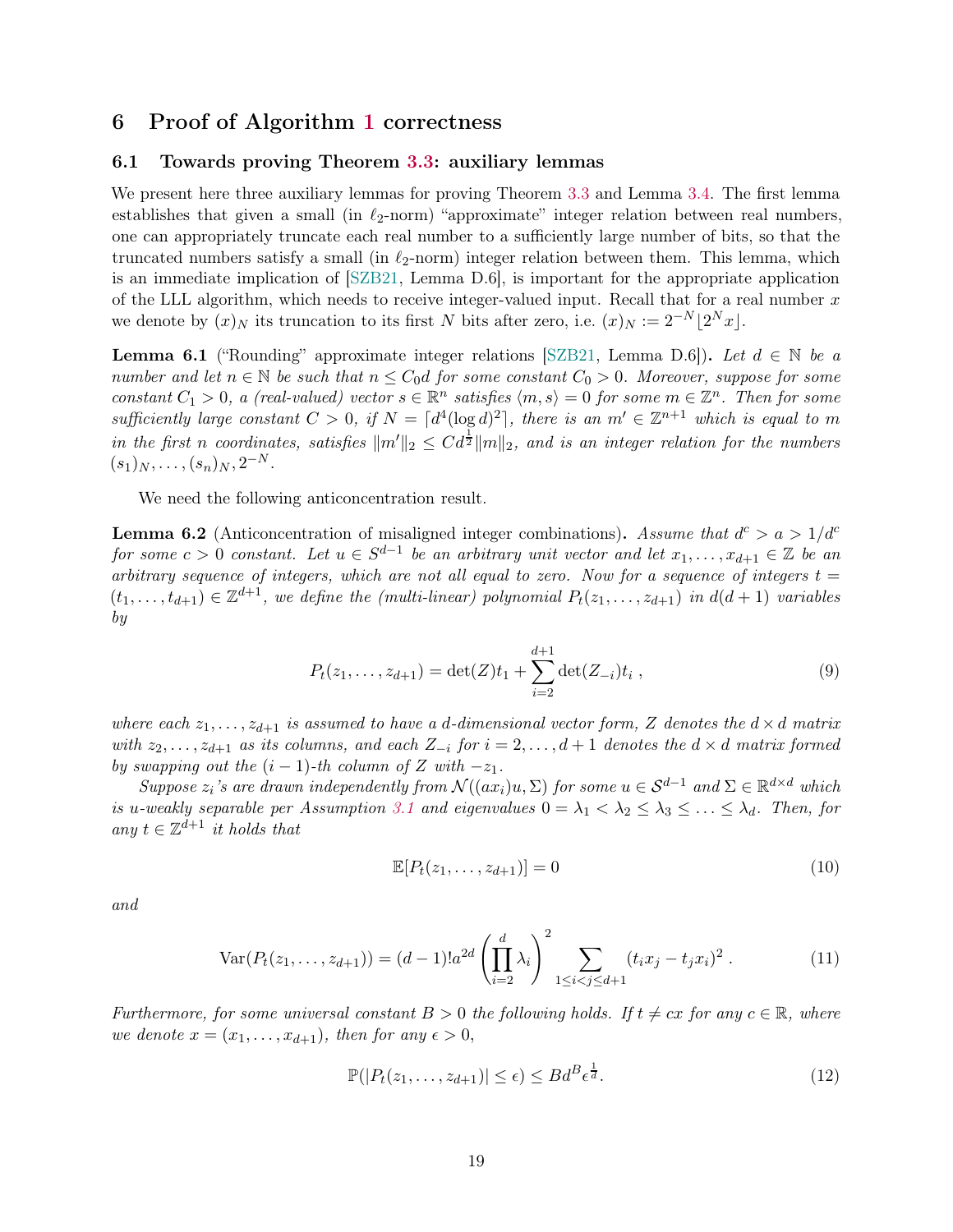*Proof.* We first describe how  $(12)$  follows from  $(10)$  and  $(11)$ . First, notice that under the assumption on the integer sequence  $t_i, i = 1, \ldots, d+1$  not being a multiple of the sequence of integers  $x_i, i =$  $1, \ldots, d+1$  it holds that for some  $i, j = 1, \ldots, d+1, i \neq j$  with  $(t_i x_j - t_j x_i)^2 \geq 1$ . In particular, using  $(11)$  we have

$$
\operatorname{Var}(P_t(z_1,\ldots,z_{d+1})) \ge (d-1)!a^{2d} \left(\prod_{i=2}^d \lambda_i\right)^2.
$$

But now notice that from Assumption [3.1](#page-11-1) and  $a > d^{-c}$ , it holds for some constant  $C' > 0$  that

$$
a^{2d} \left( \prod_{i=2}^d \lambda_i \right)^2 \ge d^{-C'd}.
$$

Hence, it holds that

$$
\text{Var}(P_t(z_1,\ldots,z_{d+1}))\geq d^{-C'd}.
$$

Now we employ [\[MNV16,](#page-44-13) Theorem 1.4] (originally proved in [\[CW01\]](#page-40-12)) which implies that for some universal constant  $B > 0$ , since our polynomial is multilinear and has degree  $d+1$ , it holds for any  $\epsilon > 0$  that

$$
\mathbb{P}\left(|P_t(z_1,\ldots,z_{d+1})| \leq \epsilon \sqrt{\text{Var}(P_t(z_1,\ldots,z_{d+1}))}\right) \leq B d\epsilon^{\frac{1}{d}}.
$$

Using our lower bound on the variance we conclude the result.

Now we proceed with the mean and variance calculation. As this statement is about the first and second moment of  $P_t$  and the determinant operator is invariant up to basis transformations, we may assume without loss of generality that  $u = e_1$ , that is, u is equal to the first standard basis vector, and the remaining standard basis vectors are the remaining eigenvectors of Σ. Recall that  $z_i$ 's are drawn in an independent fashion from  $\mathcal{N}((ax_i)u, \Sigma)$ . Hence for a sequence of i.i.d.  $w_i \sim \mathcal{N}(0, I_{d-1}), i = 1, \ldots, d+1$  we may assume from now on that,

$$
z_i = \begin{bmatrix} ax_i \\ \Lambda w_i \end{bmatrix} \tag{13}
$$

for  $\Lambda := \text{diag}(\lambda_2, \ldots, \lambda_d)$ .

Now let us define the  $(d-1) \times (d-1)$  matrix  $W_{-j}$  for each  $2 \leq j \leq d+1$  as the matrix formed using  $w_2, \ldots, w_{d+1}$  except  $w_j$  as its column vectors, and define functions  $\psi_i : \mathbb{R}^{(d-1)\times(d-1)} \to \mathbb{R}$  for each  $i = 2, \ldots, d + 1$  to be the determinant of  $W_{-j}$  with the column corresponding to  $w_i$  swapped by  $-w_1$ . For instance, if  $2 \leq i \neq j \leq d+1$ , then

$$
\psi_i(W_{-j}) := \det(w_2, \dots, w_{i-1}, -w_1, w_{i+1}, \dots, w_{j-1}, w_{j+1}, \dots, w_{d+1}). \tag{14}
$$

We abuse notation and also write

$$
\psi_1(W_{-j}) := \det(w_2, \dots, w_{j-1}, w_{j+1}, \dots w_{d+1}) = \det(W_{-j}).\tag{15}
$$

As the result is clearly a-homogeneous of degree 2d we assume in what follows that  $a = 1$ . Now by direct expansion along the first row of the corresponding matrices we have

$$
\det(Z) = \sum_{j=2}^{d+1} (-1)^j x_j |\det(\Lambda)| \psi_1(W_{-j}),
$$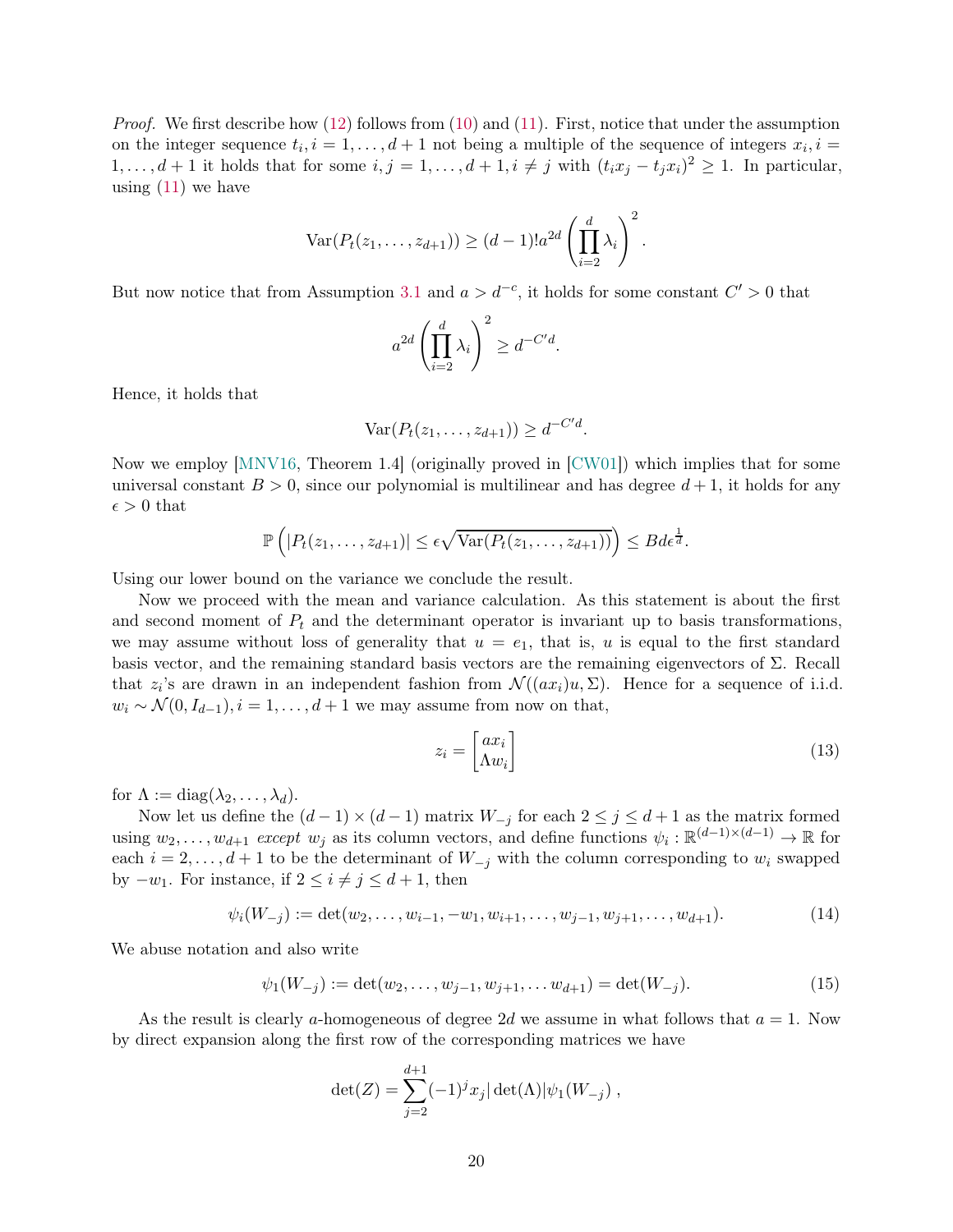and for each  $i \geq 2$ ,

$$
\det(Z_{-i}) := (-1)^{i+1} x_1 |\det(\Lambda)| \psi_1(W_{-i}) + \sum_{j=2, j\neq i}^{d+1} (-1)^j x_j |\det(\Lambda)| \psi_i(W_{-j}).
$$

Since  $d > 1$  and  $w_i$  are i.i.d.  $\mathcal{N}(0, I_d)$  we can immediately conclude that for all  $i \geq 1, j \geq 2, i \neq j$ ,

$$
\mathbb{E}[\psi_i(W_{-j})] = 0.
$$

Hence,

$$
\mathbb{E}[P_t(z_1,\ldots,z_{d+1})] = t_1 \mathbb{E}[\det(Z)] + \sum_{i=2}^{d+1} t_i \mathbb{E}[\det(Z_{-i})] = 0.
$$

Now we calculate the second moment of the polynomial. In what follows, we slightly abuse notation and denote  $Z_{-1} := Z$  for notational convenience. First, again by direct expansion of the determinant and the fact that  $w_i$ 's for  $i = 1, \ldots, d+1$  have i.i.d. standard Gaussian entries it holds by direct inspection that for all  $i, j \in [d+1]$  with  $i \neq j$ ,

$$
\mathbb{E}[\psi_i(W_{-j})^2] = (d-1)! |\det(\Lambda)|^2 , \qquad (16)
$$

and unless  $\{i, j\} = \{k, \ell\}$ , it holds that

<span id="page-20-1"></span><span id="page-20-0"></span>
$$
\mathbb{E}[\psi_i(W_{-j})\psi_k(W_{-\ell})] = 0. \tag{17}
$$

We now calculate for  $2 \leq i \neq j \leq d+1$  the term  $\mathbb{E}[\psi_i(W_{-j})\psi_j(W_{-i})]$ . We assume without loss of generality that  $i < j$ . Notice that for  $\Pi_c \in \{0,1\}^{d-1 \times d-1}$ , the permutation matrix corresponding to the cycle-permutation  $c := (i - 1, i, \ldots, j, j - 1) \in Sym([d - 1])$ , the matrix

$$
(w_2,\ldots w_{i-1},-w_1,w_{i+1},\ldots,w_{j-1},w_{j+1},\ldots,w_{d+1}),
$$

equals

$$
\Pi_c(w_2,\ldots w_{i-1},w_{i+1},\ldots,w_{j-1},-w_1,w_{j+1},\ldots,w_{d+1})
$$
.

Hence,

$$
\psi_i(W_{-j})\psi_j(W_{-i}) = \det(\Pi_c)\psi_i^2(W_{-j}) = (-1)^{\text{sgn}(c)}\psi_i^2(W_{-j}) = (-1)^{i-j+1}\psi_i^2(W_{-j}).
$$

In particular,

$$
\mathbb{E}[\psi_i(W_{-j})\psi_j(W_{-i})] = (-1)^{i-j+1}(d-1)!|\det(\Lambda)|^2.
$$
 (18)

Now using [\(16\)](#page-20-0), [\(17\)](#page-20-1), we have for each  $1 \leq i \leq d+1$ ,

<span id="page-20-2"></span>
$$
\mathbb{E}[\det(Z_{-i})^2] = (d-1)! \sum_{j=1, j \neq i}^{d+1} x_j^2 |\det(\Lambda)|^2 , \qquad (19)
$$

and using [\(16\)](#page-20-0), [\(17\)](#page-20-1), and [\(18\)](#page-20-2) we have for all  $i \neq j$  that

$$
\mathbb{E}[\det(Z_{-i}) \det(Z_{-j})] = -(d-1)!x_i x_j |\det(\Lambda)|^2.
$$
 (20)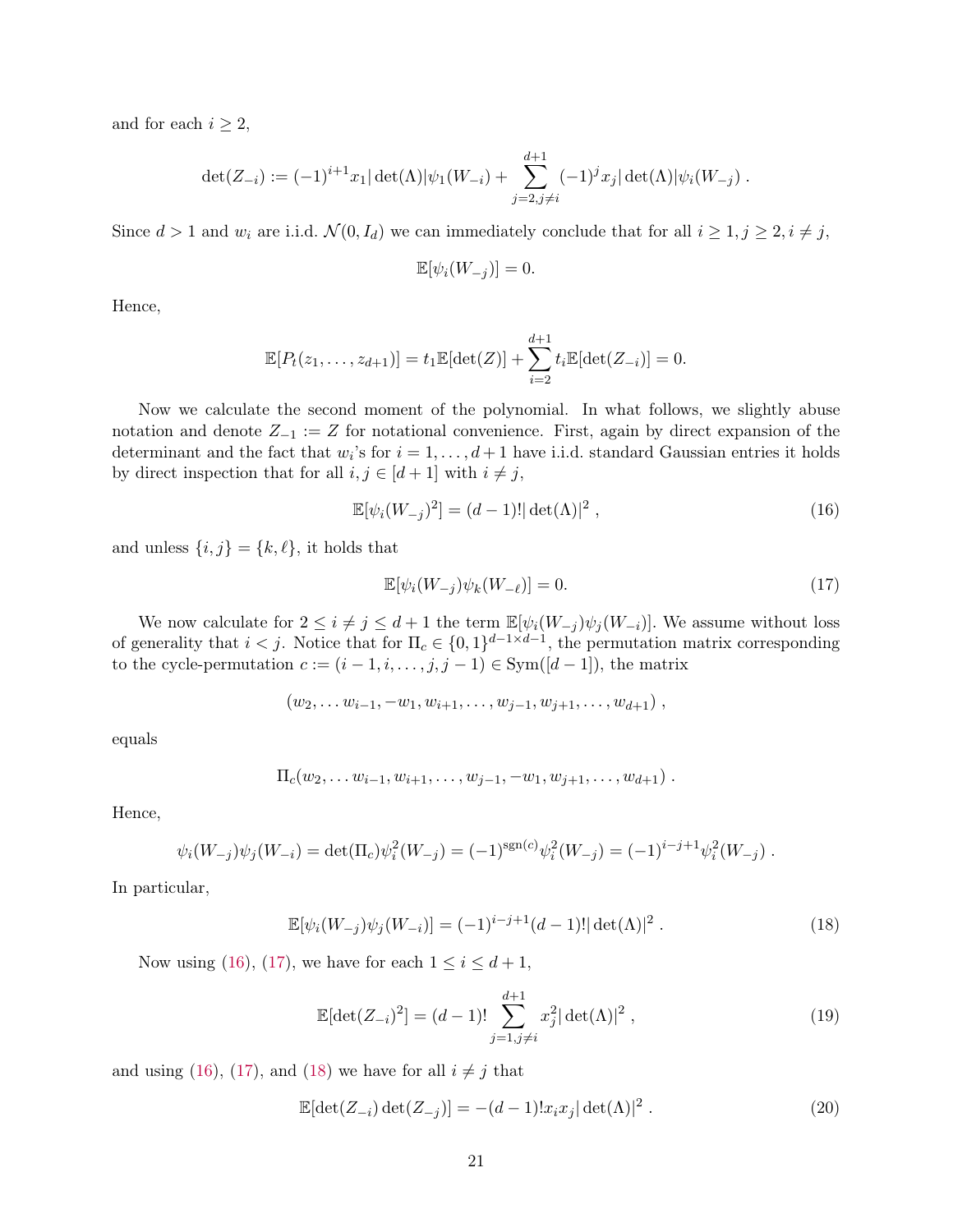Hence, it holds that

$$
\mathbb{E}[P_t(z_1,\ldots,z_{d+1})^2] = |\det(\Lambda)|^2 \sum_{i,j=1}^{d+1} t_i t_j \mathbb{E}[\det(Z_{-i}) \det(Z_{-j})]
$$
  
\n
$$
= |\det(\Lambda)|^2 \sum_{i=1}^{d+1} t_i^2 \mathbb{E}[\det(Z_{-i})^2] + \sum_{i,j=1, i\neq j}^{d+1} t_i t_j \mathbb{E}[\det(Z_{-i}) \det(Z_{-j})]
$$
  
\n
$$
= (d-1)! |\det(\Lambda)|^2 \left( \sum_{i,j=1, i\neq j}^{d+1} t_i^2 x_j^2 - \sum_{i,j=1, i\neq j}^{d+1} t_i t_j x_i x_j \right)
$$
  
\n
$$
= (d-1)! |\det(\Lambda)|^2 \left( \sum_{1 \le i < j \le d+1} (t_i x_j - t_j x_i)^2 \right).
$$

The following lemma establishes multiple structural properties of the  $d+1$  samples.

<span id="page-21-0"></span>**Lemma 6.3.** Let  $u \in S^{d-1}$  be an arbitrary unit vector and let  $x_i \in \mathbb{Z} \cap [-2^d, 2^d]$  for  $i = 1, ..., d+1$ be arbitrary integers which are not all equal to zero. Let also spacing a with  $d^{-c} < a < d^{c}$  for some  $c > 0$  and  $\Sigma$  which is u-weakly separable per Assumption [3.1.](#page-11-1) We observe  $d+1$  samples of the form  $z_i$ , where for each  $i = 1, ..., d + 1$ ,  $z_i$  is an independent sample from  $\mathcal{N}((ax_i)u, \Sigma)$ . We denote by  $Z \in \mathbb{R}^{d \times d}$  the (random) matrix with columns given by the d vectors  $z_2, \ldots, z_{d+1}$ . The following properties hold.

- (1) The matrix Z is invertible almost surely.
- (2) With probability  $1 \exp(-\Omega(d))$  over the  $z_i$ 's,

$$
||Z^{-1}z_1||_{\infty} = O(2^{2d^2}).
$$

(3) With probability  $1 - \exp(-\Omega(d))$  over the  $z_i$ 's,

$$
0 < |\det(Z)| = O(2^{d^2}).
$$

*Proof.* For the fact that Z is invertible, consider its determinant, that is, the random variable  $det(Z)$ . We claim that  $\det(Z) \neq 0$  almost surely. Note that to prove this, by invariance of the determinant to the change of basis, we may assume without loss of generality that  $u = e_1$ , that is, u is the first standard basis vector, and the remaining standard basis vectors are the remaining eigenvectors of Σ. Under this assumption, for each  $i = 1, \ldots, d + 1$ , we can write using Assumption [3.1](#page-11-1)

$$
z_i = \begin{bmatrix} ax_i \\ \Lambda w_i \end{bmatrix} ,
$$

where  $\Lambda = \text{diag}(\lambda_2, \dots, \lambda_d)$  and  $w_i$ 's are i.i.d. samples from  $\mathcal{N}(0, I_{d-1})$ . In other words, the first row of Z consists of  $ax_2, \ldots, ax_{d+1}$ , and the rest are coordinates of  $\Lambda w_i$ , where each  $w_i$  is a vector with i.i.d. standard Gaussian entries. Now the result follows from the fact that since not all  $x_i$ are equal to zero and also none of the  $\lambda_i$ 's are zero from Assumption [3.1,](#page-11-1) the determinant  $det(Z)$ with fixed  $x_2, \ldots, x_{d+1}$  is a non-zero polynomial of the entries of  $w_2, \ldots, w_{d+1}$ . As all entries of

 $\Box$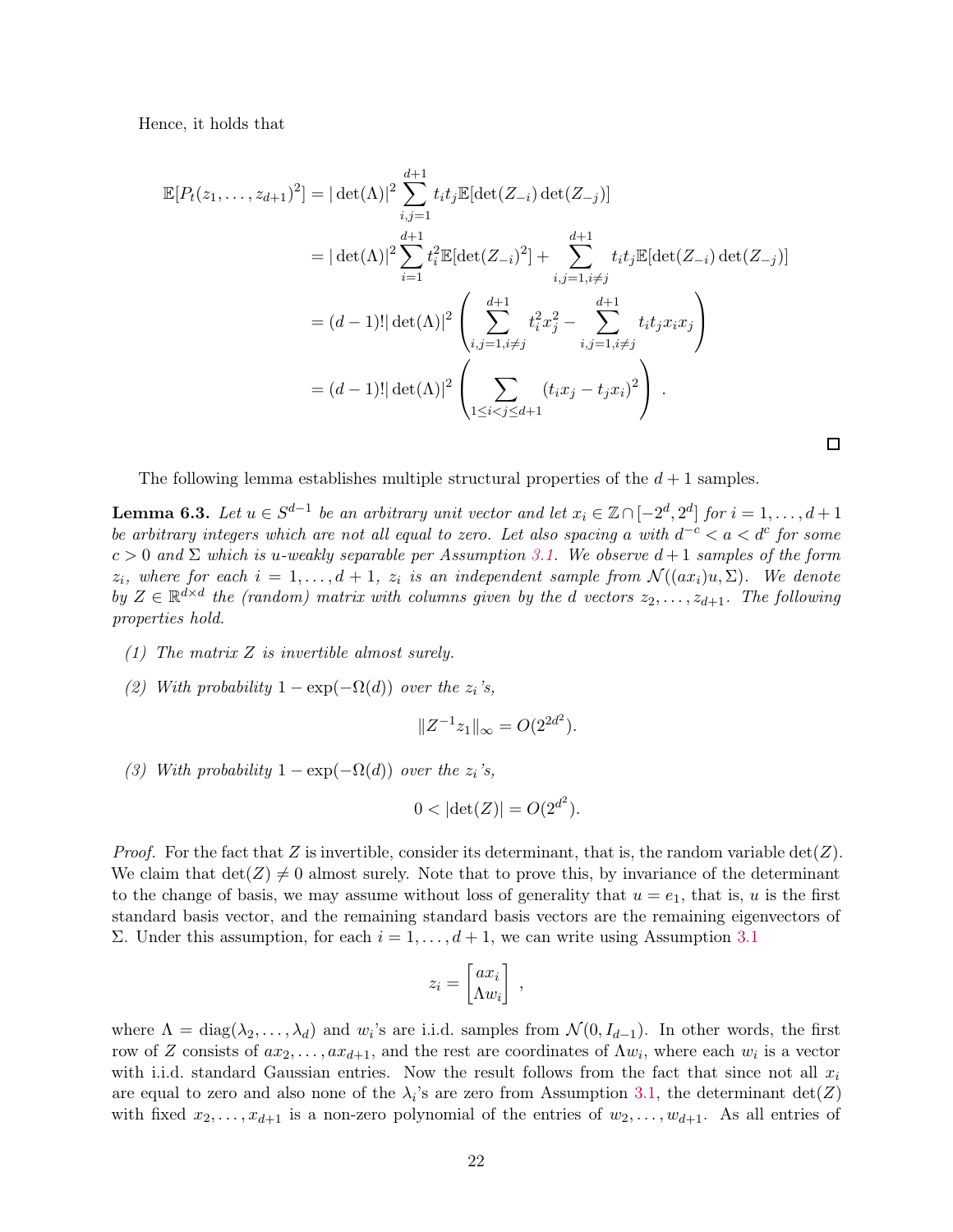$w_i$  are distributed as i.i.d. standard Gaussians, the random polynomial  $det(Z)$  is almost surely non-zero [\[CT05\]](#page-40-13).

For the second part, notice that by Cramer's rule for  $i = 1, \ldots, d - 1$ , the *i*-th coordinate of  $Z^{-1}z_1$  equals the quantity  $\lambda_{i+1}(Z) := \det(z_2, \ldots, z_i, -z_1, z_{i+1}, \ldots, z_{d+1})/\det(Z)$  almost surely. Hence, again by the rotational invariance property of the determinant operator, we may assume that  $u = e_1$  and the remaining standard basis vectors are the remaining eigenvectors of Σ. Let  $q^{(i)} \in \mathbb{Z}^{d+1}$  be an integer-valued vector such that  $q_j^{(i)} = 1$  if  $i = j$  and  $q_j^{(i)} = 0$  otherwise. Now using the notation of Lemma [6.2](#page-18-5) we have that  $P_{q^{(i)}}(z_1,\ldots,z_{d+1}) = \det(Z_{-i})$ . By applying the anticoncentration result from Lemma [6.2](#page-18-5) for the polynomial  $P_{q^{(1)}}(z_1,\ldots,z_{d+1})$  and  $\epsilon = 2^{-d^2}$  we conclude that

$$
|\det(Z)| = |P_{q^{(1)}}(z_1, \dots, z_{d+1})| \ge 2^{-d^2}
$$
\n(21)

with probability  $1 - \exp(-\Omega(d))$ . Furthermore, for all  $i = 1, \ldots, d+1$  it holds that

$$
\mathbb{E}[P_{q^{(i)}}(z_1,\ldots,z_{d+1})^2] = \text{Var}(P_{q^{(i)}}(z_1,\ldots,z_{d+1})) = a^{2d}d!||x||_2 \leq a^{2d}|\det(\Lambda)|^2 2^{10d\log d}||x||_2^2,
$$

where  $x := (x_1, \ldots, x_{d+1})^\top$  where  $\Lambda = \text{diag}(\lambda_2, \ldots, \lambda_d)$  and  $\lambda_i, i > 1$  are the non-zero eigenvalues of  $\Sigma$  per Assumption [3.1.](#page-11-1) Hence, by Markov's inequality, the fact that  $a < d^c$ , the Assumption [3.1](#page-11-1) and a union bound over i, we have for all  $i = 1, \ldots, d + 1$  that

$$
|P_{q^{(i)}}(z_1,\ldots,z_{d+1})| \le 2^{d^2/2} \|x\|_2^2 \tag{22}
$$

with probability  $1 - \exp(-\Omega(d)).$ 

Combining Eq.[\(21\)](#page-22-1) and Eq.[\(22\)](#page-22-2), we conclude that for all  $i = 2, \ldots, d$ ,

$$
|\lambda_i(Z)| = |P_{q^{(i)}}(z_1,\ldots,z_{d+1})/P_{q^{(1)}}(z_1,\ldots,z_{d+1})| \leq 2^{3d^2/2} ||x||_2^2
$$

with probability  $1 - \exp(-\Omega(d))$ . Since  $||x||_2^2 = O(2^{2d})$  we have  $||Z^{-1}z_1||_{\infty} \le 2^{3d^2/2} ||x||_2^2 \le 2^{2d^2}$  with probability  $1 - \exp(-\Omega(d))$ . This concludes the proof of the second part.

Finally, Eq.[\(22\)](#page-22-2) for  $i = 1$  and the fact  $||x||_2^2 = O(2^{2d})$  imply

$$
|\det(Z)| = |P_{q^{(1)}}(z_1, \dots, z_{d+1})| \le 2^{d^2}
$$
\n(23)

with probability  $1 - \exp(-\Omega(d))$ . This concludes the proof of the third part.

## <span id="page-22-2"></span><span id="page-22-1"></span>口

#### <span id="page-22-0"></span>6.2 Proof of Theorem [3.3](#page-12-2)

We now proceed with the proof of the Theorem [3.3](#page-12-2) using the lemmas from the previous sections.

**Theorem [3.3](#page-12-2)** (Restated). Algorithm [1,](#page-12-1) given as input independent samples  $(z_i)_{i=1,\dots,d+1}$  from Model [3.2](#page-11-2) with hidden direction u, covariance  $\Sigma$ , and true labels  $\{x_i\}_{i=1,\dots,d+1}$  satisfies the following with probability  $1 - \exp(-\Omega(d))$ : there exists  $\epsilon \in \{-1,1\}$  such that the algorithm's outputs  $\{\hat{x}_i\}_{i=1,\dots,d+1}$ and  $\hat{u} \in S^{d-1}$  satisfy

$$
\hat{x}_i = \epsilon x_i \text{ for } i = 1, \dots, d+1
$$
  
and  $\hat{u} = \epsilon u$ .

Moreover, Algorithm [1](#page-12-1) terminates in  $poly(d)$  steps.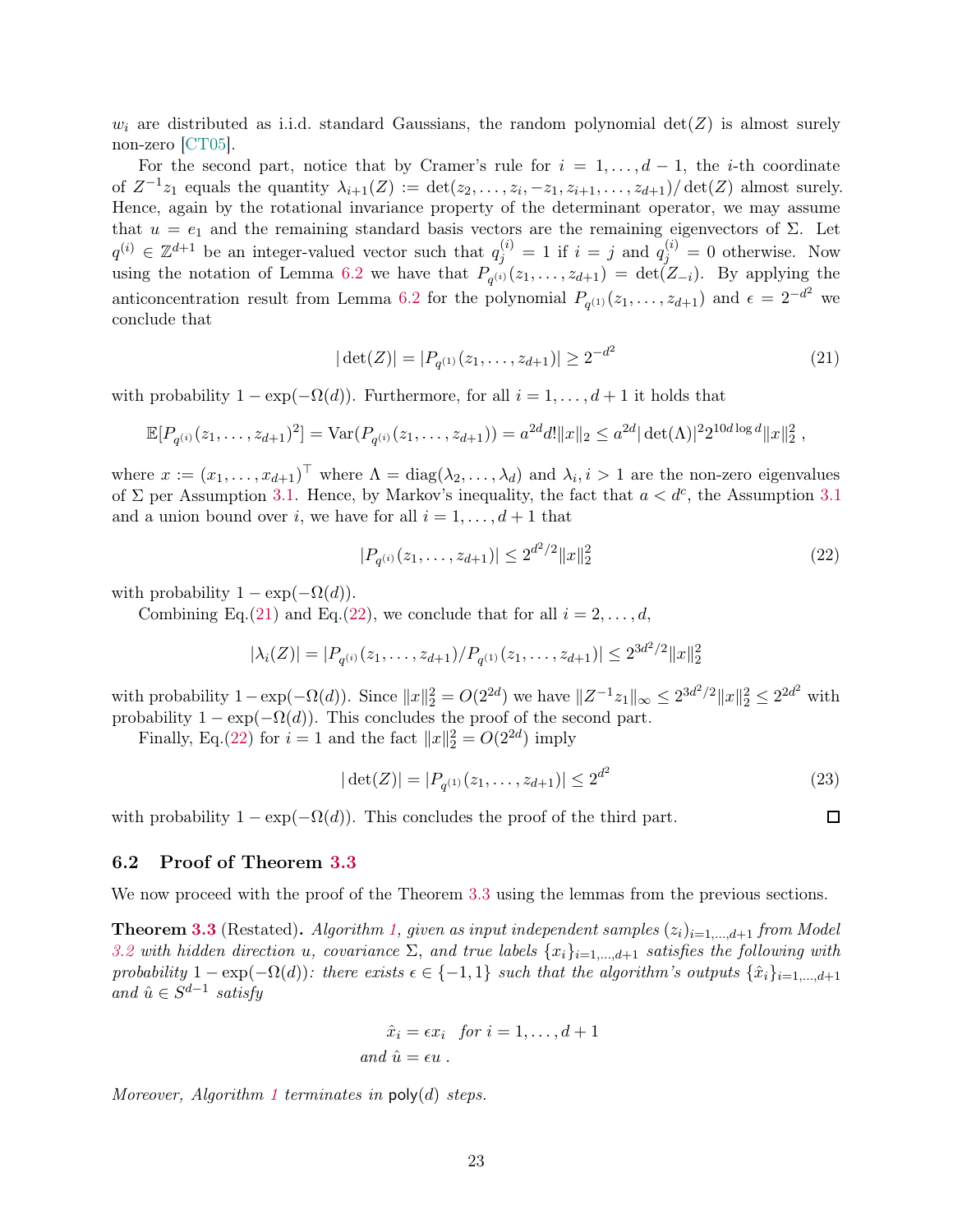*Proof.* We start with noticing that for an algorithm to recover  $u, x_i$  up a to global sign flip it suffices to recover the values of  ${x_i}_{i=2,\ldots,d+1}$  up to a global non-zero constant multiple. Indeed, since we already know the value of  $z_i$ 's, if we learn the  $x_i$ 's up to a constant, call it  $C > 0$ , then we can solve the linear system of  $d$  (independent) equations and with  $d$  unknowns given by  $\langle z_i, v \rangle = Cax_i = C\langle z_i, u \rangle, i = 2, \dots, d+1$ . Since by Lemma [6.3](#page-21-0) the matrix Z, also formed in Algorithm [1,](#page-12-1) which is the  $d \times d$  matrix with  $z_2, \ldots, z_{d+1}$  as its column vectors, is invertible almost surely, one can indeed solve this linear system to recover  $v = Cu$ , that is the same constant C times u. Since u is assumed to be unit norm one can then recover the quantity  $|C| = ||v||_2$ , which is the absolute value of the unknown constant. Hence one can output for some  $\epsilon = C/|C| \in \{-1, 1\}$  the estimated vector  $Cu/|C| = \epsilon u$  and the estimated labels  $Cx_i/|C| = \epsilon x_i, i = 1, \ldots, d+1$  which are indeed the hidden direction u and the true labels  $x_i$ ,  $i = 1, \ldots, d + 1$  up to a global sign flip.

Now our proposed Algorithm [1](#page-12-1) follows exactly this path: it first recovers a non-zero constant multiple of the  $x_i$ 's (this is the values of the vector  $t_1$  output by the LLL step) with probability  $1 - \exp(-\Omega(d))$ . Then it uses the simple procedure described above to output both the labels  $x_i, i = 1, \ldots, d+1$  and u up to a global constant multiple. This second part comprises exactly the last steps of the algorithm after the LLL step. The main procedure of our algorithm therefore is to use an appropriate application of LLL to learn the exact values of  $x_i$  up to a global sign flip. We now analyze the success of the LLL step to recover a global constant multiple of the  $x_i$ 's with probability  $1 - \exp(-\Omega(d)).$ 

Now the algorithm does not terminate in the second step exactly because of the almost sure invertibility of the matrix Z, per Lemma [6.3.](#page-21-0) Let us now analyze the (random) lattice  $L = L(B)$ generated by the basis  $B$ , which is constructed in the next step of Algorithm [1.](#page-12-1)

First, observe that the real numbers  $\{\lambda_i\}_{i=1,2,\dots,d+1}$  used in the top row of the lattice basis B, satisfy by definition

$$
\sum_{i=1}^{d+1} \lambda_i z_i = 0.
$$

Hence, we conclude that since  $\langle z_i, u \rangle = ax_i$  for the unknown direction  $u \in S^{d-1}$  and spacing  $a > 0$ , it holds that

$$
\sum_{i=1}^{d+1} \lambda_i a x_i = \sum_{i=1}^{d+1} \lambda_i \langle u, z_i \rangle = \langle u, \sum_{i=1}^{d+1} \lambda_i z_i \rangle = 0 \tag{24}
$$

and therefore

<span id="page-23-0"></span>
$$
\sum_{i=1}^{d+1} \lambda_i x_i = 0 \,. \tag{25}
$$

We now show an upper bound on the shortest vector length of L, which we denote by  $\mu(L)$ . More precisely, we show that

$$
\mu(L) = O(d2^d) \; .
$$

To this end, define a real-valued vector  $s \in \mathbb{R}^{d+1}$  with  $s_i = \lambda_i$  for  $i = 1, \ldots, d+1$ , and also an integer-valued vector  $m \in \mathbb{Z}^{d+1}$  with  $m_i = x_i$  for  $i = 1, ..., d+1$ . Then, the integer relation [\(25\)](#page-23-0) implies that  $\langle s, m \rangle = 0$ . Since  $|x_i| \leq 2^d$  for all  $i = 1, \ldots, d+1$  it also holds almost surely that  $||m||_2 = ||x||_2 \le \sqrt{d2^d}$ . By Lemma [6.1,](#page-18-6) for the bit-precision N chosen by Algorithm [1,](#page-12-1) there exists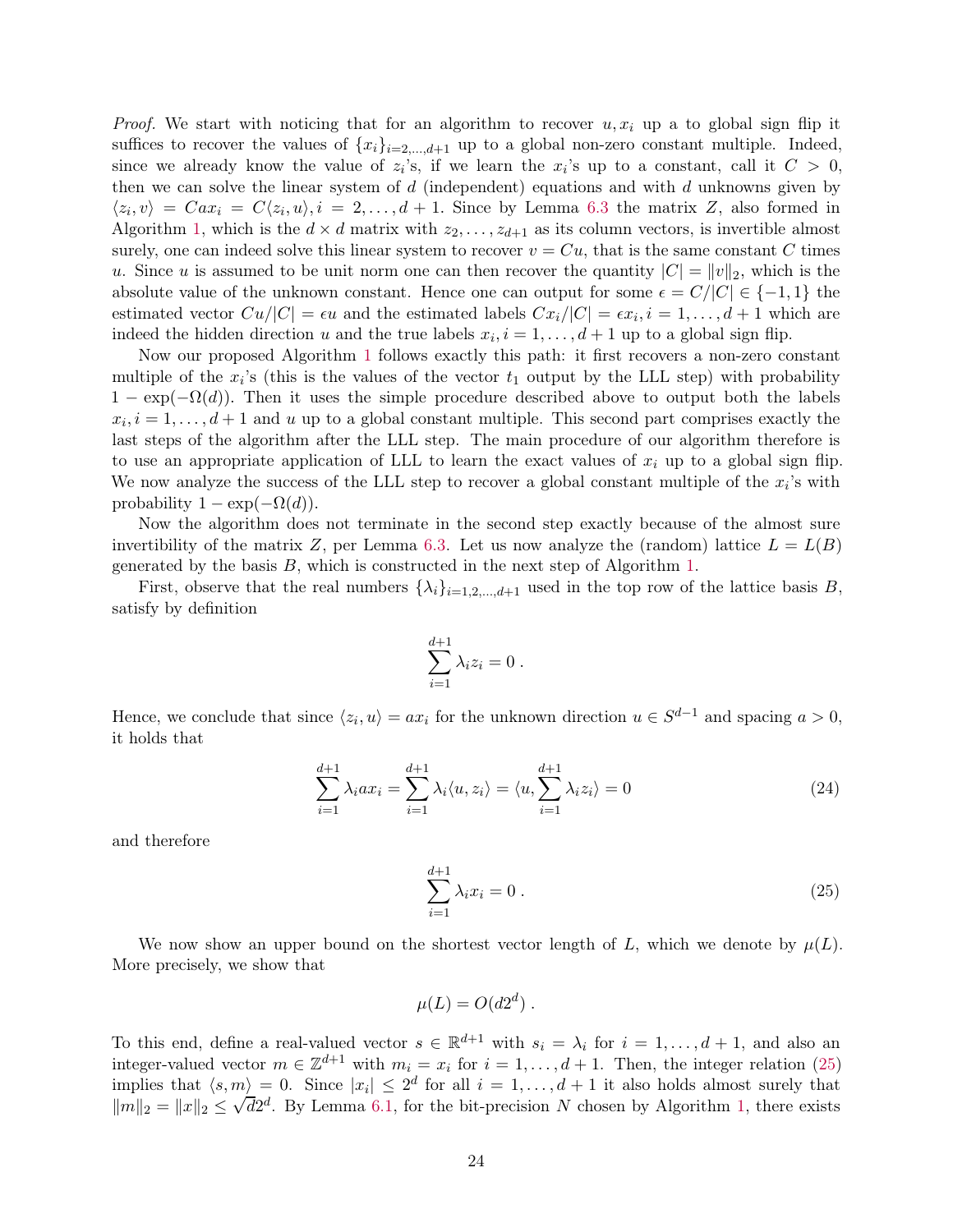an integer  $m'_{d+2} \in \mathbb{Z}$  such that  $m' = (m, m'_{d+2}) \in \mathbb{Z}^{d+2}$  satisfies  $||m'||_2 = O(d2^d)$  and is an integer relation for  $(\lambda_1)_N, \ldots, (\lambda_{d+1})_N, 2^{-N}$ .

Now define  $b \in (2^{-N}\mathbb{Z})^{d+2}$  given by  $b_i = (\lambda_i)_N$  for  $i = 1, ..., d+1$ , and  $b_{d+2} = 2^{-N}$ . Notice that  $b_1 = (1)_N = 1$  and furthermore that the  $\tilde{v}$  defined by the algorithm satisfies  $\tilde{v} = (b_2, \ldots, b_{d+2})$ . On top of this, we have that the  $m'$  defined in previous paragraph is an integer relation for b with  $||m'||_2 = O(d2^d)$ . Hence,  $Bm' = (0, m')^T$ . It follows that  $\mu(L) = O(d2^d)$  with probability  $1 - \exp(-\Omega(d))$ , since  $\mu(L) \leq ||Bm'||_2 = O(d2^d)$ .

Recall from Theorem [2.3](#page-10-2) that the LLL algorithm is guaranteed to return a lattice vector of  $\ell_2$ -norm smaller than  $2^{\frac{d+2}{2}}\mu(L)$ . Now we employ Lemma [3.4](#page-13-0) which combined with the fact that  $2^{\frac{d+2}{2}}\mu(L) \leq 2^{2d}$  for sufficiently large d almost surely, allows us to conclude that the LLL algorithm returns a non-zero lattice vector  $B(t_1, t_2)^\top$ , where  $t_1 \in \mathbb{Z}^{d+1}$  and  $t_2 \in \mathbb{Z}$ , such that  $t_1$  is an integer multiple of  $x = (x_1, \ldots, x_{d+1})$  with probability  $1 - \exp(-\Omega(d))$ . Hence, using  $t_1$  the algorithm recovers a global non-zero constant multiple of the  $x_i$ 's for  $i = 1, \ldots, d + 1$  with probability 1 –  $\exp(-\Omega(d)).$ 

For the termination time, it suffices to establish that the step using the LLL basis reduction algorithm can be performed in  $\mathsf{poly}(d)$  time. To ensure  $\mathsf{poly}(d)$  time for the LLL step, it suffices to show that the entries of the lattice basis B are not too large with probability  $1-\exp(-\Omega(d))$ . More precisely, the running time of LLL depends on the logarithm of the largest entry in B by Theorem [2.3.](#page-10-2) Clearly, N and  $log M$  are polynomial in d. Finally, direct inspection and Lemma [6.3](#page-21-0) implies that the quantity  $\log ||\lambda||_{\infty}$ , where  $\lambda = (\lambda_1, \ldots, \lambda_{d+1})^{\top}$  $\lambda = (\lambda_1, \ldots, \lambda_{d+1})^{\top}$  $\lambda = (\lambda_1, \ldots, \lambda_{d+1})^{\top}$  is as defined in Algorithm 1, is polynomially bounded with probability  $1 - \exp(-\Omega(d))$ . This establishes the poly(d) running time of the LLL step. П

#### <span id="page-24-0"></span>6.3 Proof of Lemma [3.4](#page-13-0)

We focus this section on proving the key technical Lemma [3.4.](#page-13-0) As mentioned above, the proof of the lemma is quite involved, and, potentially interestingly, it requires the use of anticoncentration properties of the coefficients  $\lambda_i$ , which are rational functions of the coordinates of  $x_i$ , as discussed in Lemma [6.2.](#page-18-5)

**Lemma [3.4](#page-13-0)** (Restated). Let  $d \in \mathbb{N}$ ,  $a \in [d^{-c}, d^{c}]$  for some  $c > 0$  and  $N = [d^{4}(\log d)^{2}]$ . Let  $u \in S^{d-1}$  be an arbitrary unit vector,  $\Sigma \in \mathbb{R}^{d \times d}$  an arbitrary u-weakly separable matrix and let  $x_i \in \mathbb{Z} \cap [-2^d, 2^d]$  for  $i = 1, \ldots, d+1$  be arbitrary but not all zero. Moreover, let  $\{z_i\}_{i=1,\ldots,d+1}$  be independent samples from  $N((ax_i)u, \Sigma)$ , and let B be the matrix constructed in Algorithm [1](#page-12-1) using  ${z_i}_{i=1,\ldots,d+1}$  as input and N-bit precision. Then, with probability  $1 - \exp(-\Omega(d))$  over the samples, for any  $t = (t_1, t_2) \in \mathbb{Z}^{d+1} \times \mathbb{Z}$  such that  $t_1$  is not an integer multiple of  $x = (x_1, \ldots, x_{d+1})$ , the following holds:

$$
||Bt||_2 > 2^{2d}.
$$

*Proof of Lemma [3.4.](#page-13-0)* Let  $t = (t_1, t_2) \in \mathbb{Z}^{d+1} \times \mathbb{Z}$  be arbitrary non-zero integer coefficients. Our proof consists of characterizing integer coefficients  $t$  for which the corresponding lattice vector  $Bt$ is "short", that is,

<span id="page-24-1"></span>
$$
||Bt||_2 \le 2^{2d}.\tag{26}
$$

In what follows, by a *short lattice vector* we refer to the condition  $(26)$ .

We first show that with probability  $1-\exp(-\Omega(d))$ , lattice vectors can only be short for integer coefficients contained in some bounded rectangle  $\mathcal{R} \subset \mathbb{Z}^{d+2}$ , which we define below (see Eq.[\(28\)](#page-25-0)).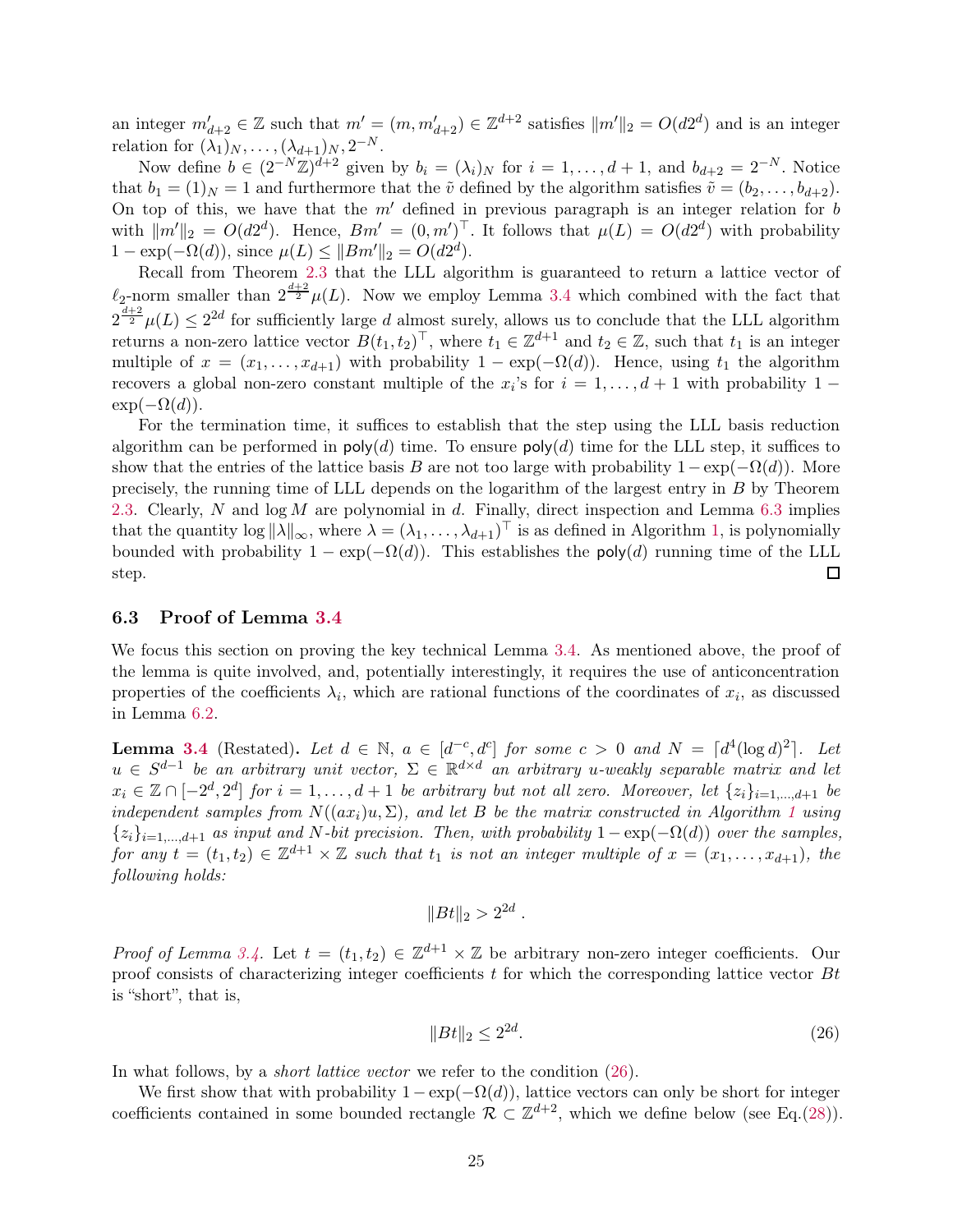Then, we apply our anticoncentration lemma (Lemma [6.2\)](#page-18-5) and a union bound over a subset of  $R$  to conlcude that with probability  $1-\exp(-\Omega(d))$ , the only short lattice vectors are ones whose integer coefficients satisfy  $t_1 = cx$  for some  $c \in \mathbb{Z}$ .

To this end, we first observe that entries of the first row of  $B$  are elements of  $M\mathbb{Z}$ , as by direct inspection  $(Bt)_1 = M(\sum_{i=1}^{d+1} (2^N(\lambda_i)_N)(t_1)_i + t_2)$ . It follows that if t is not an integer relation for the numbers  $(\lambda_1)_N, \ldots, (\lambda_{d+1})_N, 2^{-N}$ , then  $||Bt||_2 \geq M = 2^{2d}$ . Hence, it suffices to restrict our attention to t's which are integer relations, that is,

$$
\sum_{i=1}^{d+1} (\lambda_i)_N (t_1)_i + t_2 2^{-N} = 0.
$$

Note that it cannot be the case that  $t_1 = 0$  since this implies, by the integer relation above,  $t_2 = 0$ , and therefore the pair  $t = (t_1, t_2)$  are zero, a contradiction. Hence, from now on we restrict ourselves only to the case where  $t_1 \neq 0$ .

Let us denote by t' the vector t without the first coordinate  $(t_1)_1$ , i.e.,  $t' = ((t_1)_2, \ldots, (t_1)_{d+1}, t_2)$ . Our second observation is that  $||Bt||_2 \ge ||t'||_{\infty}$  because of the use of the submatrix  $I_{d+1}$  in the definition of B. This implies that any short lattice vector Bt must satisfy  $||t'||_{\infty} \leq 2^{2d}$ . Moreover, since t is an integer relation and  $\lambda_1 = 1$ , we have

$$
|(t_1)_1| = \left| \sum_{i=2}^{d+1} (\lambda_i)_N (t_1)_i + t_2 2^{-N} \right| \leq ||t'||_{\infty} (||\lambda||_1 + 2^{-N}). \tag{27}
$$

Now in the notation of Lemma [6.3](#page-21-0) we have  $\lambda = -Z^{-1}z_1$ . Hence using Lemma 6.3 and the elementary fact that  $\|\lambda\|_1 \leq (d+1)\|\lambda\|_{\infty}$ , it holds with probability  $1 - \exp(-\Omega(d))$  that  $\|\lambda\|_1 =$  $O(2^{2d^2})$ . It follows that, for sufficiently large d, any short lattice vector Bt must satisfy  $|(t_1)_1| \leq 2^{3d^2}$ with probability  $1 - \exp(-\Omega(d))$ . Hence, with probability  $1 - \exp(-\Omega(d))$ , every short vector Bt in the random lattice  $L = L(B)$  has its integer coefficients t contained in R, which is defined as

$$
\mathcal{R} = \{(a, b) \in \mathbb{Z} \times \mathbb{Z}^{d+1} : |a| \le 2^{3d^2}, \|b\|_{\infty} \le 2^{2d}\}.
$$
 (28)

From R, we also define  $\mathcal{R}_1 \subset \mathbb{Z}^{d+1}$  such that  $\mathcal{R}_1 = \{t_1 \in \mathbb{Z}^{d+1} : t = (t_1, t_2) \in \mathcal{R}\}.$ 

We now show using a union bound over  $t \in \mathcal{R}$  that with probability  $1 - \exp(-\Omega(d))$ , the only short lattice vectors in L are ones whose integer coefficients  $t = (t_1, t_2)$  satisfy  $t_1 = cx$  for some  $c \in \mathbb{Z}$ . First, observe that since  $|t_2| \leq 2^{2d}$ , the following inequality holds if t is an integer relation:

<span id="page-25-0"></span>
$$
\left| \sum_{i=1}^{d+1} (\lambda_i)_N (t_1)_i \right| \leq 2^{2d} 2^{-N} .
$$

Consider  $\mathcal T$  the set of all  $t_1 \in \mathbb{Z}^{d+1} \setminus \bigcup_{c \in \mathbb{R}} \{c(x_1,\ldots,x_{d+1})^\top\}$ . To prove our result it suffices to prove that

$$
\mathbb{P}\left(\bigcup_{t_1\in\mathcal{T}\cap\mathcal{R}_1}\left\{\left|\sum_{i=1}^{d+1}(\lambda_i)_N(t_1)_i\right|\leq 2^{2d}/2^N\right\}\right)\leq \exp(-\Omega(d))
$$

for which, since for any x it holds  $|x - (x)_N| \le 2^{-N}$  and  $||t||_1 = |(t_1)_1| + ||t'||_{\infty} \le 2^{4d^2}$  for sufficiently large  $d$ , it suffices to prove that for large  $d$ ,

$$
\mathbb{P}\left(\bigcup_{t_1\in\mathcal{T}\cap\mathcal{R}_1}\left\{\left|\sum_{i=1}^{d+1}\lambda_i(t_1)_i\right|\leq 2^{5d^2}/2^N\right\}\right)\leq \exp(-\Omega(d))\;.
$$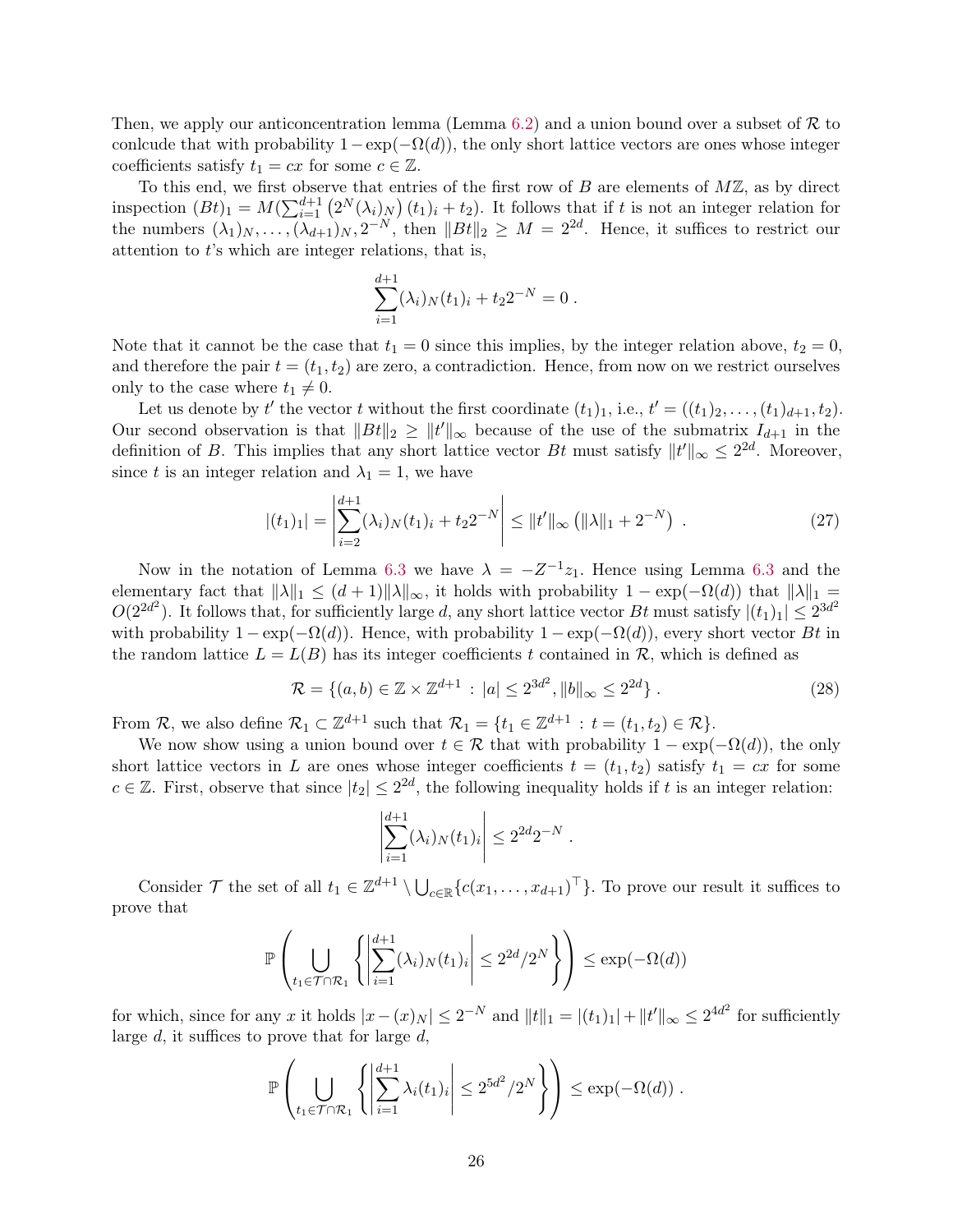Using the polynomial notation of Lemma  $6.2$  (specifically, Eq.[\(9\)](#page-18-7)), as well as the fact that by Cramer's rule  $\lambda_i$  are rational functions of the coordinates of  $z_i$  satisfying  $\lambda_i \det(z_2, \ldots, z_{d+1}) =$ det(...,  $z_{i-1}, -z_1, z_{i+1}, \ldots$ ), it suffices to show

$$
\mathbb{P}\left(\bigcup_{t_1\in\mathcal{T}\cap\mathcal{R}_1}\{|P_{t_1}(z_1,\ldots,z_{d+1})|\leq |\text{det}(z_2,\ldots,z_{d+1})|2^{5d^2}/2^N\}\right)\leq \exp(-\Omega(d))\;.
$$

By Lemma [6.3,](#page-21-0) with probability  $1 - \exp(-\Omega(d))$  there exists some constant  $D > 0$  such that  $\det(z_2, \ldots, z_{d+1}) \leq D2^{2d^2}$ . Hence, it suffices to show

$$
\mathbb{P}\left(\bigcup_{t_1\in\mathcal{T}\cap\mathcal{R}_1}\{|P_{t_1}(z_1,\ldots,z_{d+1})|\leq D2^{7d^2}/2^N\}\right)\leq \exp(-\Omega(d))\;.
$$

Now since  $N = \omega(d^2 \log d)$ , it suffices to show, for sufficiently large d,

$$
\mathbb{P}\left(\bigcup_{t_1\in\mathcal{T}\cap\mathcal{R}_1}\{|P_{t_1}(z_1,\ldots,z_{d+1})|\leq 2^{-\frac{N}{2}}\}\right)\leq \exp(-\Omega(d))\;.
$$

By a union bound, it suffices to show

$$
\sum_{t_1 \in \mathcal{T} \cap \mathcal{R}_1} \mathbb{P}\left(|P_t(z_1,\ldots,z_{d+1})| \le 2^{-\frac{N}{2}}\right) \le 2^{-\Omega(d)}.\tag{29}
$$

Now the number of integer points  $t_1$  with  $\ell_{\infty}$  norm at most  $2^{3d^2}$  is at most  $2^{3d^2(d+1)}$ , since there are at most  $2^{3d^2}$  choices per coordinate. Furthermore, using the anticoncentration inequality [\(12\)](#page-18-2) of Lemma [6.2,](#page-18-5) we have for any  $t_1 \in \mathcal{T}$  that for some universal constant  $B > 0$ ,

$$
\mathbb{P}\left(|P_{t_1}(z_1,\ldots,z_{d+1})| \leq 2^{-\frac{N}{2}}\right) \leq Bd2^{-\frac{N}{2d}}.
$$

Using the above to upper bound the left hand side of [\(29\)](#page-26-1), we see that the sum is at most

$$
Bd2^{3d^2(d+1)}2^{-\frac{N}{2d}} = \exp(O(d^3) - \Omega(N/d)) = \exp(-\Omega(d)),
$$

where we used that  $N/d = \Omega(d^3 \log d)$ . This completes the proof.

## <span id="page-26-0"></span>7 Proofs of information-theoretic lower bounds

We now provide the proofs of Theorem [5.1](#page-17-1) and Theorem [5.2.](#page-17-2) As mentioned in Section [5,](#page-16-0) our lower bounds show that the sample complexity  $n = d + 1$  for our LLL-based algorithm is indeed optimal. We first provide the proof of Theorem [5.1,](#page-17-1) which establishes that even when we have access to the true signs  $x_i \in \{-1,1\}$  for  $i = 1, \ldots, n$ , we cannot exactly recover the true hidden direction  $u \in S^{d-1}$  with probability larger than 1/2 if  $n \leq d-1$ . Then, we prove Theorem [5.2](#page-17-2) which shows that for exact recovery of the labels,  $n = (1 - o(1))d$  samples are required.

<span id="page-26-1"></span> $\Box$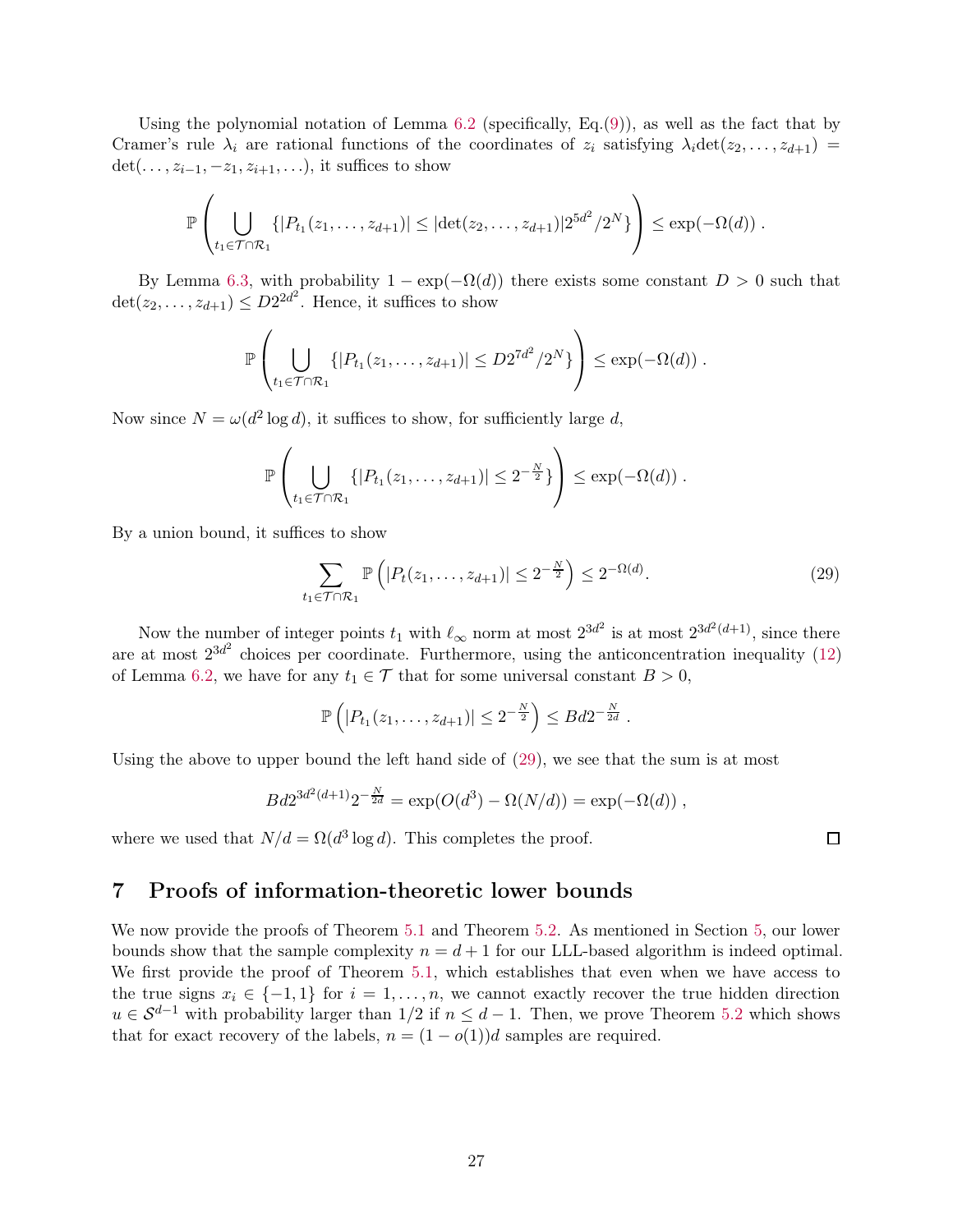### <span id="page-27-0"></span>7.1 Proof of Theorem [5.1](#page-17-1)

**Theorem [5.1](#page-17-1)** (Restated). Let arbitrary  $x \in \{-1,1\}^n$  be fixed and known to the statistician. Moreover, let  $u \in S^{d-1}$  be a uniformly random unit vector. For each  $i = 1, \ldots, d-1$  let  $z_i$  be a sample generated independently from  $\mathcal{N}(x_iu, I - uu^\top)$ . Then it is information-theoretically impossible to construct an estimate  $\hat{u} = \hat{u}(\{(x_i, z_i)\}_{i=1}^n) \in \mathcal{S}^{d-1}$  which satisfies  $\hat{u} = u$  with probability larger than 1/2.

Proof. We establish the result by proving that the posterior is a uniform distribution on some finite subset of  $\mathcal{S}^{d-1}$  of cardinality exactly equal to 2 almost surely. Notice that if we establish this, our impossibility is implied as follows: the optimal estimator in minimizing probability of error for exact recovery is the MAP estimator (see e.g., [\[SZB21,](#page-45-3) Lemma H.4]). The MAP estimator outputs the  $v \in S^{d-1}$  with the maximum posterior mass. Since the posterior is a uniform distribution between two points, the probability of the MAP estimator (and therefore any estimator) in recovering exactly u is at most  $1/2$ .

To this end, we calculate the posterior mass assigned to any arbitrary fixed vector  $v \in S^{d-1}$ , given the samples  $\{z_i\}_{i=1}^{d-1}$ . Let us first complete v to an arbitrary ordered orthonormal basis of  $\mathbb{R}^d$ , say  $v = q_1, q_2, \ldots, q_d$ . Then, since the labels  $x_i$ 's are known, if u, the true hidden direction, were equal to v, the samples  $z_i$  for  $i = 1, \ldots, d - 1$  would admit the basis representation

$$
z_i = \sum_{j=1}^d c_{i,j} q_j = x_i v + \sum_{j=2}^d c_{i,j} q_j,
$$

where  $c_{i,j}$  for  $i \in [d-1]$ , and  $j \in [d] \setminus \{1\}$  are i.i.d. standard Gaussian random variables. Hence, given  $z_i$  the posterior mass assigned to v is zero if  $\langle z_i, v \rangle \neq x_i$  and otherwise, it has mass proportional to

$$
\frac{1}{(2\pi)^{(d-1)/2}} \exp\left(-\sum_{j=2}^d \langle q_j, z_i\rangle^2/2\right) = \frac{1}{(2\pi)^{(d-1)/2}} \exp(x_i^2 - ||z_i||_2^2) = \frac{1}{(2\pi)^{(d-1)/2}} \exp(1 - ||z_i||_2^2).
$$

Notice importantly that the computed quantity is constant with respect to the direction  $v$  due to the hard constraint  $\langle z_i, v \rangle = x_i$  and the fact that  $x_i^2 = 1$  for all  $i \in [d-1]$ . Hence, the posterior mass at  $v \in S^{d-1}$  given the single sample  $z_i$  is proportional to  $\mathbb{1}[v \in S^{d-1} \wedge \langle v, z_i \rangle = x_i].$ Since the  $z_i$ 's are generated independently, the posterior measure given  $\{z_i\}_{i=1}^{d-1}$  is proportional to  $\mathbb{1}[v \in \mathcal{S}^{d-1} \wedge Zv = x]$ , where Z is a matrix with  $z_i^{\top}$ 's as its rows. In what follows, let us call then

$$
S := \{ v \in S^{d-1} \mid Zv = x \} .
$$

To upper bound the success probability of any estimator by  $1/2$ , it suffices to show  $|S| = 2$ almost surely. We first prove that  $|S| \leq 2$  almost surely. Recall that  $Z \in \mathbb{R}^{(d-1)\times d}$  is a matrix with rows  $z_i^{\top}, i = 1, \ldots, d-1$ . Notice that to prove  $|S| \leq 2$  almost surely, it suffices to show that the Kernel(Z) is a one-dimensional linear subspace (i.e., consists of points on a line passing through the origin) almost surely. Indeed, since the true direction  $u \in S^{d-1}$  satisfies  $\langle u, z_i \rangle = x_i$  we have

$$
S = \mathcal{S}^{d-1} \cap (u + \text{Kernel}(Z)).
$$

Any line can intersect the sphere in at most two points. Hence, if  $\text{Kernel}(Z)$  is one-dimensional almost surely, then  $|S| \leq 2$  almost surely. We now show that the Kernel(Z) is one-dimensional almost surely. By invariance of the kernel of  $Z$  to the change of column basis, we may assume without loss of generality that  $u = e_1$ , that is, u is the first standard basis vector, and the remaining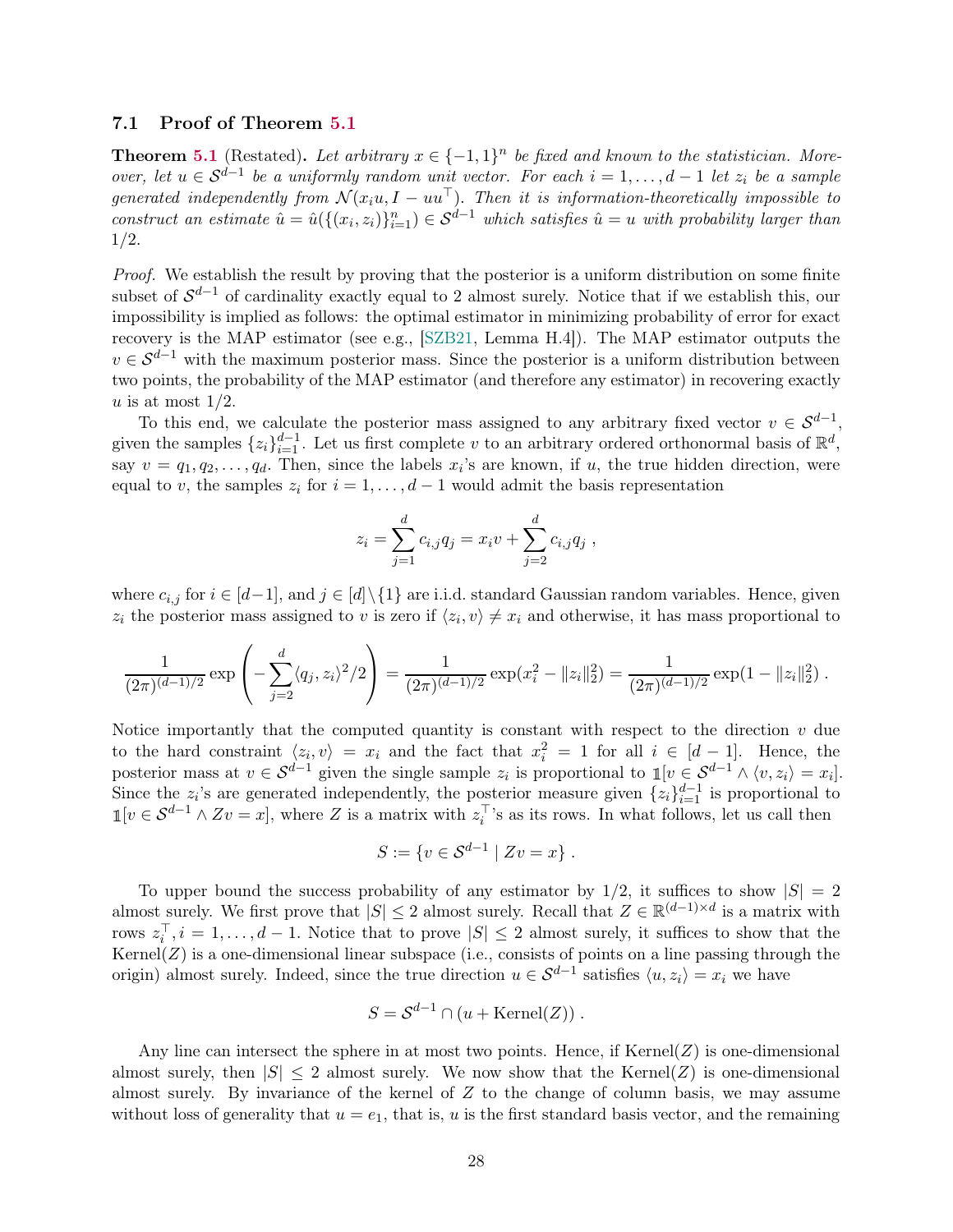orthonormal basis vectors of  $\mathbb{R}^d$  are just the standard basis vectors  $e_2, \ldots, e_d$ . Under this assumption, we can write for each  $i = 1, \ldots, d + 1$ ,

$$
z_i = \begin{bmatrix} ax_i \\ w_i \end{bmatrix}
$$

,

where the  $w_i$ 's are i.i.d. samples from  $\mathcal{N}(0, I_{d-1})$ .

In other words, the first column of  $Z \in \mathbb{R}^{(d-1)\times d}$  consists of  $ax_1, \ldots, ax_{d-1}$ , and the remaining columns consist of coordinates of  $w_i \in \mathbb{R}^{d-1}$ . Now we proceed by establishing that the last  $d-1$ columns of Z in this basis are linearly independent almost surely, which suffices to establish that the kernel is one-dimensional. Let  $W \in \mathbb{R}^{(d-1)\times(d-1)}$  be the submatrix of Z consisting of the last  $d-1$  columns of Z. Notice that the entries of W are i.i.d. Gaussian. Now using folklore results (e.g., [\[CT05\]](#page-40-13)), we have that the determinant of an i.i.d. Gaussian matrix is non-zero almost surely. Hence, we conclude that indeed  $\det(W) \neq 0$  almost surely. This implies that the column rank of  $Z \in \mathbb{R}^{(d-1)\times d}$  is equal to  $d-1$  almost surely, and thus Kernel(Z) is one-dimensional.

We now prove that  $|S| \geq 2$  almost surely. First notice that by our assumption on the data generating process, the set  $S$  contains at least one unit vector, namely  $u$ , which is drawn uniformly at random from  $S^{d-1}$ . Hence,  $|S| \geq 1$ . To show that  $S \setminus \{u\}$  is non-empty, we claim there exists  $y \in \mathbb{R}^d$  such that  $y \in \text{Kernel}(Z)$  and  $\langle y, u \rangle < 0$ , almost surely. Suppose not. Then, by the hyperplane separation theorem  $u \in \text{span}(z_1, \ldots, z_{d-1})$ . That is, there exist scalars  $\lambda_1, \ldots, \lambda_{d-1} \in \mathbb{R}$ such that

<span id="page-28-1"></span><span id="page-28-0"></span>
$$
u = \sum_{i=1}^{d-1} \lambda_i z_i . \tag{30}
$$

Let  $u_2, \ldots, u_d$  be an orthonormal basis of the linear space which is perpendicular to u. Then, it holds

$$
\sum_{i=1}^{d-1} \lambda_i \langle z_i, u_j \rangle = 0 \text{ for all } j = 2 \dots, d.
$$
 (31)

By the sampling process of the  $z_i$ 's, we have that  $\langle z_i, u_j \rangle$  for all  $i = 1, \ldots, d - 1$  and  $j = 2, \ldots, d$ are i.i.d. standard Gaussians  $\mathcal{N}(0,1)$ . Hence, by foklore results, the  $(d-1) \times (d-1)$  matrix R consisting of the (Gaussian) entries  $R_{i,j} = \langle z_i, u_{j+1} \rangle$  for  $i \in [d-1], j \in [d-1]$  is invertible almost surely (this follows for example because the determinant is a non-zero polynomial of the entries of the matrix and by again appealing to [\[CT05\]](#page-40-13)). But [\(31\)](#page-28-0) implies that  $R\lambda = 0$  where  $\lambda = (\lambda_1, \ldots, \lambda_{d-1})^\top$ . Hence, from the almost sure invertibility of R we conclude that necessarily  $\lambda = R^{-1}0 = 0$  almost surely. But this condition readily contradicts  $(30)$  as we assumed that u is of unit norm. Hence, under almost sure properties of the samples  $z_i$ , we have established the existence of the desired  $y \in \mathbb{R}^d$  almost surely. Now by employing the fact that  $Zu = x$ , we derive that for all  $t \in \mathbb{R}$  and again for all  $i = 1, \ldots, d - 1$  it holds that

<span id="page-28-2"></span>
$$
\langle z_i, u + ty \rangle = \langle z_i, u \rangle = x_i. \tag{32}
$$

Furthermore, since  $\langle u, y \rangle < 0$  we have

$$
\inf_{t>0} \|u+ty\|_2 = \sqrt{1 - \langle u, y \rangle^2} < 1 < \sup_{t>0} \|u+ty\|_2 = +\infty. \tag{33}
$$

Hence, by continuity of  $||u+ty||_2$  as a function of  $t \in \mathbb{R}$ , there exists  $t^* > 0$  such that  $||u+t^*y||_2 = 1$ . Combined with [\(32\)](#page-28-2), this implies  $u + t^*y \in S$ .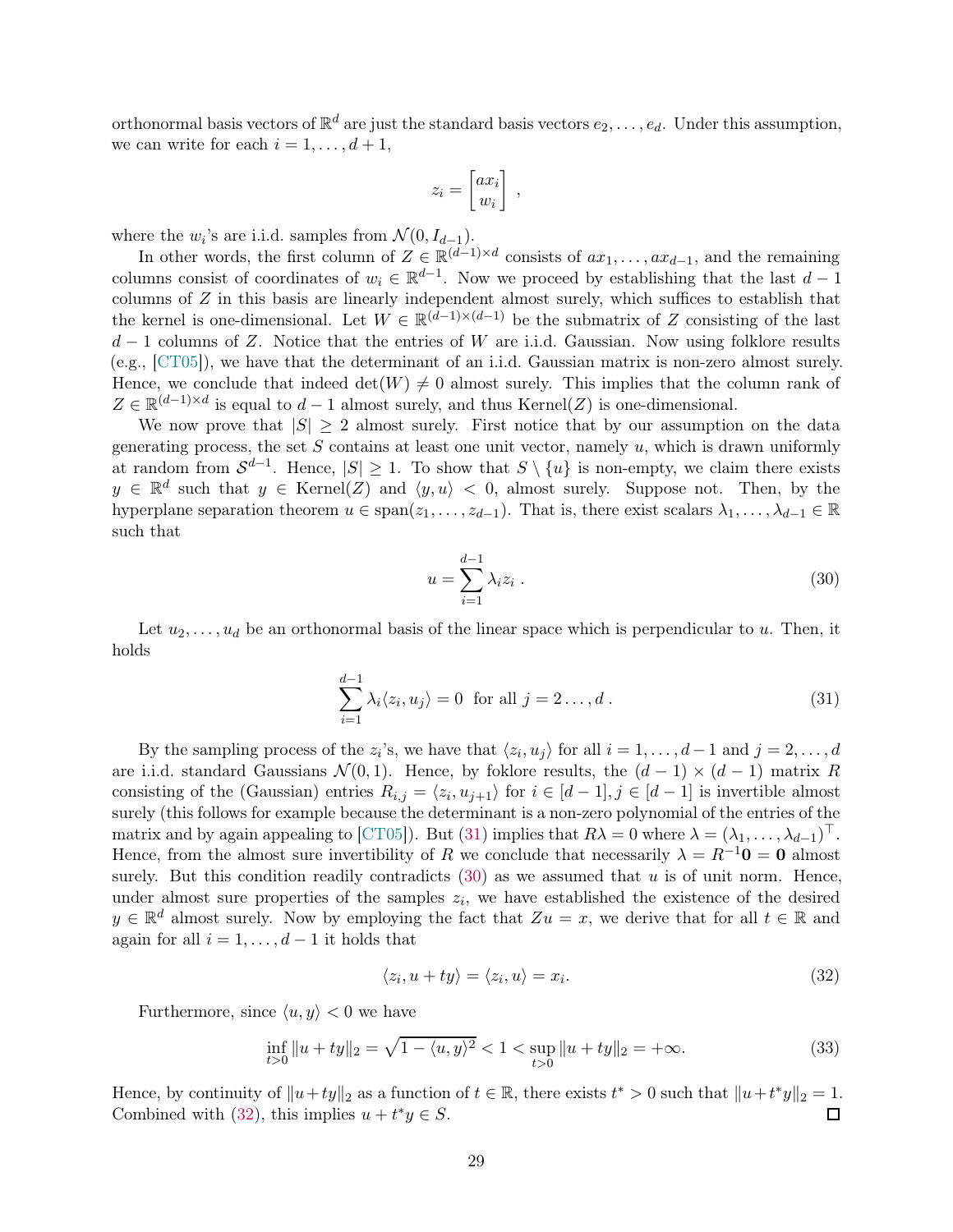### <span id="page-29-0"></span>7.2 Proof of Theorem [5.2](#page-17-2)

Now we present the proof of Theorem [5.2,](#page-17-2) which establishes that one cannot information-theoretically recover the labels  $\{x_i\}_{i=1}^n$  (up to a global sign flip) when  $n = \lfloor \rho d \rfloor$  for any constant  $\rho \in (0, 1)$ . This implies that our sample complexity of  $n = d + 1$  is optimal up to a  $1 + o(1)$  factor for label recovery. For the reader's convenience, we restate Theorem [5.2](#page-17-2) below.

**Theorem [5.2](#page-17-2)** (Restated). Let  $\rho \in (0,1)$  be a fixed constant and let  $n = \lfloor \rho d \rfloor$ . Let  $x \in \{-1,1\}^n$  be drawn uniformly at random, and  $u \in S^{d-1}$  be a uniformly random unit vector. For each  $i = 1, \ldots, n$ let  $z_i \in \mathbb{R}^d$  be a sample generated independently from  $\mathcal{N}(x_iu, I - uu^\top)$ . Then no estimator can exactly recover the labels  $\{x_i\}_{i=1}^n$  up to a global sign flip from the observations  $\{z_i\}_{i=1}^n$  with probability  $1 - o(1)$ .

Before proving Theorem [5.2,](#page-17-2) we present auxiliary lemmas. We first show a key lemma which characterizes the conditional distribution of  $Z = (z_1; \ldots; z_n)^\top \in \mathbb{R}^{n \times d}$  given  $X = x$ , where  $x \in$  $\{-1,1\}$ <sup>n</sup> is any Rademacher vector. We denote this conditional distribution by  $f(\mathcal{Z}|X=x)$ .

Then, we define an "energy" function  $F_H : \mathbb{R}^n \times \mathbb{R}^n \to \mathbb{R}$ , where  $H = ZZ^{\top}$ , and show that it satisfies useful concentration properties when Z is drawn from  $f(Z|X=x)$  (see Definition [7.5,](#page-30-1) and Claims [7.8\)](#page-31-0). The energy function  $F_H$  is useful because we can express the conditional density  $f(Z'=Z|X=x)$  in terms of  $F_H$  (see Remark [7.6\)](#page-30-0). Claim [7.9,](#page-31-1) which relates the value of  $f(Z'=Z|X=x)$  $Z|X=x$ ) to  $f(Z'=Z|X=\tilde{x})$  for some  $\tilde{x} \in \{-1,1\}^n$  such that  $\|\tilde{x}-x\|_0=1$ , will be crucial for the proof of Theorem [5.2.](#page-17-2)

Given the observed Z, we denote  $Z \odot x := (x_1 z_1; \ldots; x_n z_n)^\top \in \mathbb{R}^{n \times d}$ ,  $\mathbf{1}^n = (1, \ldots, 1) \in \mathbb{R}^n$ , and  $t_{+} = \max(0, t)$ . We have the following characterization of the conditional distribution of Z given the labels  $X = x$ .

<span id="page-29-1"></span>**Lemma 7.3** (Conditional density given labels). The conditional distribution  $\mu_x$  of Z given label assignment  $x \in \{-1,1\}^n$  is absolutely continuous with respect to the Lebesgue measure on  $\mathbb{R}^{nd}$ , with a density  $f(Z|X=x) := \frac{d\mu_x}{dZ}(Z)$  given by

$$
f(Z|X=x) = \begin{cases} \mathcal{Z}^{-1} \exp\left(-\frac{1}{2}\text{Tr}(H)\right) \det(H)^{-\frac{1}{2}} (1 - x^{\top}H^{-1}x)_{+}^{\frac{d-n-2}{2}} & if \ \lambda_{min}(H) > 0 \\ 0 & otherwise \end{cases}
$$
 (34)

where  $H = ZZ^{\top}$  and Z is the normalization constant which does not depend on x.

The proof of Lemma [7.3](#page-29-1) can be found in Section [7.3.](#page-34-0) This lemma establishes, via the Fisher-Neyman principle, that the Gram matrix  $H$  is a sufficient statistic for the label recovery. In particular, it reveals the invariance of the model with respect to orthogonal transformations of the d-dimensional input (since they do not modify its Gram matrix), as already observed by [\[DDW21,](#page-40-1) Section 2.2].

This Gram matrix will play a central role in the remainder of the proof. We now compute its conditional distribution:

**Claim 7.4** (Distribution of *H*). Let  $x \in \{-1,1\}^n$  and let  $Z \in \mathbb{R}^{n \times d}$  be drawn from the distribution  $f(Z|X=x)$  (defined in Eq. [\(34\)](#page-29-2)). Then, the matrix  $H = ZZ^{\top}$  is distributed as <sup>[3](#page-29-3)</sup>

<span id="page-29-4"></span><span id="page-29-2"></span>
$$
H \stackrel{\text{d}}{=} xx^\top + Y \,, \tag{35}
$$

where  $Y = WW^{\top}$  for  $W \in \mathbb{R}^{n \times (d-1)}$  with  $W_{ij} \sim \mathcal{N}(0, 1)$  for all  $i \in [n], j \in [d-1]$ .

<span id="page-29-3"></span><sup>&</sup>lt;sup>3</sup>For random quantities X and Y, we write  $X \stackrel{d}{=} Y$  to denote that X and Y have the same distribution.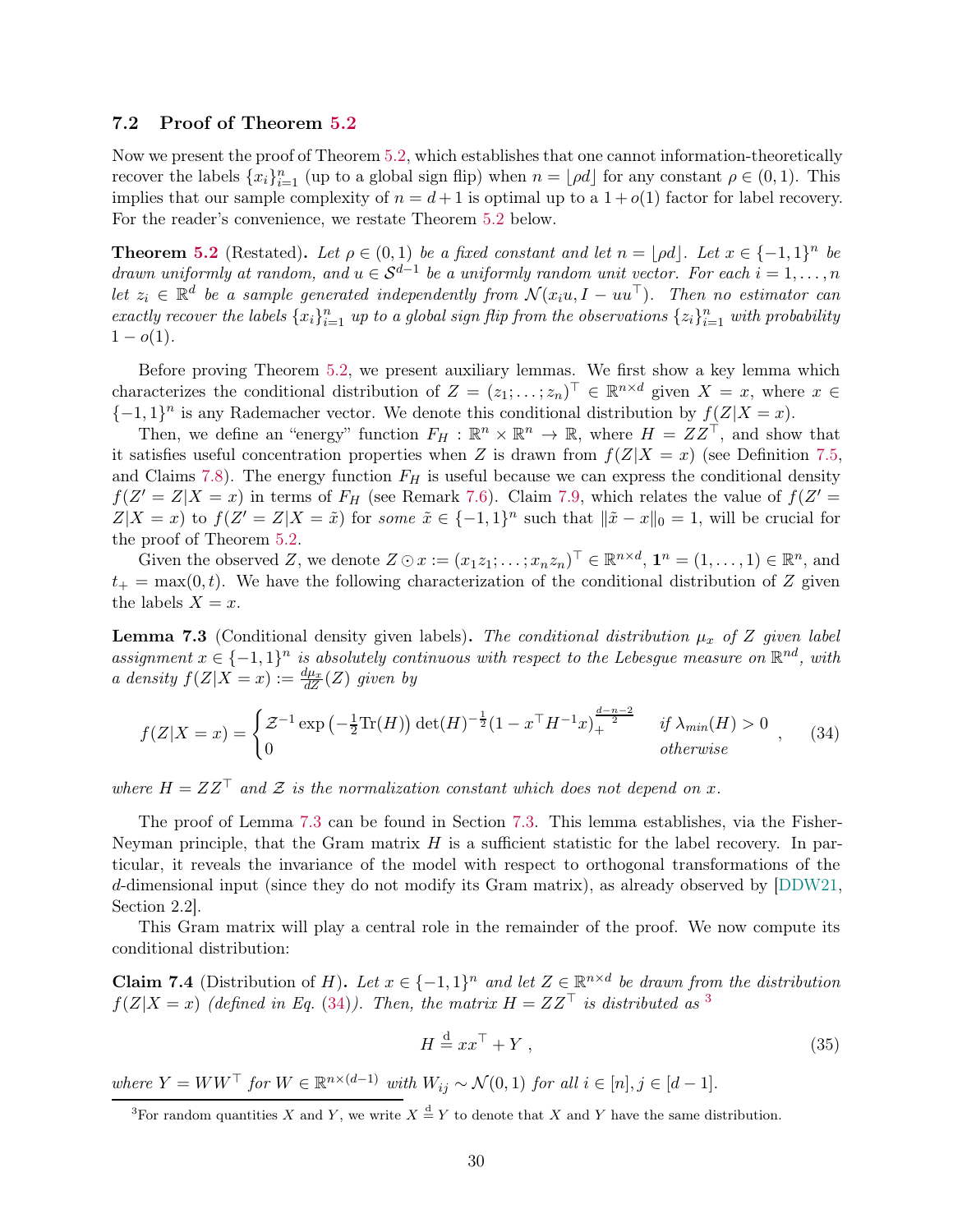*Proof.* Let  $P_x^H$  denote the sought probability measure of H over the set of n-by-n positive semidefinite matrices. From the definition of the Gaussian clustering model, we have that

<span id="page-30-2"></span>
$$
P_x^H = \int_{\mathcal{S}^{d-1}} P_{x,u}^H \ \nu(du) \ , \tag{36}
$$

where  $P_{x,u}^H$  is the distribution of  $H = ZZ^T$ , where  $Z = (z_1, \ldots, z_n)^\top \in \mathbb{R}^{n \times d}$  and  $z_i$ 's are independent Gaussian vectors of mean  $x_iu$  and covariance  $I - uu^\top$ . Let  $\mu_{x,u}$  denote the associated product measure on Z. Fix an arbitrary  $u_0 \in S^{d-1}$ , and observe that Z has the same distribution as  $Z_0 Q_u$ , where  $Z_0$  is drawn from  $\mu_{x,u_0}$ , and  $Q_u$  is an orthogonal matrix which maps  $u_0$  to u. It follows that  $P_{x,u}^H$  does not depend on u, since for any orthogonal matrix  $Q \in \mathbb{R}^{d \times d}$   $(ZQ)(ZQ)^{\top} = ZZ^{\top}$ .

Therefore, from Eq.[\(36\)](#page-30-2) we obtain that  $P_x^H = P_{x,e_1}^H$ . By expressing Z in the canonical basis, we obtain  $z_i \stackrel{d}{=} (x_i, w_i)$ , with  $w_{i,j} \sim \mathcal{N}(0, 1)$ , and therefore  $H_{i,j} = \langle z_i, z_j \rangle = x_i x_j + \langle w_i, w_j \rangle$  for  $i \in [n]$ and  $j \in [d-1]$ .

By the Sherman-Morrison formula [\[SM50\]](#page-45-12), we have

$$
H^{-1} = Y^{-1} - \frac{1}{1 + x^{\top} Y^{-1} x} (Y^{-1} x) (Y^{-1} x)^{\top} , \qquad (37)
$$

where Y follows the Wishart distribution  $W_n(I_n, d-1)$ . From  $H^{-1}$ , we define the following "energy" function  $F_H$ .

<span id="page-30-1"></span>**Definition 7.5** (Energy function). Given any positive definite  $H \in \mathbb{R}^{n \times n}$ , we define the energy function  $F_H: \{-1,1\}^n \times \{-1,1\}^n \to \mathbb{R}$ 

<span id="page-30-3"></span>
$$
F_H(a, b) = a^{\top} H^{-1} b . \t\t(38)
$$

We abuse notation and write  $F_H(a) = F_H(a, a)$ .

<span id="page-30-0"></span>**Remark 7.6** (Conditional density using energy functions). Using the energy function  $F_H$ , we can equivalently write Eq.[\(34\)](#page-29-2) as

$$
f(Z|X=x) = \mathcal{Z}^{-1} \exp\left(-\|Z\|_F^2\right) \det(ZZ^\top)^{-1/2} \cdot \left(1 - F_{ZZ^\top}(x)\right)_+^{\frac{d-n-2}{2}} . \tag{39}
$$

Claim 7.7. For any  $a, b \in \{-1, 1\}^n$  and any positive definite  $H \in \mathbb{R}^{n \times n}$  expressible as in Eq. [\(35\)](#page-29-4), we have

$$
F_H(a, b) = a^{\top} Y^{-1} b - \gamma (a^{\top} Y^{-1} x) (b^{\top} Y^{-1} x)
$$
\n(40)

where  $\gamma = \frac{1}{1+x^{\top}Y^{-1}x} \in (0,1)$ . In particular, if we take  $a = b$ , we have

$$
F_H(a) = a^{\top} Y^{-1} a - \gamma (a^{\top} Y^{-1} x)^2
$$

which immediately implies  $0 \lt H^{-1} \le Y^{-1}$ , in the positive semidefinite cone order.

Now, thanks to the proportional regime  $n/d \to \rho \in (0,1)$  we have enough concentration to control the energy of planted labels, and, crucially, the size of the energy fluctuations for small label perturbations. This is formalised in Claims [7.8](#page-31-0) and [7.9](#page-31-1) respectively.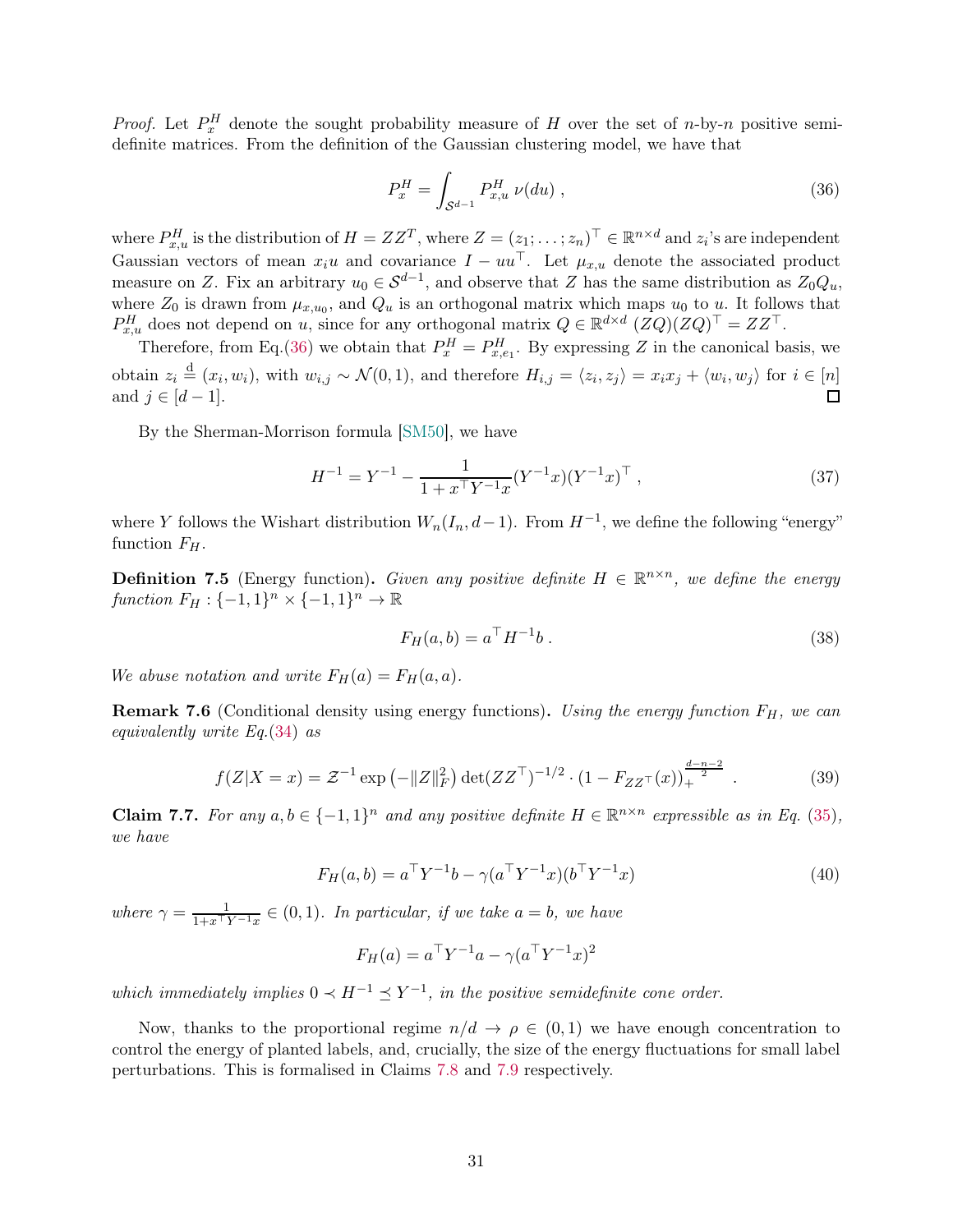<span id="page-31-0"></span>**Claim 7.8** (Energy of planted labels). Let  $d, n \in \mathbb{N}$  be such that  $n = |pd|$  for some fixed constant  $\rho \in (0,1)$ . Moreover, let  $F_H : \mathbb{R}^n \to \mathbb{R}$  be the energy function, where H is drawn according to Eq. [\(35\)](#page-29-4) with planted labels x. Then, the following holds with probability  $1 - \exp(-\Omega(n))$  over the randomness of Z.

$$
F_H(x) = \frac{x^{\top} Y^{-1} x}{1 + x^{\top} Y^{-1} x} \in [c, C],
$$

where  $0 < c < C < 1$  are fixed constants.

Proof. By straightforward calculation,

$$
F_H(x) = x^{\top} Y^{-1} x - \frac{(x^{\top} Y^{-1} x)^2}{1 + x^{\top} Y^{-1} x} = \frac{x^{\top} Y^{-1} x}{1 + x^{\top} Y^{-1} x}.
$$

Now note by [\[RV10,](#page-45-13) Theorem 3.3] that with probability at least  $1 - \exp(-\Omega(n))$ , the maximum eigenvalue of  $Y^{-1}$  is of order  $O(1/n)$  with probability  $1 - \exp(-\Omega(n))$ . Hence,  $x^T Y^{-1} x \le$  $\lambda_{\max}(Y^{-1})||x||_2^2 = O(1)$ . Moreover, by [\[RV10,](#page-45-13) Proposition 2.4],  $\lambda_{\min}(Y^{-1}) = \Omega(1/n)$  with probability at least  $1 - \exp(-\Omega(n))$ . Therefore,  $x^{\top}Y^{-1}x = \Theta(1)$  with probability  $1 - \exp(-\Omega(n))$ , and the conclusion follows.

<span id="page-31-1"></span>Claim 7.9 (Energy of 1-Hamming sign flip). Let  $d, n \in \mathbb{N}$  be such that  $n = \lfloor pd \rfloor$  for some fixed constant  $\rho \in (0,1)$ . Moreover, let  $x \in \{-1,1\}^n$  and let  $F_H: \{-1,1\}^n \to \mathbb{R}$  be the energy function, where H is drawn according to Eq. [\(35\)](#page-29-4) with planted labels x. Then, there exists a constant  $C > 0$ such that with probability  $1 - \exp(-\Omega(n))$  over the randomness of H, there exists  $\tilde{x} \in \{-1,1\}^n$  with  $\|\tilde{x} - x\|_0 = 1$  such that

$$
F_H(\tilde{x}) - F_H(x) \le C/n \tag{41}
$$

Proof. By simple algebraic manipulation,

$$
(\tilde{x} - x)^{\top} H^{-1} (\tilde{x} - x) = (\tilde{x} - x)^{\top} H^{-1} \tilde{x} - (\tilde{x} - x)^{\top} H^{-1} x
$$
  

$$
= \tilde{x}^{\top} H^{-1} \tilde{x} - 2 \tilde{x}^{\top} H^{-1} x + x^{\top} H^{-1} x
$$
  

$$
= \tilde{x}^{\top} H^{-1} \tilde{x} - x^{\top} H^{-1} x - 2(\tilde{x} - x)^{\top} H^{-1} x.
$$

Hence,

$$
F_H(\tilde{x}) - F_H(x) = (\tilde{x} - x)^{\top} H^{-1} (\tilde{x} - x) + 2(\tilde{x} - x)^{\top} H^{-1} x.
$$

Since  $\tilde{x}$  is a neighbor of x with Hamming distance 1, we observe each  $\tilde{x}$  corresponds to either  $e_i$  (or  $-e_i$ ) in the sense that  $\tilde{x} - x = 2x_i e_i$  for some  $i \in [n]$ . Using this expression, we have

$$
F_H(\tilde{x}) - F_H(x) = 4e_i^{\top} H^{-1} e_i - 4(x_i e_i)^{\top} H^{-1} \left( \sum_{j=1}^n x_j e_j \right) = 4F_H(e_i) - 4F_H(e_i, x) ,
$$

where  $F_H(e_i, x)$  is defined in [\(38\)](#page-30-3).

We now observe that

$$
F_H(x) = \left(\sum_{j=1}^n x_j e_j\right)^{\top} H^{-1} \left(\sum_{j=1}^n x_j e_j\right) = \sum_{j=1}^n F_H(x_j e_j, x).
$$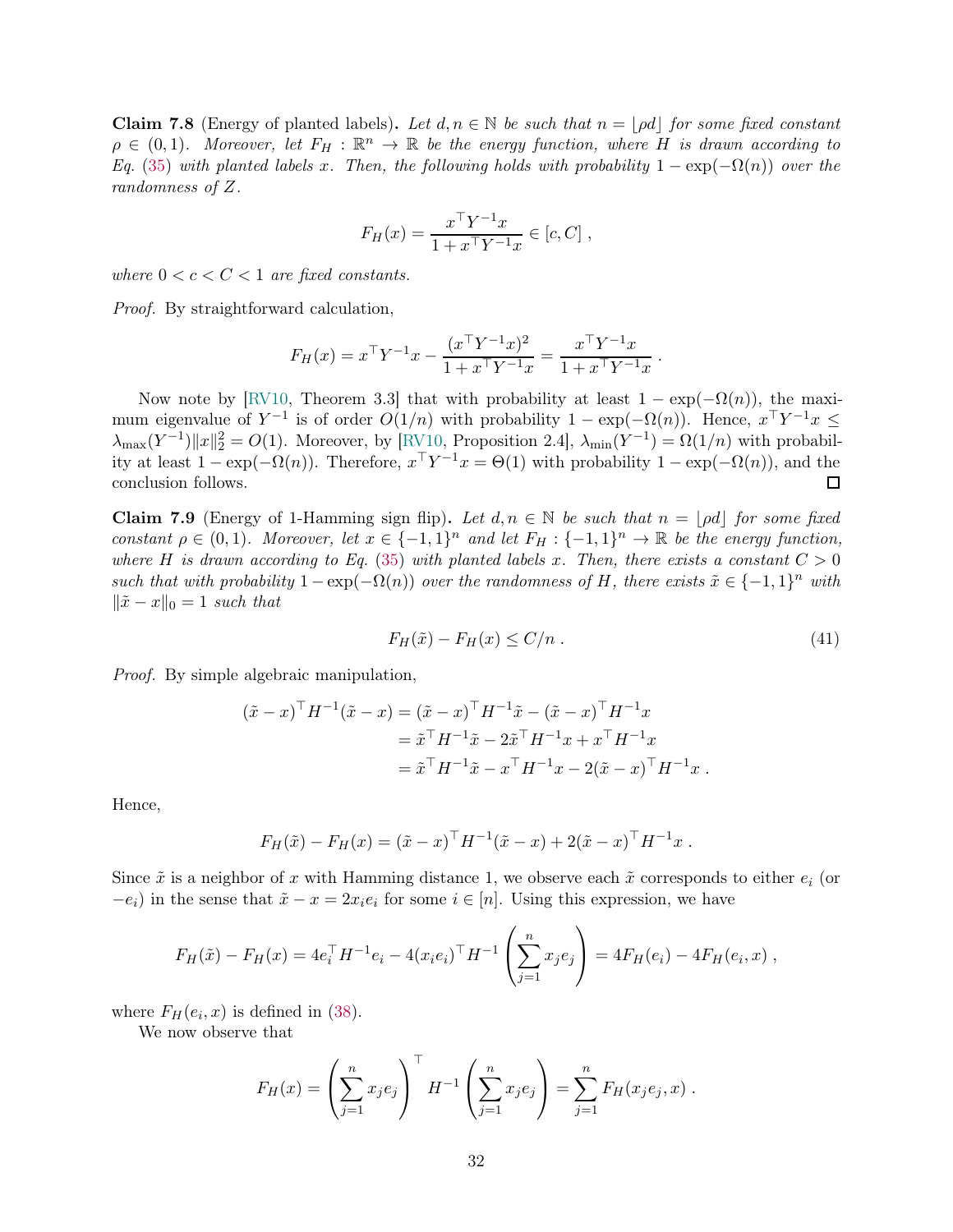By an averaging argument, there exists at least one  $i \in [n]$  such that  $F_H(x_i e_i, x) \ge F_H(x)/n$ . By Claim [7.8,](#page-31-0) with probability at least  $1 - \exp(-\Omega(n))$ ,  $F_H(x) \in [c_1, c_2]$  for some constants  $c_1, c_2$ satisfying  $0 < c_1 < c_2 < 1$ . Hence,  $F_H(x_i e_i, x) \ge c_1/n$  with probability  $1 - \exp(-\Omega(n))$ , which in particular implies  $F(e_i, x) \geq 0$  with the same probability.

By the fact that  $H^{-1} \preceq Y^{-1}$  and [\[RV10,](#page-45-13) Theorem 3.3], the maximum eigenvalue of  $H^{-1}$  is  $O(1/n)$  with probability  $1-\exp(-\Omega(n))$ . Hence,  $F_H(e_i) = O(1/n)$ . It follows that  $F_H(\tilde{x}) - F_H(x) \le 4F_H(e_i) - 4F_H(x_i e_i, x) \le C/n$  for some constant  $C > 0$  with probability  $1 - \exp(-\Omega(n))$ .  $4F_H(e_i) - 4F_H(x_i e_i, x) \le C/n$  for some constant  $C > 0$  with probability  $1 - \exp(-\Omega(n))$ .

We are now ready to prove Theorem  $5.2$ .

Proof of Theorem [5.2.](#page-17-2) Let  $\mu$  be the marginal distribution over  $\mathbb{R}^{n \times d} \times \{-1,1\}^n$ , and let  $f(Z' =$  $Z|X=x$  denote the conditional density of  $Z \in \mathbb{R}^{n \times d}$  given label  $x \in \{-1,1\}^n$  from Lemma [7.3.](#page-29-1) Let  $\hat{x}: \mathbb{R}^{n \times d} \to \{-1,1\}^n$  be an arbitrary (deterministic) estimator and let  $\mathrm{acc}(\hat{x}) \in [0,1]$  be its accuracy, defined as follows. For any  $x \in \{-1,1\}^n$ , let  $S_{\hat{x},x} = \{Z \in \mathbb{R}^{n \times d} \mid \hat{x}(Z) = x \vee \hat{x}(Z) = -x\}$ denote the set of observations for which  $\hat{x}$  is correct. Then, its accuracy (that is the probability of exactly recovering the correct sign pattern up to a global sign flip) is given by

$$
\text{acc}(\hat{x}) = \int \mathbb{1} \left[ \hat{x}(Z) = x \vee \hat{x}(Z) = -x \right] d\mu(x, Z)
$$

$$
= \sum_{x \in \{-1, 1\}^n} \int_{S_{\hat{x}, x}} f(Z|x) \mathbb{P}[X = x] dZ
$$

$$
= \frac{1}{2^n} \sum_{x \in \{-1, 1\}^n} \int_{S_{\hat{x}, x}} f(Z|x) dZ . \tag{42}
$$

.

We show that there exists a constant  $\delta > 0$  such that for any non-trivial estimator  $\hat{x}$  achieving  $\Omega(1)$ accuracy, we can construct a disjoint estimator  $\hat{y}$ , i.e.,  $\hat{x}(Z) \neq \pm \hat{y}(Z)$  for all  $Z \in \mathbb{R}^{n \times d}$ , such that  $\mathrm{acc}(\hat{y}) \geq \delta \cdot \mathrm{acc}(\hat{x})$ . Since  $\hat{x}$  and  $\hat{y}$  are disjoint,  $\mathrm{acc}(\hat{x}) + \mathrm{acc}(\hat{y}) \leq 1$  (see [\(46\)](#page-33-0) below). Hence, for any  $\hat{x}: \mathbb{R}^{n \times d} \to \{-1,1\}^n,$ 

$$
(1+\delta)\mathrm{acc}(\hat{x}) \le 1 \Rightarrow \mathrm{acc}(\hat{x}) \le \frac{1}{1+\delta}
$$

We note from Claim [7.9](#page-31-1) that for each  $x \in \{-1,1\}^n$ , with probability  $1 - \exp(-\Omega(n))$  over the distribution  $f(Z|x)$ , there exists a "1-Hamming" sign flip  $q(x, Z) \in \{-1, 1\}^n$  such that

$$
F_H(x \odot q(x,Z)) - F_H(x) = O\left(\frac{1}{n}\right) .
$$

By Lemma [7.3](#page-29-1) and Remark [7.6,](#page-30-0) we claim that the  $O(1/n)$  fluctuation upper bound in  $F_H$  implies that given  $x \in \{-1,1\}^n$ , with probability  $1 - \exp(-\Omega(n))$  over  $f(Z|x)$ , there exists a 1-Hamming neighbor  $\tilde{x}$  such that the likelihood ratio  $f(Z' = Z | X = x) / f(Z' = Z | X = \tilde{x})$  is upper bounded by a constant  $\delta > 0$  independent of the data dimension d.

To see this, let  $x \in \{-1,1\}^n$  be any fixed label and let  $\eta$  be the random variable  $\eta = 1 - F_H(x)$ induced by  $f(Z|x)$ . By Claim [7.8,](#page-31-0) with probability  $1 - \exp(-\Omega(n))$ ,  $\eta \in [c_1, c_2]$  for constants  $0 < c_1 < c_2 < 1$ . By Claim [7.9](#page-31-1) with probability  $1 - \exp(-\Omega(n))$ , there exists a 1-Hamming sign flip  $q(x, Z)$  such that  $F_H(x \odot q(x, Z)) - F_H(x) \leq c_3/n$  for some constant  $c_3 > 0$ . Hence, in combination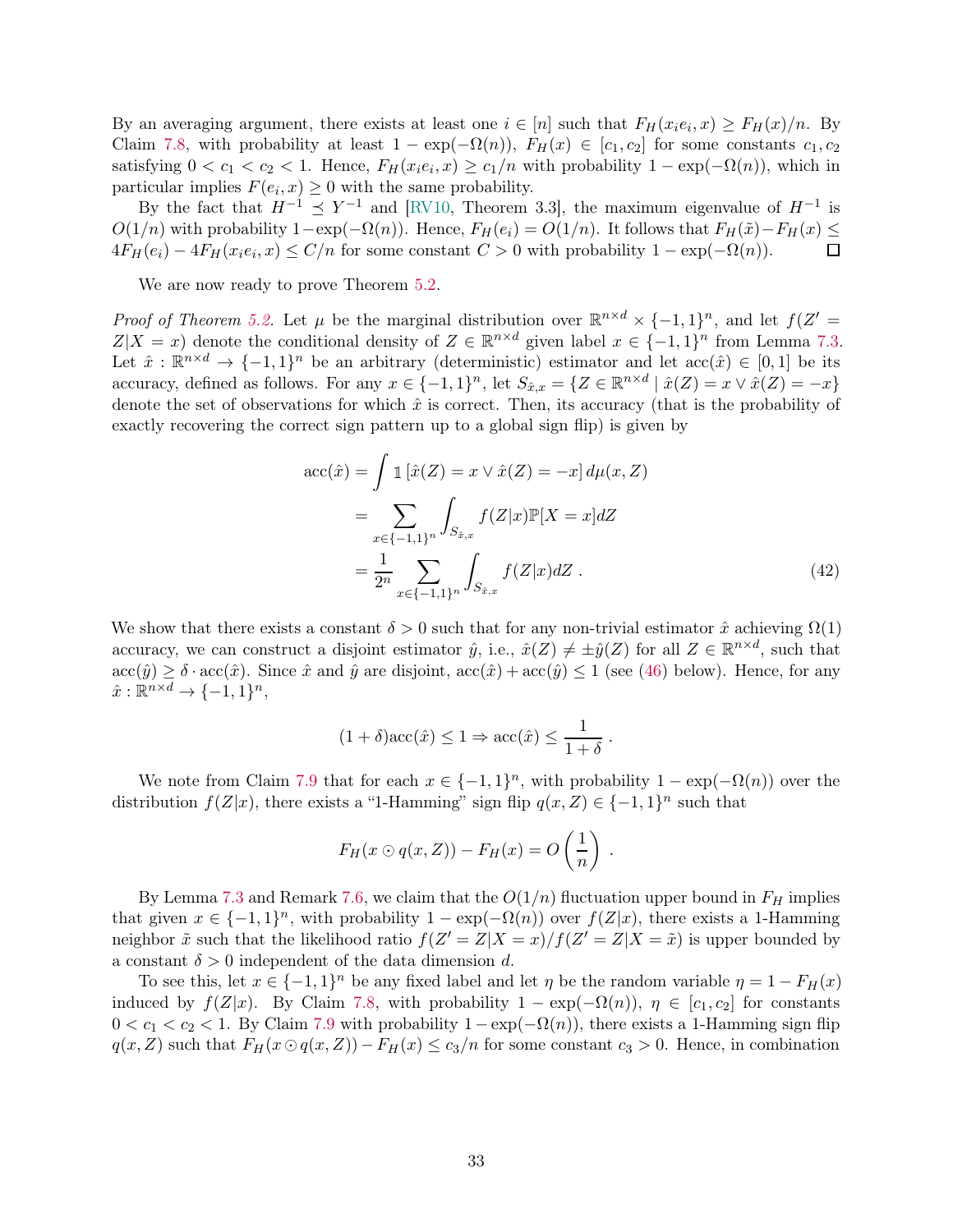with Lemma [7.3,](#page-29-1) the following inequality holds with probability  $1 - \exp(-\Omega(n))$  over  $f(Z|x)$ :

$$
\frac{f(Z'=Z|X=x)}{f(Z'=Z|X=x\odot q(x,Z))} \leq \left(\frac{\eta}{\eta-c_3/n}\right)^{c_4n}
$$

$$
= \left(1 + \frac{c_3/n}{\eta-c_3/n}\right)^{c_4n}
$$

$$
= \left(1 + \frac{1}{(\eta/c_3)n - 1}\right)^{c_4n}
$$

$$
\leq \left(1 + \frac{1}{c_5n}\right)^{c_4n}
$$

$$
\leq e^{c_4/c_5}, \tag{43}
$$

where we used the inequality  $1 + t \leq e^t$  for all  $t \in \mathbb{R}$ .

Let us denote  $\delta := e^{-c_4/c_5}$ . Then, the following holds for any  $x \in \{-1, 1\}^n$ .

$$
\int 1\left[\bigcup_{i=1}^{n} \{f(Z|x \odot e_i) \ge \delta f(Z|x)\}\right] f(Z|x) dZ \ge 1 - \exp(-\Omega(n)). \tag{44}
$$

For each  $x \in \{-1,1\}^n$ , let  $A_x \subset \mathbb{R}^{n \times d}$  denote the support of the indicator in Eq. [\(44\)](#page-33-1), so

<span id="page-33-1"></span>
$$
\int_{A_x^c} f(Z|x) dZ \le \exp(-\Omega(n)) . \tag{45}
$$

Moreover, the following holds for any estimator  $\hat{x} : \mathbb{R}^{n \times d} \to \{-1, 1\}^n$ :

$$
\begin{split} \text{acc}(\hat{x}) &= \frac{1}{2^n} \sum_{x \in \{-1, 1\}^n} \int_{S_{\hat{x}, x}} f(Z|x) dZ \\ &= \frac{1}{2^n} \sum_{x \in \{-1, 1\}^n} \int_{A_x \cap S_{\hat{x}, x}} f(Z|x) dZ \\ &+ \frac{1}{2^n} \sum_{x \in \{-1, 1\}^n} \int_{A_x^c \cap S_{\hat{x}, x}} f(Z|x) dZ \\ &\le \frac{1}{2^n} \sum_{x \in \{-1, 1\}^n} \int_{A_x \cap S_{\hat{x}, x}} f(Z|x) dZ + \exp(-\Omega(n)) \,. \end{split}
$$

As mentioned previously, given an estimator  $\hat{x}$ , we define a new estimator  $\hat{y}$  that is disjoint from  $\hat{x}$ . In other words,  $\hat{y}(Z) \neq \pm \hat{x}(Z)$  for all  $Z \in \mathbb{R}^{n \times d}$ . This implies  $S_{\hat{x},x} \cap S_{\hat{y},x} = \emptyset$  and therefore

$$
\begin{split} \text{acc}(\hat{x}) + \text{acc}(\hat{y}) &= \frac{1}{2^n} \sum_{x \in \{-1, 1\}^n} \left( \int_{S_{\hat{x}, x}} f(Z|x) dZ + \int_{S_{\hat{y}, x}} f(Z|x) dZ \right) \\ &\le \frac{1}{2^n} \sum_{x \in \{-1, 1\}^n} \int_{\mathbb{R}^{nd}} f(Z|x) dZ \\ &\le 1 \,. \end{split} \tag{46}
$$

Recall that we defined  $A_x$  as the set of Z's for which the following inequality between the conditional densities holds for some Hamming sign flip  $q(x, Z) \in \{-1, 1\}^n$ :

<span id="page-33-0"></span>
$$
f(Z|x + q(x, Z)) \geq \delta f(Z|x) .
$$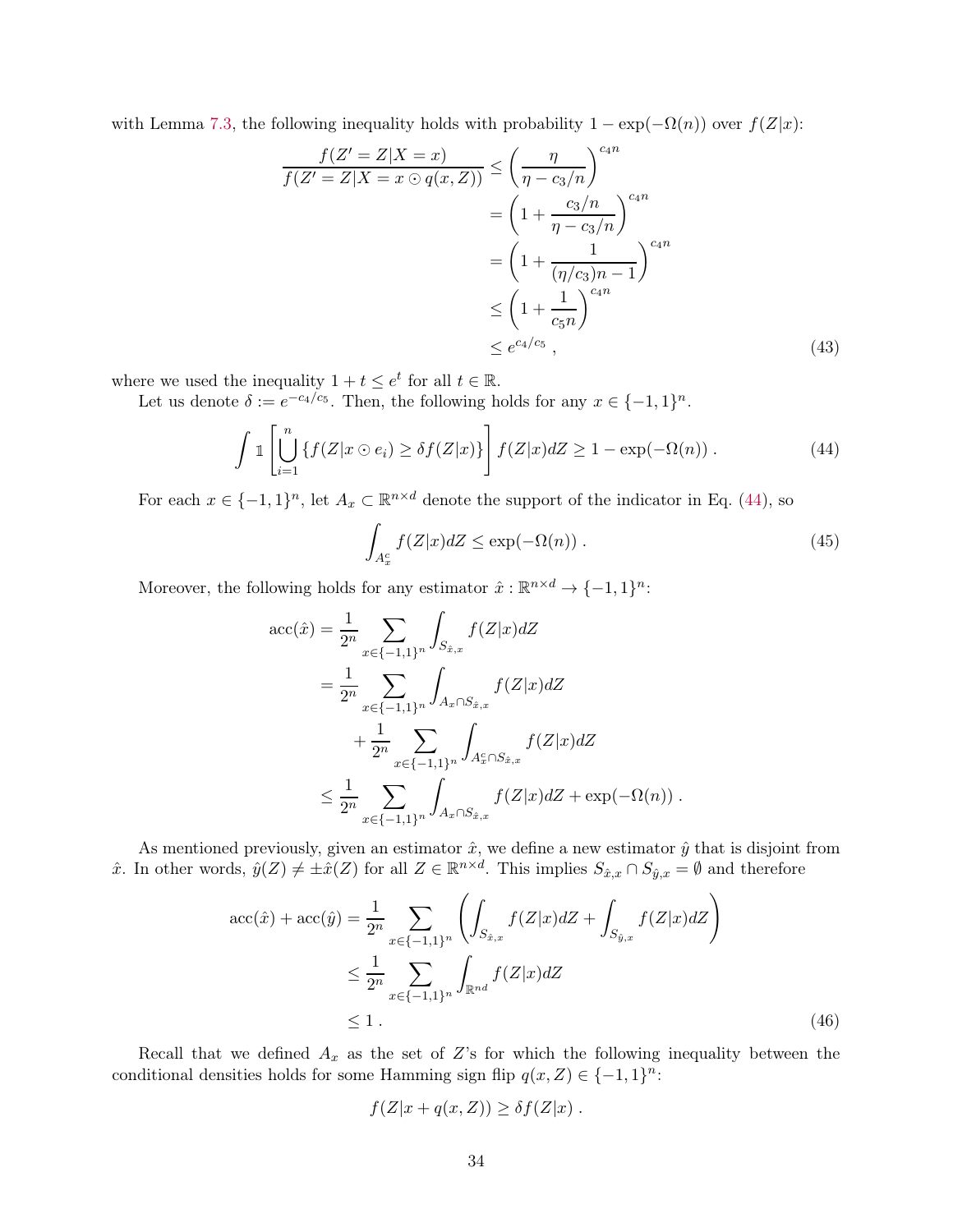Recall that  $S_{\hat{x},x} = \{Z \in \mathbb{R}^{n \times d} \mid \hat{x}(Z) = x \vee \hat{x}(Z) = -x\}.$  We consider the following partition of  $S_{\hat{x},x} \cap A_x$ :

<span id="page-34-1"></span>
$$
S_{\hat{x},x} \cap A_x = \bigcup_{i=1}^n T_i^x \,, \tag{47}
$$

where  $T_i^x = \{ Z \in S_{\hat{x},x} \cap A_x \mid f(Z|x \odot e_i) \ge \delta f(Z|x) \}.$  Note that we can make the  $T_i^x$ 's disjoint by breaking ties between the  $e_i$ 's arbitrarily.

Hence, Eq. [\(47\)](#page-34-1) is indeed a partition. It follows that for each  $x \in \{-1,1\}^n$ ,

$$
\sum_{i=1}^{n} \int_{T_i^x} f(Z|x \odot e_i) dZ \ge \delta \int_{S_{\hat{x},x} \cap A_x} f(Z|x) dZ \tag{48}
$$

Now, summing over all  $x \in \{-1,1\}^n$ , we have

$$
\frac{1}{2^n} \sum_{x \in \{-1,1\}^n} \sum_{i=1}^n \int_{T_i^x} f(Z|x \odot e_i) dZ \ge \frac{\delta}{2^n} \sum_{x \in \{-1,1\}^n} \int_{S_{\hat{x},x} \cap A_x} f(Z|x) dZ
$$
  

$$
\ge \frac{\delta}{2^n} \sum_{x \in \{-1,1\}^n} \int_{S_{\hat{x},x}} f(Z|x) dZ - \delta \exp(-\Omega(n)) .
$$

We define our new estimator  $\hat{y}$  such that for any  $x \in \{-1,1\}^n$  and  $i \in [n]$ ,

$$
\hat{y}(Z) = \begin{cases} \hat{x}(Z) \odot e_i & \text{for any } Z \in T_i^x \\ \hat{x}(Z) \odot e_1 & \text{for any } Z \in \mathbb{R}^{n \times d} \setminus \bigcup_{x,i} T_i^x \end{cases} \tag{49}
$$

Now that everything is in place, let  $\alpha$  be the accuracy of a given estimator  $\hat{x}$ , i.e.,  $\alpha$  =  $\frac{1}{2^n}\sum_{x\in\{-1,1\}^n}\int_{S_x^*}f(Z|x)dZ$ . Then, our proposed disjoint estimator  $\hat{y}$  achieves accuracy at least  $\delta(\alpha - \exp(-\Omega(n)))$ . The two accuracies must add up to less than 1 since  $\hat{x}$  and  $\hat{y}$  are disjoint estimators. Therefore, if  $\alpha = \Omega(1)$ , then for sufficiently large n

$$
\alpha + \delta(\alpha - \exp(-\Omega(n))) \leq 1 \Rightarrow \alpha \leq \frac{1 + \delta \exp(-\Omega(n))}{1 + \delta} < 1 - \frac{\delta}{2(1 + \delta)} = 1 - \Omega(1) .
$$

Hence, we conclude that  $\alpha \leq 1 - \Omega(1)$  necessarily, as claimed.

#### <span id="page-34-0"></span>7.3 Proof of Lemma [7.3](#page-29-1)

**Lemma [7.3](#page-29-1)** (Restated). The conditional distribution  $\mu_x$  of Z given label assignment  $x \in \{-1,1\}^n$ is absolutely continuous with respect to the Lebesgue measure on  $\mathbb{R}^{nd}$ , with a density  $f(Z|X=x) :=$  $\frac{d\mu_{x}}{dZ}(Z)$  given by

$$
f(Z|X = x) = \begin{cases} \mathcal{Z}^{-1} \exp\left(-\frac{1}{2}||Z||_F^2\right) \det(H)^{-\frac{1}{2}} (1 - x^\top H^{-1}x))_+^{\frac{d-n-2}{2}} & \text{if } \lambda_{min}(H) > 0\\ 0 & \text{otherwise} \end{cases}
$$

where  $H = ZZ^{\top}$  and Z is the normalization constant which does not depend on x.

,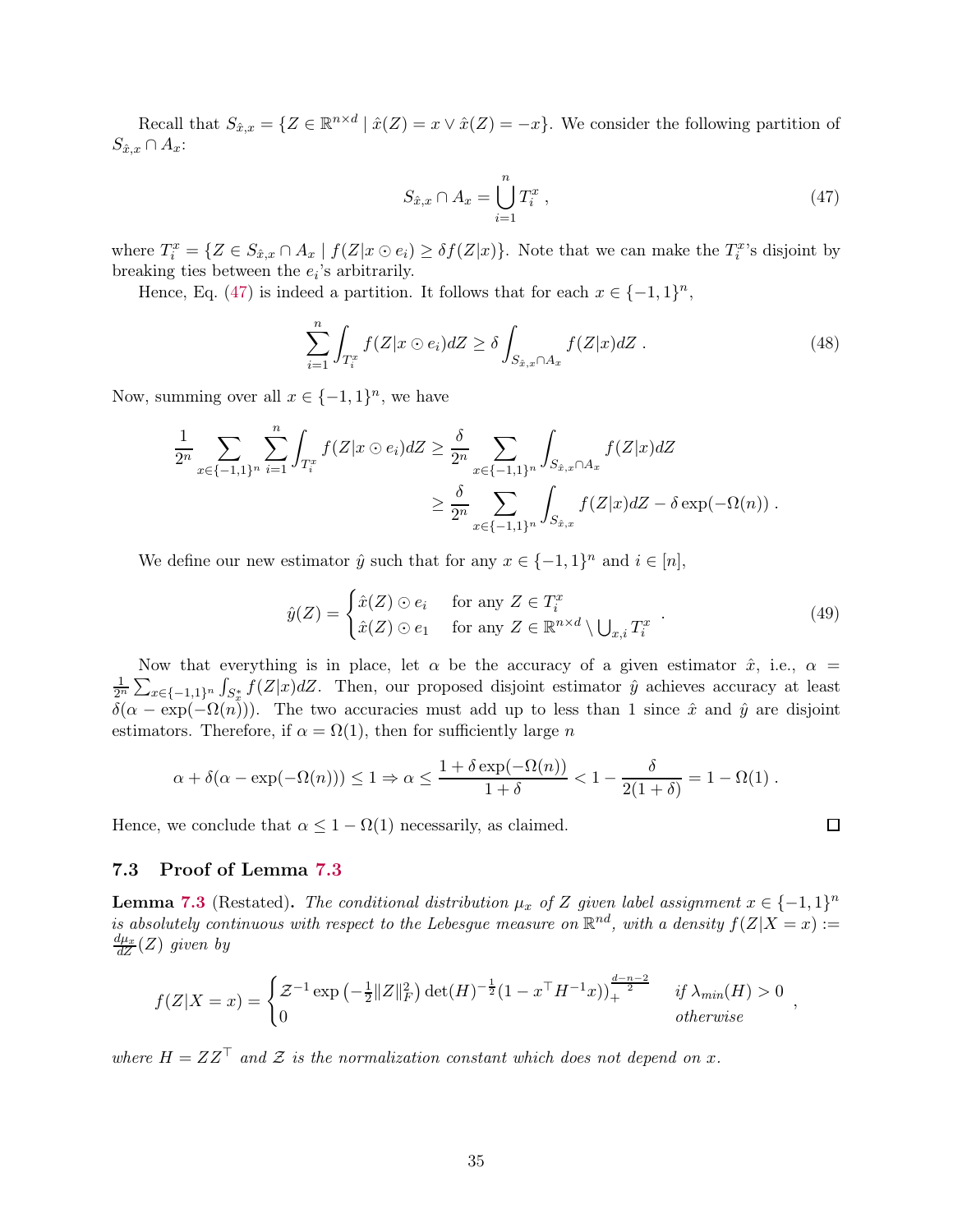*Proof.* Let us start by computing the joint probability distribution of x and Z by marginalizing over  $u \in S^{d-1}$ . By definition, the probability distribution of  $Z|x, u$ , which we denote by  $\mu_{x,u}$ , is Gaussian with mean  $(x_1u, \ldots, x_nu) \in \mathbb{R}^{nd}$  and covariance  $(I - uu^\top)^{\otimes n}$ , and u is uniformly distributed on  $\mathcal{S}^{d-1}$ , independent of x. Hence, the corresponding (joint) measure of a rectangle  $A \times B \times C \subseteq \mathbb{R}^{nd} \times \{-1,1\}^n \times \mathcal{S}^{d-1}$  is given by

$$
\mathbb{P}\left\{Z \in A, x \in B, u \in C\right\} = 2^{-n} \sum_{x \in B} \int_C \mu_{x,u}(A) d\nu(u) , \qquad (50)
$$

where  $\nu$  is the Haar measure on  $\mathcal{S}^{d-1}$ .

Now we fix an arbitrary label assignment  $x' \in \{-1,1\}^n$ , and consider the measure  $\mu_{x'}$  on  $\mathbb{R}^{nd}$ induced by marginalizing  $u \in \mathcal{S}^{d-1}$ . That is, for any (Lebesgue) measurable  $A \subseteq \mathbb{R}^{nd}$ ,

<span id="page-35-0"></span>
$$
\mu_{x'}(A) := \int_{\mathcal{S}^{d-1}} \mu_{x',u}(A) d\nu(u) \tag{51}
$$

Let  $T_x : \mathbb{R}^{n \times d} \to \mathbb{R}^{n \times d}$  be defined as  $T_x(Z) = Z \odot x$ . We verify that  $\mu_{x'} = T_{x'}^{\#} \mu_{\mathbf{1}^n}$ , where  $\mathbf{1}^n$ denotes the all-ones vector and  $T^{\#}\mu$  denotes the pushforward measure of  $\mu$  under the mapping T. Hence, it suffices to consider just  $\mu_{\mathbf{1}^n}$ . Observe that  $\mu_{\mathbf{1}^n,u}$ , the distribution of  $Z|\mathbf{1}^n,u$ , is Gaussian with mean  $(u, u, \ldots, u)$  and same covariance  $(I - uu^{\top})^{\otimes n}$ . Thus,  $\mu_{\mathbf{1}^n, u}$  is a product measure of the form  $\mu_{\mathbf{1}^n,u} = (\mu_u)^{\otimes n}$ , where  $\mu_u$  is the  $(d-1)$ -dimensional isotropic Gaussian measure supported on the hyperplane  $S_u = \{z \in \mathbb{R}^d \mid \langle z, u \rangle = 1\}.$ 

Let  $0 < \sigma < 1/\sqrt{2}$  and consider for each  $u \in S^{d-1}$  the mollified measure  $\mu_{1^n,u,\sigma} = (\mu_{u,\sigma})^{\otimes n}$ , where  $\mu_{u,\sigma}$  is now the Gaussian measure with mean u and covariance  $\Sigma = \sigma^2 u u^T + (I_d - u u^T)$ . We verify immediately that  $\Sigma^{-1} = I_d + (\sigma^{-2} - 1)uu^\top$ . The density  $f_{\mathbf{1}^n, u, \sigma}$  of  $\mu_{\mathbf{1}^n, u, \sigma}$  with respect to the Lebesgue measure on  $\mathbb{R}^{nd}$ , which we denote by  $dZ$ , is thus

$$
f_{\mathbf{1}^n, u, \sigma}(Z) := \frac{d\mu_{\mathbf{1}^n, u, \sigma}}{dZ} = (2\pi)^{-nd/2} \det(\Sigma)^{-n/2} \exp\left(\sum_{i=1}^n -\frac{1}{2} (z_i - u)^\top (I + (\sigma^{-2} - 1)uu^\top)(z_i - u)\right)
$$
  
=  $(2\pi)^{-nd/2} \sigma^{-n} \exp\left(-\frac{1}{2} \sum_{i=1}^n \left(\|z_i\|_2^2 + (\sigma^{-2} - 1)\langle z_i z_i^\top, uu^\top \rangle - 2\sigma^{-2} \langle z_i, u \rangle + \sigma^{-2}\right)\right)$   
=  $\mathcal{Z}^{-1} \sigma^{-n} e^{-n/(2\sigma^2)} \exp\left(-\frac{1}{2} \left(\|Z\|_F^2 + (\sigma^{-2} - 1)u^\top Z^\top Z u - 2\sigma^{-2} \langle Z^\top \mathbf{1}^n, u \rangle\right)\right)$ , (52)

where  $\mathcal{Z} = (2\pi)^{nd/2}$  is the partition function, which does not depend on  $\sigma$ , u, or Z.

The resulting smoothed mixture  $\mu_1_{n,\sigma}$  is thus given by  $\mu_1_{n,\sigma}(A) = \int_{\mathcal{S}^{d-1}} \mu_1_{n,u,\sigma}(A) \nu(du)$  for any measurable  $A \subseteq \mathbb{R}^{nd}$ . Since  $\mu_{\mathbf{1}^n,u,\sigma}$  is absolutely continuous with respect to the Lebesgue measure on  $\mathbb{R}^{nd}$  for any  $u \in S^{d-1}$ , the marginalized measure  $\mu_{1^n,\sigma}$  is also absolutely continuous with respect to the Lebesgue measure on  $\mathbb{R}^{nd}$  with density

$$
f_{\mathbf{1}^n,\sigma}(Z) := \frac{d\mu_{\mathbf{1}^n,\sigma}}{dZ}(Z) = \int_{\mathcal{S}^{d-1}} f_{\mathbf{1}^n,u,\sigma}(Z) d\nu(u)
$$
  
=  $\mathcal{Z}^{-1} \exp\left(-\frac{1}{2} ||Z||_F^2\right) \sigma^{-n} \int_{\mathcal{S}^{d-1}} \exp\left(-\sigma^{-2} F(u)\right) d\nu(u) , \qquad (53)$ 

where we define  $F: \mathbb{R}^d \to \mathbb{R}$  to be

$$
F(u) = \frac{1}{2}(1 - \sigma^2)u^\top Z^\top Z u - \langle Z^\top \mathbf{1}^n, u \rangle + \frac{n}{2}.
$$
 (54)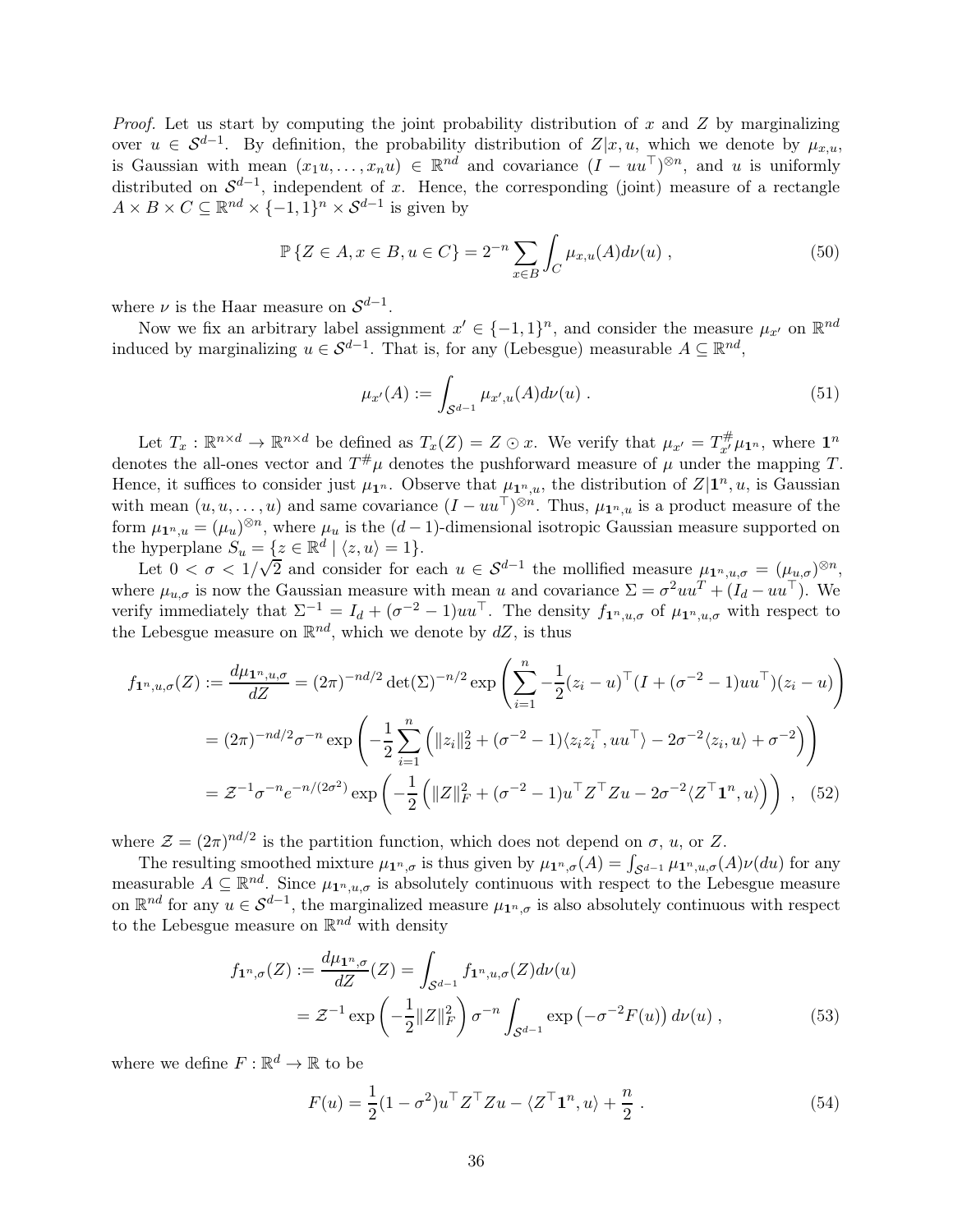Since  $Z^{\top}Z$  has rank  $n < d$ , we can marginalize over the remaining  $d - n$  variables. Indeed, let  $Z = V \Lambda U^{\top}$  be the singular value decomposition of Z, where  $U \in \mathbb{R}^{d \times n}$  and  $V \in \mathbb{R}^{n \times n}$  are orthogonal matrices and  $\Lambda = \text{diag}(\lambda_1, \ldots, \lambda_n)$  with  $\lambda_1 \geq \ldots \geq \lambda_n \geq 0$ . Note that  $Z^{\top}Z = U\Lambda^2 U^{\top}$ . Now consider the projection  $v = U^{\top}u \in \mathcal{B}_n$ , where  $\mathcal{B}_n$  is the *n*-dimensional  $\ell_2$  unit ball, and  $r = U^{\top} Z^{\top} \mathbf{1}^n = \Lambda V^{\top} \mathbf{1}^n \in \mathbb{R}^n$ . Then,  $F(u) = E(v)$ , where  $E : \mathbb{R}^n \to \mathbb{R}$  is given by

<span id="page-36-1"></span>
$$
E(v) = \frac{1}{2}(1 - \sigma^2)v^\top \Lambda^2 v - \langle r, v \rangle + \frac{n}{2}.
$$
\n(55)

Since u is uniformly distributed in  $\mathcal{S}^{d-1}$ , the joint distribution of  $v = U^{\top}u$  is spherically symmetric, and the squared radius is distributed according to  $Beta(n/2,(d-n)/2)$  [\[DF87,](#page-40-14) Remark 2.10]. We refer to the proof of [\[NR03,](#page-44-14) Lemma 4] for a detailed derivation of this fact. Hence,

$$
f_{\mathbf{1}^n,\sigma}(Z) = \mathcal{Z}^{-1} \exp\left(-\frac{1}{2}||Z||_F^2\right) \sigma^{-n} \int_{\mathcal{B}_n} \exp(-\sigma^{-2}E(v))(1-||v||_2^2)^{\frac{d-n-2}{2}} dv
$$
  
=  $\mathcal{Z}^{-1} \exp\left(-\frac{1}{2}||Z||_F^2\right) \sigma^{-n} \int_{\mathcal{B}_n} \exp(-\sigma^{-2}E_1(v) + E_2(v))(1-||v||_2^2)^{\frac{d-n-2}{2}} dv,$  (56)

where we  $E_1$  and  $E_2$  comes from the following decomposition of  $E$ .

<span id="page-36-0"></span>
$$
E_1(v) = \frac{1}{2}v^{\top}\Lambda^2 v - \langle r, v \rangle + \frac{n}{2}, \ E_2(v) = \frac{1}{2}v^{\top}\Lambda^2 v \ . \tag{57}
$$

We now apply Laplace's approximation method [\[Bre06,](#page-40-15) Chapter 5] to estimate the integral

$$
\sigma^{-n} \int_{\mathcal{B}_n} \exp\left(-\sigma^{-2} E_1(v) + E_2(v)\right) \left(1 - \|v\|_2^2\right)^{\frac{d-n-2}{2}} dv \,. \tag{58}
$$

Without loss of generality, we assume that Z is such that  $\lambda_{\min}(ZZ^{\top}) = \lambda_n^2 > 0$  since the event  $\lambda_{\min}(ZZ^{\top}) = 0$  has zero Lebesgue measure. Since  $E_1$  is quadratic and  $\Lambda^2 \succ 0$ ,  $E_1$  is strongly convex. Let  $v^*$  be the (unique) global minimum of  $E_1$ , which is given by  $v^* = \Lambda^{-2}r = \Lambda^{-1}V^\top \mathbf{1}^n$ .

$$
E_1(v^*) = -\frac{1}{2}r^\top \Lambda^{-2}r + \frac{n}{2} = -\frac{1}{2}(\mathbf{1}^n)^\top V V^\top (\mathbf{1}^n) + \frac{n}{2} = -\frac{1}{2} \|\mathbf{1}^n\|_2^2 + \frac{n}{2} = 0.
$$

Furthermore,

$$
E_2(v^*) = \frac{1}{2}r^\top \Lambda^{-2}r = \frac{1}{2}(\mathbf{1}^n)^\top V V^\top (\mathbf{1}^n) = \frac{1}{2} ||\mathbf{1}^n||_2^2 = \frac{n}{2}.
$$

We now distinguish two cases, depending whether  $v^*$  lies in the interior of  $\mathcal{B}_n$  or not. If  $v^* \in$  $(\mathcal{B}_n)^\circ$ , then by Laplace's approximation we have, for all Z such that  $\lambda_{\min}(ZZ^\top) > 0$ ,

$$
\sigma^{-n} \int_{\mathcal{B}_n} \exp\left(-\sigma^{-2} E_1(v) + E_2(v)\right) \left(1 - \|v\|_2^2\right)^{\frac{d-n-2}{2}} dv \tag{59}
$$
\n
$$
\sigma \to 0 \quad (2\pi)^{n/2} \frac{\exp\left(-\sigma^{-2} E_1(v^*) + E_2(v^*)\right) \left(1 - \|v^*\|_2^2\right)^{\frac{d-n-2}{2}}}{|\nabla^2 E_1(v^*)|^{1/2}}
$$
\n
$$
= (2\pi)^{n/2} \frac{\exp\left(-\sigma^{-2} E_1(v^*) + E_2(v^*)\right) \left(1 - \|v^*\|_2^2\right)^{\frac{d-n-2}{2}}}{\sqrt{\det(ZZ^\top)}}
$$
\n
$$
= (2\pi)^{n/2} \frac{e^{n/2} \left(1 - \|v^*\|_2^2\right)^{\frac{d-n-2}{2}}}{\sqrt{\det(ZZ^\top)}} \tag{60}
$$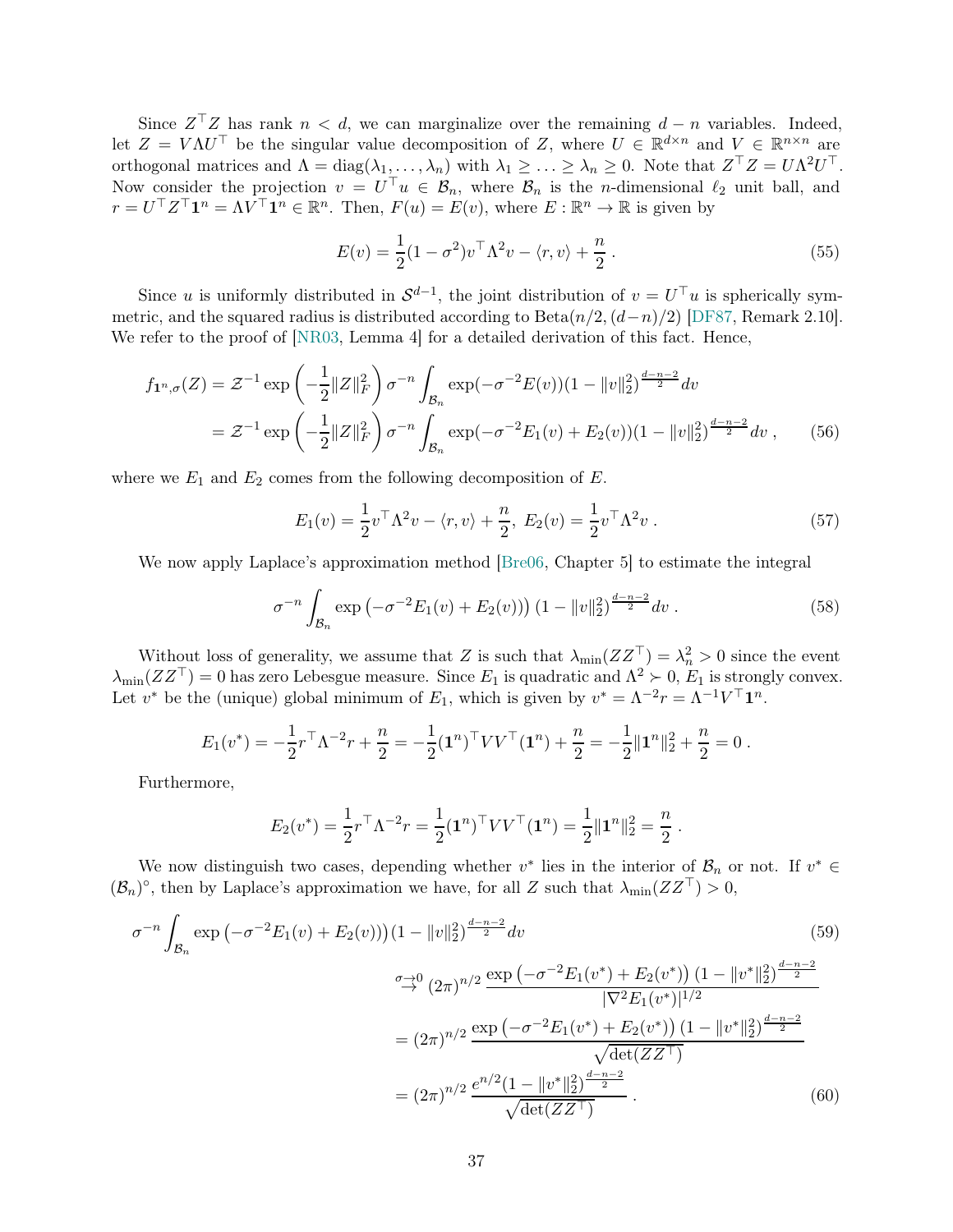Let us now show that for any  $Z \in \mathbb{R}^{n \times d}$  such that  $\lambda_{\min}(ZZ^{\top}) > 0$  and  $u^* \notin (\mathcal{B}_n)^\circ$ , then

$$
\sigma^{-n} \int_{\mathcal{B}_n} \exp(-\sigma^{-2} E_1(v)) \exp(E_2(v)) (1 - \|v\|_2^2)^{\frac{d-n-2}{2}} dv \to 0 \text{, as } \sigma \to 0. \tag{61}
$$

Indeed, notice that Eq.[\(58\)](#page-36-0) can be equivalently written as

<span id="page-37-1"></span><span id="page-37-0"></span>
$$
\sigma^{-n} \int_{\mathbb{R}^n} \exp \left(-\sigma^{-2} E_1(v) + E_2(v)\right) \left(1 - \|v\|_2^2\right)_+^{\frac{d-n-2}{2}} dv,
$$

where we denote  $t_+ = \max(0, t)$ . Observing that  $(1 - ||v||_2^2)^{\frac{d-n-2}{2}} = 0$  whenever  $v^* \notin (\mathcal{B}_n)^\circ$ , we conclude that the leading order term in the Laplace approximation vanishes, thereby proving [\(61\)](#page-37-0).

We have just shown that, as  $\sigma \to 0$ , the density  $f_{1^n,\sigma}$  of  $\mu_{1^n,\sigma}$  admits a pointwise limit almost everywhere, i.e.,  $f_{\mathbf{1}^n, \sigma} \stackrel{\text{a.e.}}{\rightarrow} f_{\mathbf{1}^n}$  where the limit  $f_{\mathbf{1}^n}$  is given explicitly by

$$
f_{\mathbf{1}^n}(Z) = \mathcal{Z}^{-1} \exp\left(-\frac{1}{2}||Z||_F^2\right) \frac{\left(1 - (\mathbf{1}^n)^\top (ZZ^\top)^{-1} \mathbf{1}^n\right)_+^{\frac{d-n-2}{2}}}{\sqrt{\det(ZZ^\top)}} , \text{ for } Z \text{ s.t. } \lambda_{\min}(ZZ^\top) > 0 \,. \tag{62}
$$

Let us now show that the sequence  $f_{\mathbf{1}^n,\sigma}$  is dominated by some function g in  $L^1(\mathbb{R}^{nd})$ , the set of all Lebesgue-integrable functions on  $\mathbb{R}^{nd}$ . To this end, observe first that

$$
\sigma^{-n} \int_{\mathcal{B}_n} \exp \left( -\sigma^{-2} E_1(v) + E_2(v) \right) \left( 1 - \|v\|_2^2 \right)^{\frac{d-n-2}{2}} dv \le \sigma^{-n} \int_{\mathbb{R}^n} \exp \left( -\sigma^{-2} E(v) \right) dv . \tag{63}
$$

Since  $E(v)$  is quadratic in v with a symmetric positive-definite Hessian, the RHS is a Gaussian integral, which we can evaluate exactly. From the identity

$$
\int_{\mathbb{R}^n} \exp\left(-\frac{1}{2}v^\top H v + \langle \beta, v \rangle + c\right) dv = (2\pi)^{n/2} (\det H)^{-1/2} \exp\left(c + \frac{1}{2}\beta^\top H^{-1}\beta\right) ,
$$

and the definition of  $E(v)$  in Eq.[\(55\)](#page-36-1), we obtain

$$
\sigma^{-n} \int_{\mathbb{R}^n} \exp\left(-\sigma^{-2} E(v)\right) dv = \sigma^{-n} \left(\frac{2\pi}{\sigma^{-2} - 1}\right)^{n/2} (\det \Lambda)^{-1} \exp\left(-\frac{1}{2\sigma^2} \left(n - \frac{1}{1 - \sigma^2} r^{\top} \Lambda^{-2} r\right)\right)
$$

$$
= \left(\frac{2\pi}{1 - \sigma^2}\right)^{n/2} (\det \Lambda)^{-1} \exp\left(\frac{n}{2(1 - \sigma^2)}\right) ,\tag{64}
$$

by recalling that  $r^{\top} \Lambda^{-2} r = n$ . Thus, for any  $\sigma < 1/\sqrt{2}$ , from Eq.[\(63\)](#page-37-1) and Eq.[\(64\)](#page-37-2), we have

$$
\sigma^{-n} \int_{\mathcal{B}_n} \exp \left( -\sigma^{-2} E_1(v) + E_2(v) \right) \left( 1 - \|v\|_2^2 \right)^{\frac{d-n-2}{2}} dv \le (4\pi)^{n/2} e^n (\det \Lambda)^{-1} . \tag{65}
$$

Hence, the following holds for any  $\sigma < 1/\sqrt{2}$ .

<span id="page-37-2"></span>
$$
f_{\mathbf{1}^n,\sigma}(Z) \le C_n \det(ZZ^\top)^{-1/2} \exp\left(-\frac{1}{2} \|Z\|_F^2\right) := C_n g(Z) , \qquad (66)
$$

where  $C_n$  is a constant that depends only on n. We now show that  $g \in L^1(\mathbb{R}^{nd})$ .

Indeed, let  $Z = LU^{\top}$  be the LQ decomposition of Z, where L is a lower triangular  $n \times n$  matrix and  $U \in \mathbb{R}^{d \times n}$  is orthogonal, belonging to the Stiefel manifold  $\mathcal{V}(n, d)$ . Furthermore, to ensure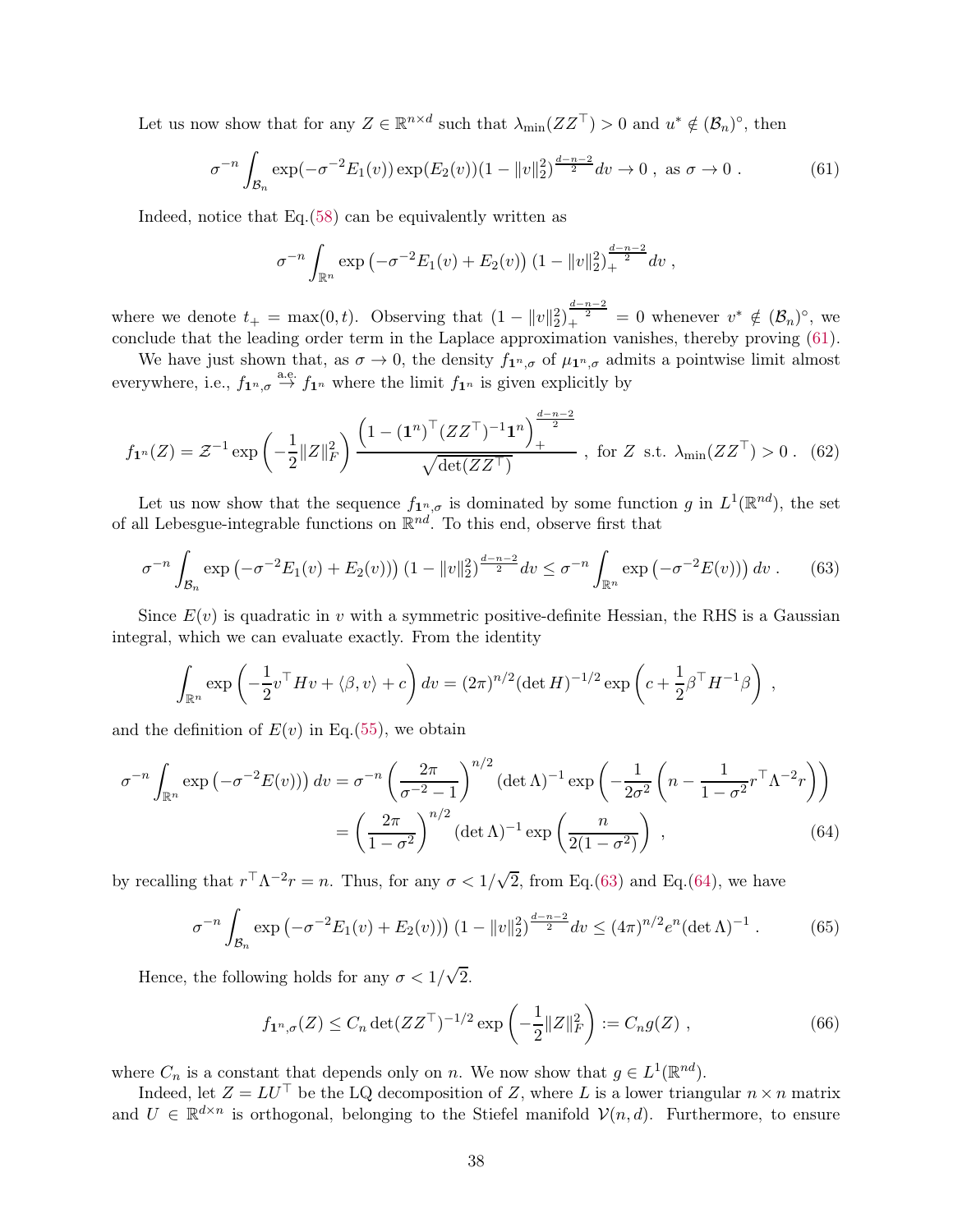uniqueness of the LQ decomposition, we assume that the diagonal entries of  $L$  are positive. Denote by  $T_n$  the space of such triangular matrices. By [\[Mui09,](#page-44-15) Theorem 2.1.13], the differential volume element  $dZ$  is expressed in the LQ decomposition as

<span id="page-38-0"></span>
$$
dZ = \left| \prod_{i=1}^{n} L_{i,i}^{d-i} \right| dL dU \tag{67}
$$

As a result, we have

$$
\int g(Z)dZ \leq \int_{\mathbb{R}^{n \times d}} \exp\left(-\frac{1}{2}||Z||_F^2\right) \det(ZZ^\top)^{-1/2} dZ \tag{68}
$$
\n
$$
= \int_{T_n} \int_{\mathcal{V}(n,d)} \exp\left(-\frac{1}{2}||L||_F^2\right) \det(L)^{-1} \left|\prod_{i=1}^n L_{i,i}^{d-i}\right| dL dU
$$
\n
$$
= \int_{T_n} \int_{\mathcal{V}(n,d)} \exp\left(-\frac{1}{2}||L||_F^2\right) \det(L)^{d-n-1} \left|\prod_{i=1}^n L_{i,i}^{n-i}\right| dL dU
$$
\n
$$
\leq \mu(\mathcal{V}(n,d)) \int_{T_n} \exp\left(-\frac{1}{2}||L||_F^2\right) ||L||_F^{nd} dL
$$
\n
$$
< \infty ,
$$

where we used  $\det(ZZ^{\top})^{1/2} = |\prod_{i=1}^n L_{ii}|$ , the fact that  $\mathcal{V}(n,d)$  is a compact manifold with finite Haar measure, and that polynomial moments of the Gaussian distribution exist for any fixed order.

We therefore obtain from Eq.[\(68\)](#page-38-0) that the sequence  $f_{1^n,\sigma}$  is dominated and converges pointwise a.e. to  $f_{1^n}$ . As a result, by the dominated convergence theorem [\[EG18,](#page-41-13) Theorem 1.19], we obtain that  $f_{\mathbf{1}^n}$  is integrable, with  $\int f_{\mathbf{1}^n}(Z)dZ = 1$ , and

<span id="page-38-1"></span>
$$
\lim_{\sigma \to 0} \int |f_1^{n}, \sigma - f_1^{n}| \, dZ = 0 \, . \tag{69}
$$

Let  $\tilde{\mu}$  be the measure induced by the density  $f_{\mathbf{1}^n}$ . That is,  $\tilde{\mu}(A) = \int_A f_{\mathbf{1}^n}(Z) dZ$ , where  $f_{\mathbf{1}^n}(Z) =$ 0 for  $Z \in \mathbb{R}^{nd}$  such that  $\lambda_{\min}(Z^{\top}Z) = 0$ . As a consequence of Eq.[\(69\)](#page-38-1), for any measurable set  $A \subseteq \mathbb{R}^{nd}$ ,

$$
|\tilde{\mu}(A) - \mu_{\mathbf{1}^n, \sigma}(A)| = \left| \int_A f_{\mathbf{1}^n}(Z) - f_{\mathbf{1}^n, \sigma}(Z) dZ \right|
$$
  
 
$$
\leq \int_{\mathbb{R}^{nd}} |f_{\mathbf{1}^n}(Z) - f_{\mathbf{1}^n, \sigma}(Z)| dZ \to 0 , \text{ as } \sigma \to 0
$$
 (70)

which shows that  $\mu_{\mathbf{1}^n,\sigma}$  weakly converges to  $\tilde{\mu}$ .

Finally, we argue that the measure  $\mu_{1^n}$  (defined in Eq.[\(51\)](#page-35-0)) necessarily admits the desired density with respect to the Lebesgue measure on  $\mathbb{R}^{nd}$ . Since for each  $u \in \mathcal{S}^{d-1}$ , the distributions  $\mu_{1,n,u}$  and  $\mu_{\mathbf{1}^n, u, \sigma}$  share the same mean, and have covariances  $(\sigma^2 u u^T + (I - u u^T))^{\otimes n}$  and  $(I - u u^T)^{\otimes n}$  that commute, it follows from [\[OP82,](#page-44-16) Theorem 4] that their 2-Wasserstein distance satisfies

$$
W_2(\mu_{\mathbf{1}^n, u}, \mu_{\mathbf{1}^n, u, \sigma}) = \left\| \left( (\sigma^2 u u^T + (I - u u^\top))^{\otimes n} \right)^{1/2} - \left( (I - u u^\top)^{\otimes n} \right)^{1/2} \right\|_F^2 = O(\sigma^2) .
$$

It follows that

$$
W_2(\mu_{\mathbf{1}^n}, \mu_{\mathbf{1}^n, \sigma}) \leq \int_{\mathcal{S}^{d-1}} W_2(\mu_{\mathbf{1}^n, u}, \mu_{\mathbf{1}^n, u, \sigma}) d\nu(u) = O(\sigma^2) ,
$$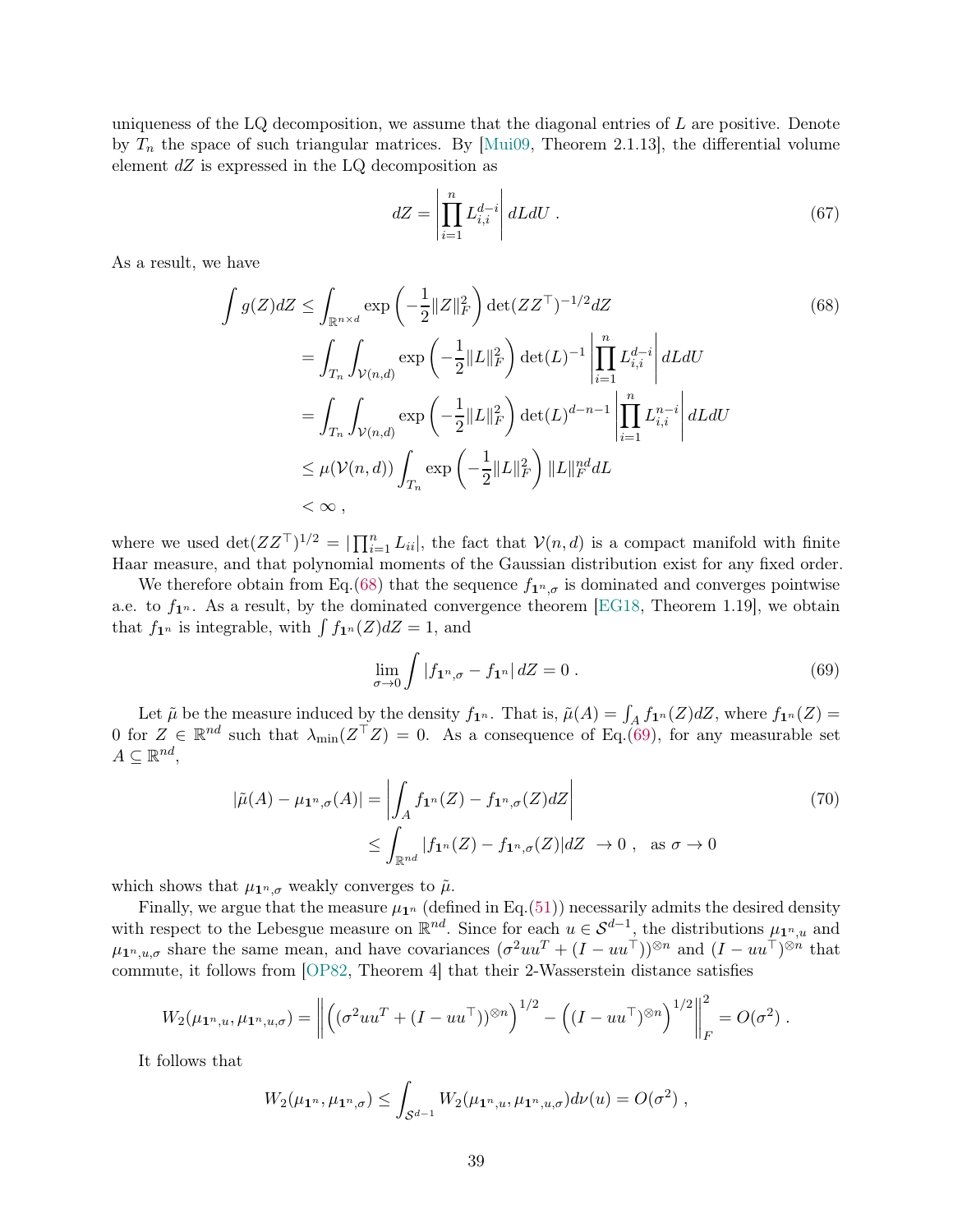and therefore that as  $\sigma \to 0$ , the smoothed measure  $\mu_{1^n,\sigma}$  converges weakly to  $\mu_{1^n}$ , since  $W_2$  metrizes weak convergence on Euclidean spaces [\[Vil09,](#page-45-14) Theorem 6.9]. Since  $\mu_{1^n,\sigma}$  weakly converges to both  $\Box$  $\mu_{\mathbf{1}^n}$  and  $\tilde{\mu}$ , we conclude that  $\mu_{\mathbf{1}^n} = \tilde{\mu}$ , and the proof is complete.

## Acknowledgments

The authors would like to thank Jonathan Niles-Weed, Oded Regev, Kaizheng Wang, Tselil Schramm, Ilias Diakonikolas, Elchanan Mossel and Nike Sun for helpful discussions during different stages of this project.

IZ is supported by the Simons-NSF grant DMS-2031883 on the Theoretical Foundations of Deep Learning and the Vannevar Bush Faculty Fellowship ONR-N00014-20-1-2826. MS and JB are partially supported by the Alfred P. Sloan Foundation, NSF RI-1816753, NSF CAREER CIF-1845360, and DMS MoDL Scale 2134216. ASW is supported by a Simons-Berkeley Research Fellowship. Part of this work was done while IZ and ASW were visiting the Simons Institute for the Theory of Computing during Fall 2021.

## References

<span id="page-39-8"></span><span id="page-39-7"></span><span id="page-39-6"></span><span id="page-39-5"></span><span id="page-39-4"></span><span id="page-39-3"></span><span id="page-39-2"></span><span id="page-39-1"></span><span id="page-39-0"></span>

| [AGJ20]               | Gerard Ben Arous, Reza Gheissari, and Aukosh Jagannath. Algorithmic thresholds for<br>tensor PCA. The Annals of Probability, 48(4):2052-2087, 2020.                                                                                                 |
|-----------------------|-----------------------------------------------------------------------------------------------------------------------------------------------------------------------------------------------------------------------------------------------------|
| [A <sub>H</sub> SS17] | Alexandr Andoni, Daniel Hsu, Kevin Shi, and Xiaorui Sun. Correspondence retrieval.<br>In COLT, volume 65 of Proceedings of Machine Learning Research, pages 105–126.<br>PMLR, 2017.                                                                 |
| [AKS98]               | Noga Alon, Michael Krivelevich, and Benny Sudakov. Finding a large hidden clique in<br>a random graph. Random Structures & Algorithms, $13(3-4):457-466$ , 1998.                                                                                    |
| [BBH18]               | Matthew Brennan, Guy Bresler, and Wasim Huleihel. Reducibility and computational<br>lower bounds for problems with planted sparse structure. In Conference On Learning<br><i>Theory</i> , pages 48–166, 2018.                                       |
| $[BDJ+20]$            | Ainesh Bakshi, Ilias Diakonikolas, He Jia, Daniel M Kane, Pravesh K Kothari, and<br>Santosh S Vempala. Robustly learning mixtures of k arbitrary gaussians. $arXiv$ preprint<br>arXiv:2012.02119, 2020.                                             |
| [Bea14]               | Derek Merrill Bean. Non-Gaussian component analysis. University of California, Berke-<br>ley, 2014.                                                                                                                                                 |
| $[BHK+19]$            | Boaz Barak, Samuel Hopkins, Jonathan Kelner, Pravesh K Kothari, Ankur Moitra,<br>and Aaron Potechin. A nearly tight sum-of-squares lower bound for the planted clique<br>problem. $SIAM\ Journal\ on\ Computing, 48(2):687-735, 2019.$              |
| $[BKS+06]$            | Gilles Blanchard, Motoaki Kawanabe, Masashi Sugiyama, Vladimir Spokoiny, Klaus-<br>Robert Müller, and Sam Roweis. In search of non-gaussian components of a high-<br>dimensional distribution. Journal of Machine Learning Research, $7(2)$ , 2006. |
| [BKS14]               | Boaz Barak, Jonathan A Kelner, and David Steurer. Rounding sum-of-squares re-<br>laxations. In Proceedings of the forty-sixth annual ACM symposium on Theory of<br><i>computing</i> , pages $31-40$ , $2014$ .                                      |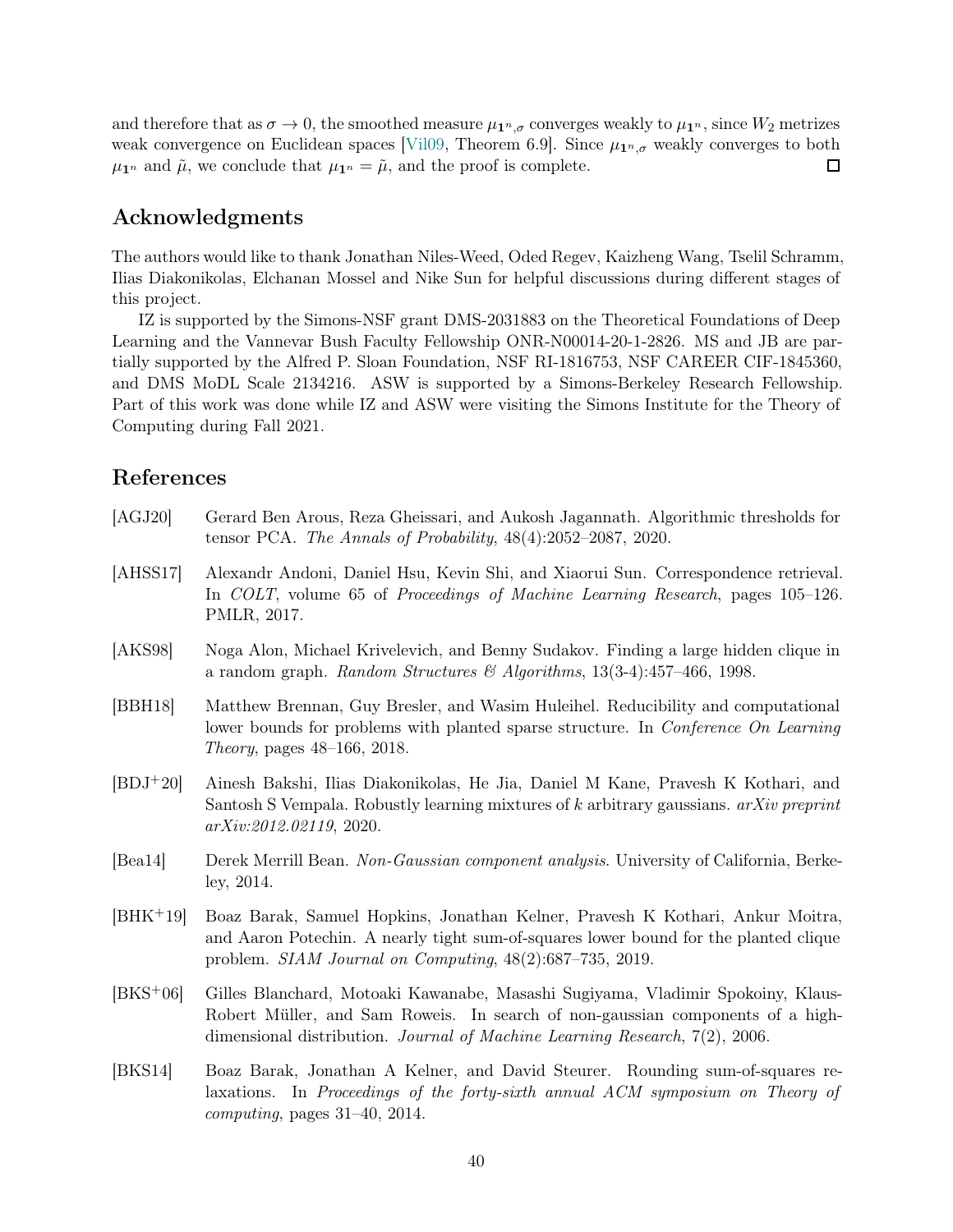- <span id="page-40-8"></span>[BKW20] Afonso S Bandeira, Dmitriy Kunisky, and Alexander S Wein. Computational hardness of certifying bounds on constrained PCA problems. In 11th Innovations in Theoretical Computer Science Conference (ITCS 2020), volume 151, page 78. Schloss Dagstuhl-Leibniz-Zentrum für Informatik, 2020.
- <span id="page-40-5"></span>[BLPR19] Sébastien Bubeck, Yin Tat Lee, Eric Price, and Ilya Razenshteyn. Adversarial examples from computational constraints. In International Conference on Machine Learning, pages 831–840. PMLR, 2019.
- <span id="page-40-0"></span>[BR13] Quentin Berthet and Philippe Rigollet. Computational lower bounds for sparse PCA. arXiv preprint arXiv:1304.0828, 2013.
- <span id="page-40-15"></span>[Bre06] Karl W Breitung. Asymptotic approximations for probability integrals. Springer, 2006.
- <span id="page-40-2"></span>[BRST21] Joan Bruna, Oded Regev, Min Jae Song, and Yi Tang. Continuous LWE. In Proceedings of the 53rd Annual ACM SIGACT Symposium on Theory of Computing, 2021.
- <span id="page-40-11"></span>[BS16] Boaz Barak and David Steurer. Proofs, beliefs, and algorithms through the lens of sumof-squares. Course notes: http://www. sumofsquares. org/public/index. html, 2016.
- <span id="page-40-9"></span>[BV08] S Charles Brubaker and Santosh S Vempala. Isotropic PCA and affine-invariant clustering. In Building Bridges, pages 241–281. Springer, 2008.
- <span id="page-40-10"></span>[CMZ19] T Tony Cai, Jing Ma, and Linjun Zhang. Chime: Clustering of high-dimensional gaussian mixtures with EM algorithm and its optimality. The Annals of Statistics, 47(3):1234–1267, 2019.
- <span id="page-40-13"></span>[CT05] Richard Caron and Tim Traynor. The zero set of a polynomial. WSMR Report, pages 05–02, 2005.
- <span id="page-40-12"></span>[CW01] A. Carbery and James Wright. Distributional and  $L<sup>q</sup>$  norm inequalities for polynomials over convex bodies in  $\mathbb{R}^n$ . *Mathematical Research Letters*, 8:233-248, 2001.
- <span id="page-40-1"></span>[DDW21] Damek Davis, Mateo Diaz, and Kaizheng Wang. Clustering a mixture of gaussians with unknown covariance. arXiv preprint arXiv:2110.01602, 2021.
- <span id="page-40-14"></span>[DF87] Persi Diaconis and David Freedman. A dozen de finetti-style results in search of a theory. In Annales de l'IHP Probabilités et statistiques, volume 23, pages 397–423, 1987.
- <span id="page-40-7"></span>[DH14] Laurent Demanet and Paul Hand. Scaling law for recovering the sparsest element in a subspace. Information and Inference: A Journal of the IMA, 3(4):295–309, 2014.
- <span id="page-40-4"></span>[DJNS13] Elmar Diederichs, Anatoli Juditsky, Arkadi Nemirovski, and Vladimir Spokoiny. Sparse non gaussian component analysis by semidefinite programming. Machine learning, 91(2):211–238, 2013.
- <span id="page-40-3"></span>[DJSS10] Elmar Diederichs, Anatoli Juditsky, Vladimir Spokoiny, and Christof Schutte. Sparse non-gaussian component analysis. IEEE Transactions on Information Theory, 56(6):3033–3047, 2010.
- <span id="page-40-6"></span>[DK20] Ilias Diakonikolas and Daniel M Kane. Hardness of learning halfspaces with massart noise. arXiv preprint arXiv:2012.09720, 2020.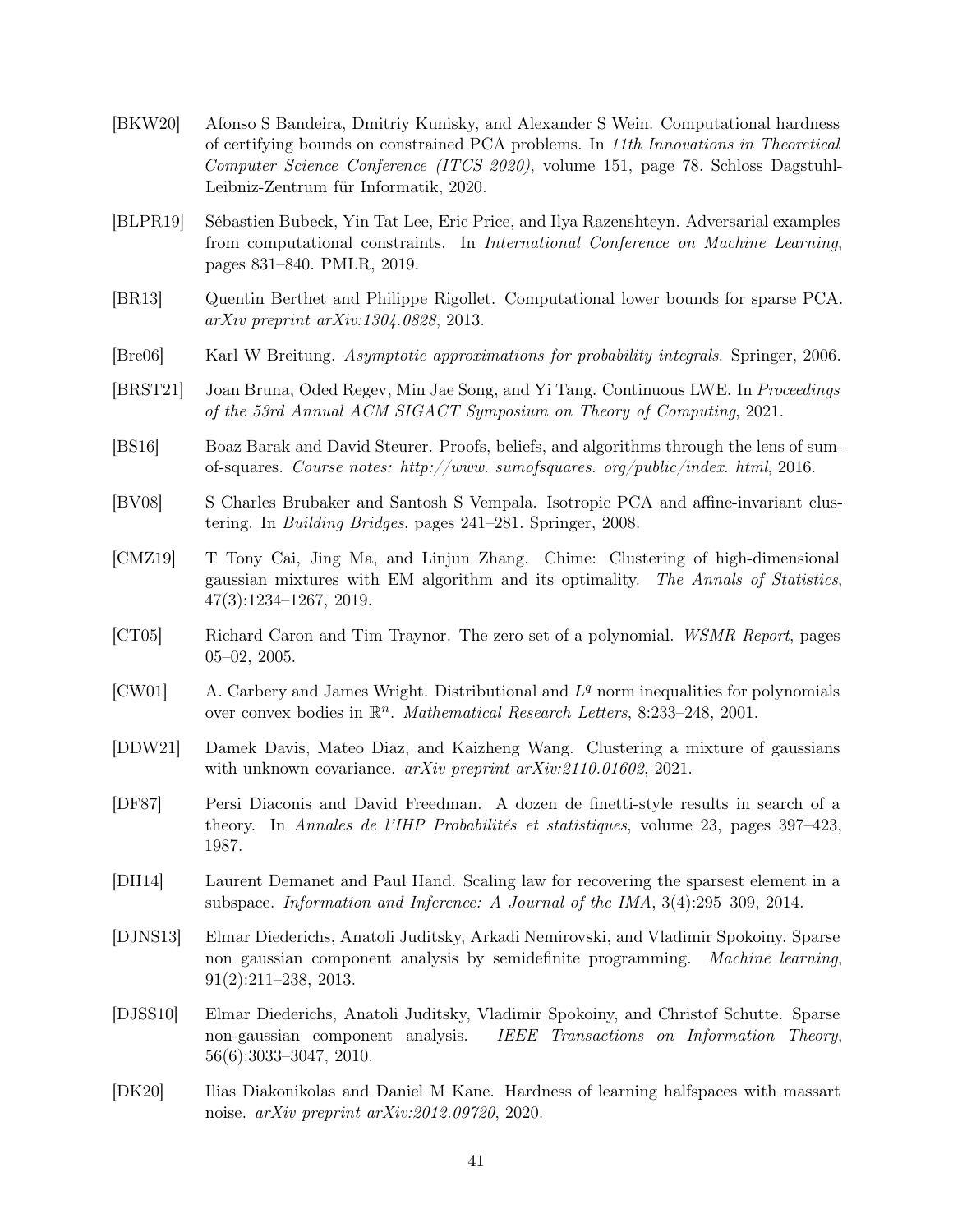- <span id="page-41-10"></span>[DK21] Ilias Diakonikolas and Daniel M. Kane. Non-gaussian component analysis via lattice basis reduction. arXiv preprint arXiv:2004.08454, 2021.
- <span id="page-41-9"></span>[DKKZ20] Ilias Diakonikolas, Daniel M Kane, Vasilis Kontonis, and Nikos Zarifis. Algorithms and SQ lower bounds for PAC learning one-hidden-layer relu networks. In Conference on Learning Theory, pages 1514–1539. PMLR, 2020.
- <span id="page-41-0"></span>[DKMZ11] Aurelien Decelle, Florent Krzakala, Cristopher Moore, and Lenka Zdeborová. Asymptotic analysis of the stochastic block model for modular networks and its algorithmic applications. Physical Review E,  $84(6)$ :066106, 2011.
- <span id="page-41-6"></span>[DKP+21] Ilias Diakonikolas, Daniel M Kane, Ankit Pensia, Thanasis Pittas, and Alistair Stewart. Statistical query lower bounds for list-decodable linear regression.  $arXiv$  preprint arXiv:2106.09689, 2021.
- <span id="page-41-8"></span>[DKPZ21] Ilias Diakonikolas, Daniel M Kane, Thanasis Pittas, and Nikos Zarifis. The optimality of polynomial regression for agnostic learning under gaussian marginals.  $arXiv$  preprint arXiv:2102.04401, 2021.
- <span id="page-41-3"></span>[DKS17] Ilias Diakonikolas, Daniel M Kane, and Alistair Stewart. Statistical query lower bounds for robust estimation of high-dimensional gaussians and gaussian mixtures. In 2017 IEEE 58th Annual Symposium on Foundations of Computer Science (FOCS), pages 73–84. IEEE, 2017.
- <span id="page-41-4"></span>[DKS18] Ilias Diakonikolas, Daniel M Kane, and Alistair Stewart. List-decodable robust mean estimation and learning mixtures of spherical gaussians. In Proceedings of the 50th Annual ACM SIGACT Symposium on Theory of Computing, pages 1047–1060, 2018.
- <span id="page-41-5"></span>[DKS19] Ilias Diakonikolas, Weihao Kong, and Alistair Stewart. Efficient algorithms and lower bounds for robust linear regression. In Proceedings of the Thirtieth Annual ACM-SIAM Symposium on Discrete Algorithms, pages 2745–2754. SIAM, 2019.
- <span id="page-41-7"></span>[DKZ20] Ilias Diakonikolas, Daniel M Kane, and Nikos Zarifis. Near-optimal SQ lower bounds for agnostically learning halfspaces and relus under gaussian marginals.  $arXiv$  preprint arXiv:2006.16200, 2020.
- <span id="page-41-2"></span>[DMM09] David L Donoho, Arian Maleki, and Andrea Montanari. Message-passing algorithms for compressed sensing. Proceedings of the National Academy of Sciences, 106(45):18914– 18919, 2009.
- <span id="page-41-13"></span>[EG18] Lawrence C Evans and Ronald F Garzepy. Measure theory and fine properties of functions. Routledge, 2018.
- <span id="page-41-1"></span>[FGR+17] Vitaly Feldman, Elena Grigorescu, Lev Reyzin, Santosh S Vempala, and Ying Xiao. Statistical algorithms and a lower bound for detecting planted cliques. Journal of the ACM (JACM), 64(2):1–37, 2017.
- <span id="page-41-12"></span>[FKP19] Noah Fleming, Pravesh Kothari, and Toniann Pitassi. Semialgebraic proofs and efficient algorithm design. now the essence of knowledge, 2019.
- <span id="page-41-11"></span>[FPB17] Nicolas Flammarion, Balamurugan Palaniappan, and Francis Bach. Robust discriminative clustering with sparse regularizers. The Journal of Machine Learning Research, 18(1):2764–2813, 2017.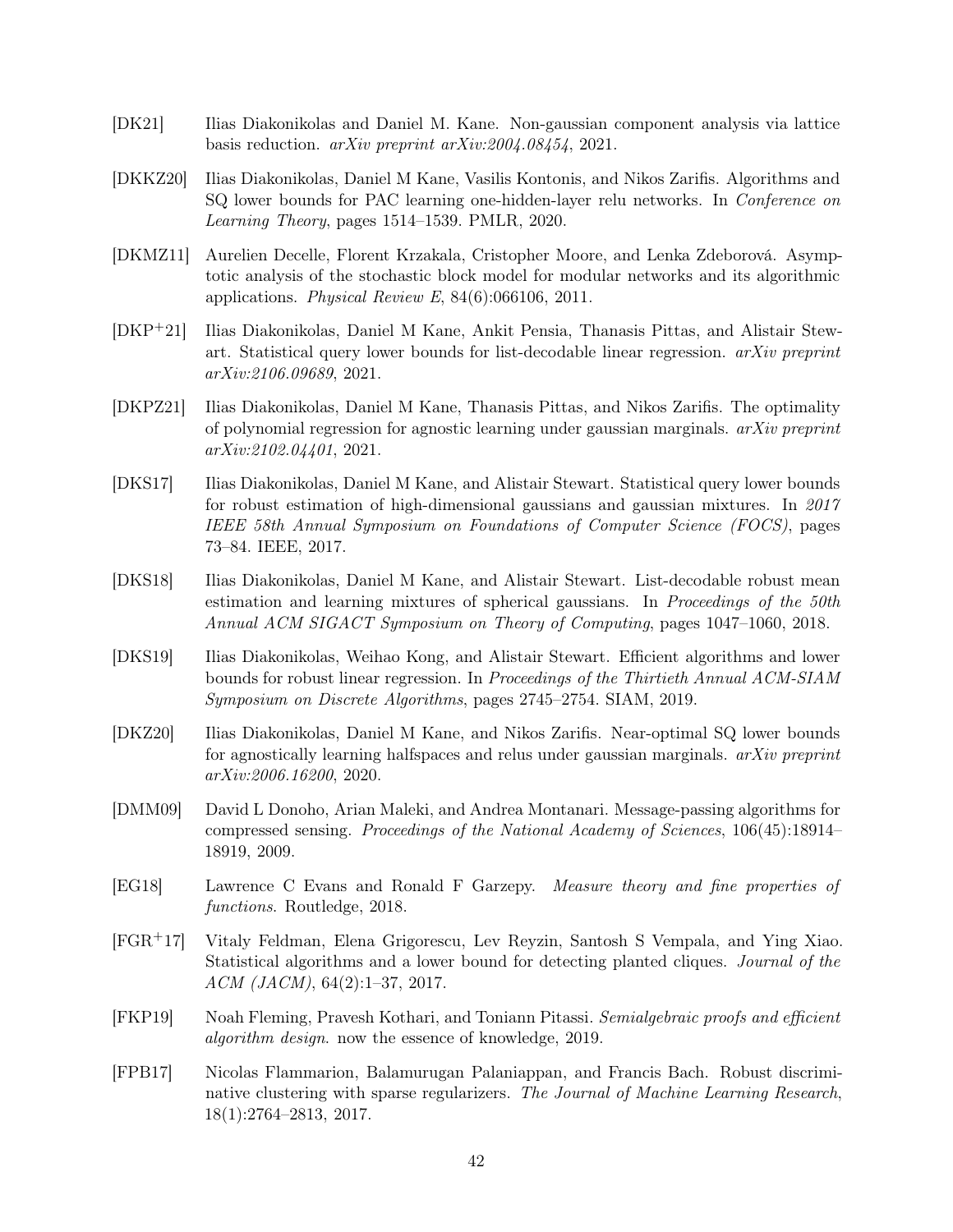- <span id="page-42-13"></span>[Fri86] Alan M. Frieze. On the Lagarias-Odlyzko algorithm for the subset sum problem. SIAM J. Comput., 15:536–539, 1986.
- <span id="page-42-11"></span>[Fri89] Jerome H Friedman. Regularized discriminant analysis. Journal of the American statistical association, 84(405):165–175, 1989.
- <span id="page-42-10"></span>[GGJ+20] Surbhi Goel, Aravind Gollakota, Zhihan Jin, Sushrut Karmalkar, and Adam Klivans. Superpolynomial lower bounds for learning one-layer neural networks using gradient descent. In International Conference on Machine Learning, pages 3587–3596. PMLR, 2020.
- <span id="page-42-9"></span>[GGK20] Surbhi Goel, Aravind Gollakota, and Adam Klivans. Statistical-query lower bounds via functional gradients. arXiv preprint arXiv:2006.15812, 2020.
- <span id="page-42-6"></span>[GJJ+20] Mrinalkanti Ghosh, Fernando Granha Jeronimo, Chris Jones, Aaron Potechin, and Goutham Rajendran. Sum-of-squares lower bounds for Sherrington-Kirkpatrick via planted affine planes. In 2020 IEEE 61st Annual Symposium on Foundations of Computer Science (FOCS), pages 954–965. IEEE, 2020.
- <span id="page-42-7"></span>[GKZ21] David Gamarnik, Eren C. Kızıldağ, and Ilias Zadik. Inference in high-dimensional linear regression via lattice basis reduction and integer relation detection. IEEE Transactions on Information Theory, pages 1–1, 2021.
- <span id="page-42-5"></span>[Gri01] Dima Grigoriev. Linear lower bound on degrees of positivstellensatz calculus proofs for the parity. Theoretical Computer Science, 259(1-2):613–622, 2001.
- <span id="page-42-3"></span>[GS17] David Gamarnik and Madhu Sudan. Limits of local algorithms over sparse random graphs. The Annals of Probability, pages 2353–2376, 2017.
- <span id="page-42-8"></span>[GS19] Navin Goyal and Abhishek Shetty. Non-gaussian component analysis using entropy methods. In Proceedings of the 51st Annual ACM SIGACT Symposium on Theory of Computing, pages 840–851, 2019.
- <span id="page-42-12"></span>[GV19] Christophe Giraud and Nicolas Verzelen. Partial recovery bounds for clustering with the relaxed k-means. Mathematical Statistics and Learning, 1(3):317–374, 2019.
- <span id="page-42-4"></span>[GZ17] David Gamarnik and Ilias Zadik. High dimensional regression with binary coefficients. estimating squared error and a phase transition. In Satyen Kale and Ohad Shamir, editors, Proceedings of the 2017 Conference on Learning Theory, volume 65 of Proceedings of Machine Learning Research, pages 948–953. PMLR, 07–10 Jul 2017.
- <span id="page-42-1"></span>[HKP+17] Samuel B Hopkins, Pravesh K Kothari, Aaron Potechin, Prasad Raghavendra, Tselil Schramm, and David Steurer. The power of sum-of-squares for detecting hidden structures. In 2017 IEEE 58th Annual Symposium on Foundations of Computer Science (FOCS), pages 720–731. IEEE, 2017.
- <span id="page-42-2"></span>[Hop18] Samuel Hopkins. Statistical Inference and the Sum of Squares Method. PhD thesis, Cornell University, 2018.
- <span id="page-42-0"></span>[HS17] Samuel B Hopkins and David Steurer. Bayesian estimation from few samples: community detection and related problems. arXiv preprint arXiv:1710.00264, 2017.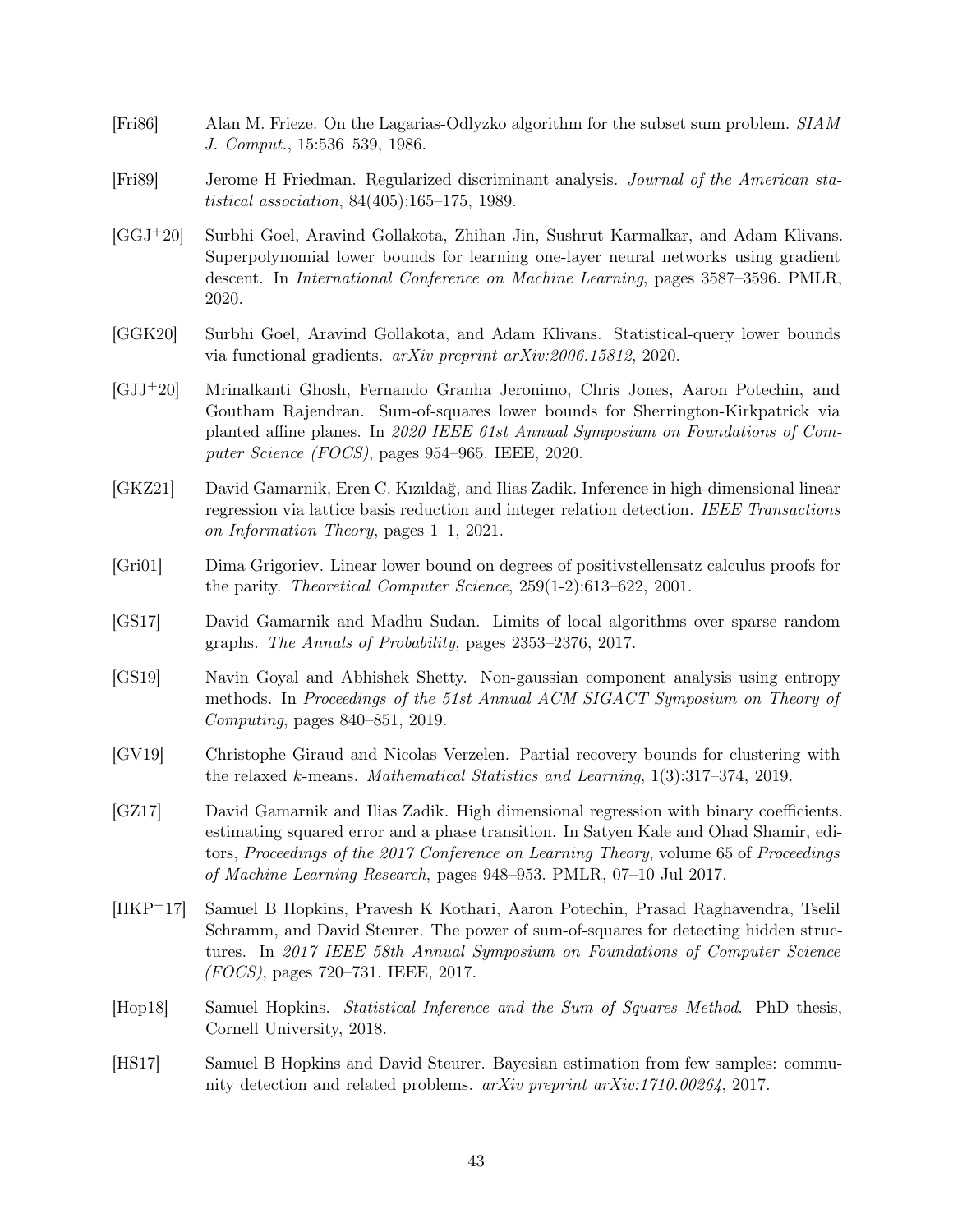- <span id="page-43-9"></span>[HSSS16] Samuel B Hopkins, Tselil Schramm, Jonathan Shi, and David Steurer. Fast spectral algorithms from sum-of-squares proofs: tensor decomposition and planted sparse vectors. In Proceedings of the forty-eighth annual ACM symposium on Theory of Computing, pages 178–191, 2016.
- <span id="page-43-13"></span>[HW20] Justin Holmgren and Alexander S Wein. Counterexamples to the low-degree conjecture. arXiv preprint arXiv:2004.08454, 2020.
- <span id="page-43-7"></span>[HWX15] Bruce Hajek, Yihong Wu, and Jiaming Xu. Computational lower bounds for community detection on random graphs. In Conference on Learning Theory, pages 899–928, 2015.
- <span id="page-43-0"></span>[Jer92] Mark Jerrum. Large cliques elude the Metropolis process. Random Structures  $\mathcal{C}$  Algorithms, 3(4):347–359, 1992.
- <span id="page-43-4"></span>[KB21] Dmitriy Kunisky and Afonso S Bandeira. A tight degree 4 sum-of-squares lower bound for the sherrington–kirkpatrick hamiltonian. Mathematical Programming, 190(1):721– 759, 2021.
- <span id="page-43-2"></span>[Kea98] Michael Kearns. Efficient noise-tolerant learning from statistical queries. J. ACM, 45(6):983–1006, November 1998.
- <span id="page-43-1"></span>[KMOW17] Pravesh K Kothari, Ryuhei Mori, Ryan O'Donnell, and David Witmer. Sum of squares lower bounds for refuting any CSP. In *Proceedings of the 49th Annual ACM SIGACT* Symposium on Theory of Computing, pages 132–145, 2017.
- <span id="page-43-8"></span>[KT06] Motoaki Kawanabe and Fabian J Theis. Estimating non-gaussian subspaces by characteristic functions. In International Conference on Independent Component Analysis and Signal Separation, pages 157–164. Springer, 2006.
- <span id="page-43-5"></span>[Kun20] Dmitriy Kunisky. Positivity-preserving extensions of sum-of-squares pseudomoments over the hypercube. arXiv preprint arXiv:2009.07269, 2020.
- <span id="page-43-12"></span>[KWB19] Dmitriy Kunisky, Alexander S Wein, and Afonso S Bandeira. Notes on computational hardness of hypothesis testing: Predictions using the low-degree likelihood ratio. arXiv preprint arXiv:1907.11636, 2019.
- <span id="page-43-15"></span>[Lag84] Jeffrey C Lagarias. Knapsack public key cryptosystems and diophantine approximation. In Advances in cryptology, pages 3–23. Springer, 1984.
- <span id="page-43-3"></span>[Las01] Jean B Lasserre. Global optimization with polynomials and the problem of moments. SIAM Journal on optimization, 11(3):796–817, 2001.
- <span id="page-43-6"></span>[LLL82] Arjen Klaas Lenstra, Hendrik Willem Lenstra, and László Lovász. Factoring polynomials with rational coefficients. Mathematische Annalen, 261(4):515–534, 1982.
- <span id="page-43-10"></span>[LLL+20] Xiaodong Li, Yang Li, Shuyang Ling, Thomas Strohmer, and Ke Wei. When do birds of a feather flock together? k-means, proximity, and conic programming. Mathematical Programming, 179(1):295–341, 2020.
- <span id="page-43-11"></span>[LO85] J. C. Lagarias and A. M. Odlyzko. Solving low-density subset sum problems. J. ACM, 32(1):229–246, January 1985.
- <span id="page-43-14"></span>[Lov86] László Lovász. An algorithmic theory of numbers, graphs and convexity. SIAM, 1986.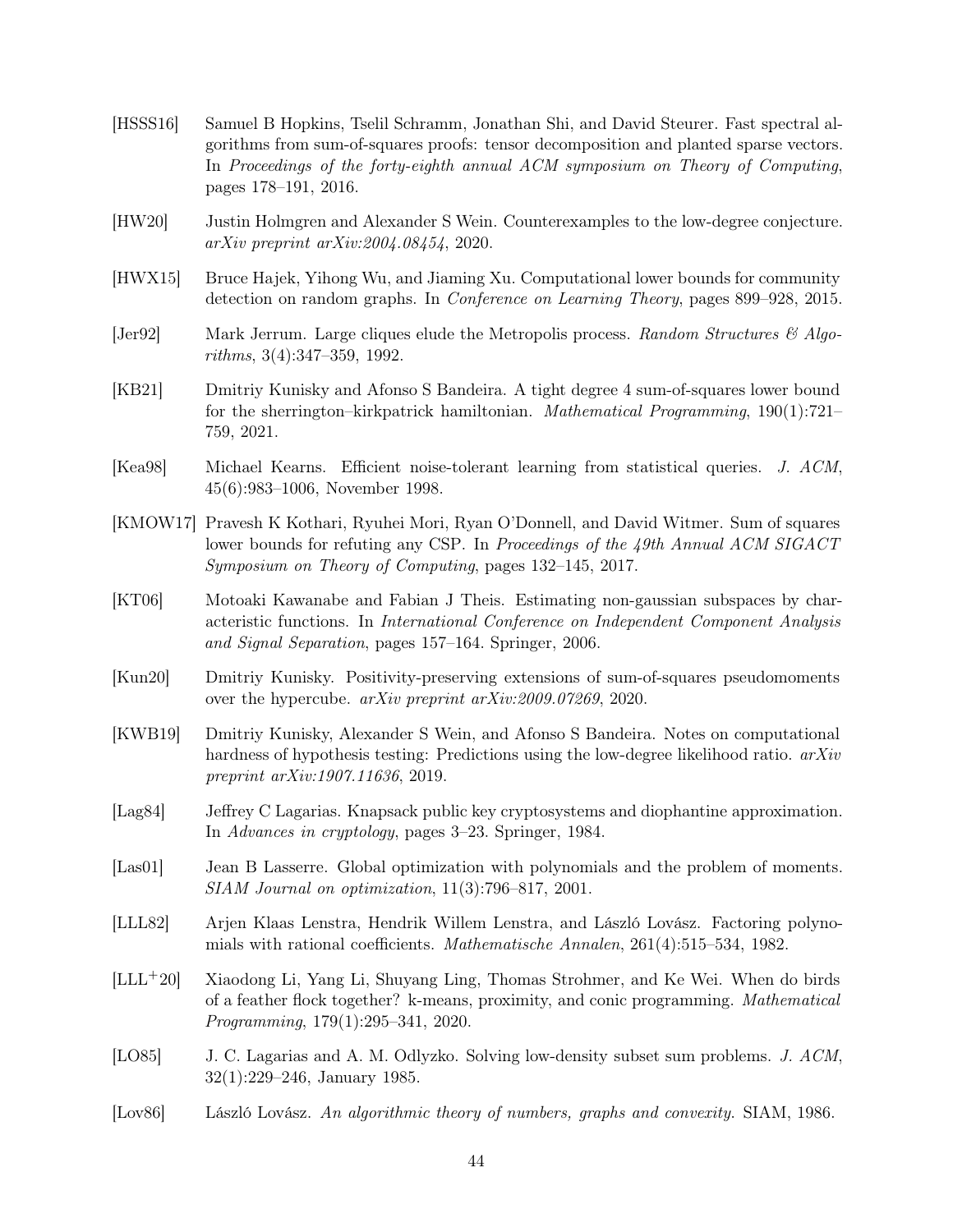- <span id="page-44-11"></span>[LZ16] Yu Lu and Harrison H Zhou. Statistical and computational guarantees of lloyd's algorithm and its variants. arXiv preprint arXiv:1612.02099, 2016.
- <span id="page-44-10"></span>[MLKZ20] Antoine Maillard, Bruno Loureiro, Florent Krzakala, and Lenka Zdeborová. Phase retrieval in high dimensions: Statistical and computational phase transitions, 2020.
- <span id="page-44-13"></span>[MNV16] Raghu Meka, Oanh Nguyen, and Van Vu. Anti-concentration for polynomials of independent random variables. Theory of Computing, 12(11):1–17, 2016.
- <span id="page-44-4"></span>[MR09] Daniele Micciancio and Oded Regev. Lattice-based Cryptography, pages 147–191. Springer Berlin Heidelberg, Berlin, Heidelberg, 2009.
- <span id="page-44-0"></span>[MR14] Andrea Montanari and Emile Richard. A statistical model for tensor PCA. arXiv preprint arXiv:1411.1076, 2014.
- <span id="page-44-3"></span>[MRX20] Sidhanth Mohanty, Prasad Raghavendra, and Jeff Xu. Lifting sum-of-squares lower bounds: degree-2 to degree-4. In Proceedings of the 52nd Annual ACM SIGACT Symposium on Theory of Computing, pages 840–853, 2020.
- <span id="page-44-2"></span>[MS16] Andrea Montanari and Subhabrata Sen. Semidefinite programs on sparse random graphs and their application to community detection. In Proceedings of the forty-eighth annual ACM symposium on Theory of Computing, pages 814–827, 2016.
- <span id="page-44-15"></span>[Mui09] Robb J Muirhead. Aspects of multivariate statistical theory, volume 197. John Wiley & Sons, 2009.
- <span id="page-44-8"></span>[MV10] Ankur Moitra and Gregory Valiant. Settling the polynomial learnability of mixtures of gaussians. In  $FOCS$ , page 93-102, 2010.
- <span id="page-44-9"></span>[MVW17] Dustin G Mixon, Soledad Villar, and Rachel Ward. Clustering subgaussian mixtures by semidefinite programming. Information and Inference: A Journal of the IMA, 6(4):389– 415, 2017.
- <span id="page-44-5"></span>[MW15] Zongming Ma and Yihong Wu. Computational barriers in minimax submatrix detection. The Annals of Statistics, 43(3):1089–1116, 2015.
- <span id="page-44-1"></span>[MW21] Cheng Mao and Alexander S Wein. Optimal spectral recovery of a planted vector in a subspace. arXiv preprint arXiv:2105.15081, 2021.
- <span id="page-44-12"></span>[Nda18] Mohamed Ndaoud. Sharp optimal recovery in the two-component gaussian mixture model. arXiv preprint arXiv:1812.08078, 2018.
- <span id="page-44-6"></span>[NOTV17] Klaus Nordhausen, Hannu Oja, David E Tyler, and Joni Virta. Asymptotic and bootstrap tests for the dimension of the non-gaussian subspace. IEEE Signal Processing Letters, 24(6):887–891, 2017.
- <span id="page-44-14"></span>[NR03] Assaf Naor and Dan Romik. Projecting the surface measure of the sphere of  $\ell_p^n$ . In Annales de l'IHP Probabilités et statistiques, volume 39, pages 241–261, 2003.
- <span id="page-44-7"></span>[NWR19] Jonathan Niles-Weed and Philippe Rigollet. Estimation of wasserstein distances in the spiked transport model. arXiv preprint arXiv:1909.07513, 2019.
- <span id="page-44-16"></span>[OP82] Ingram Olkin and Friedrich Pukelsheim. The distance between two random vectors with given dispersion matrices. *Linear Algebra and its Applications*,  $48:257-263$ ,  $1982$ .